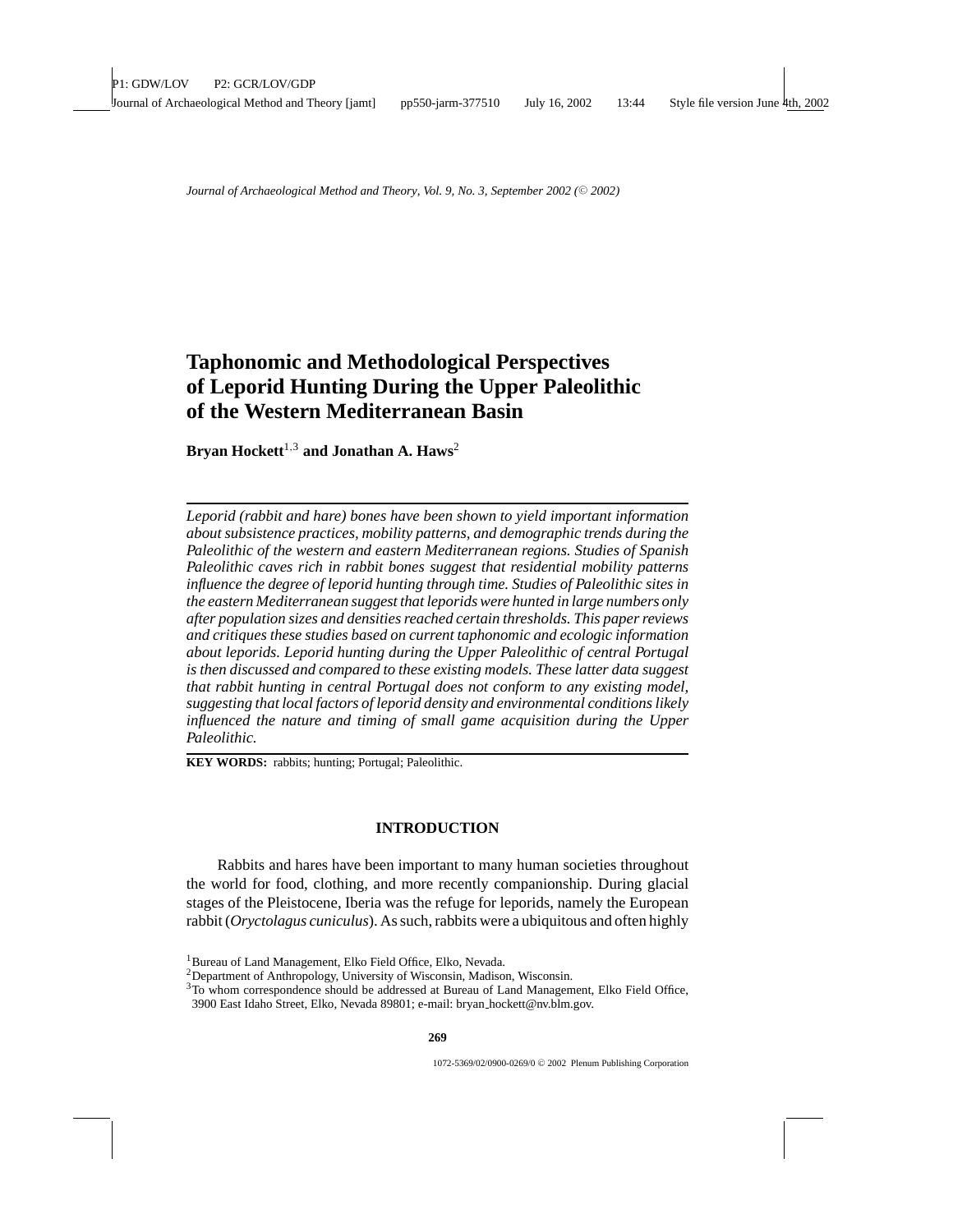abundant resource, especially during warm, temperate periods. Not surprisingly, rabbit bones often dominate faunal assemblages from Paleolithic sites in Spain and Portugal. As Hockett and Bicho (2000) recently argued, leporids provide as many nutritional benefits as larger terrestrial mammals—they just come in smaller packages. In addition to meat and marrow, rabbit fur was vital to some prehistoric human foragers for both winter clothing and insulation, commodities that were every bit as important as food to their survival.

This paper explores methodological and theoretical approaches to the study of leporid remains in Paleolithic archaeology. These include taphonomy, subsistence and demographic trends, mobility patterns, and regional comparisons of faunal remains. A comprehensive review of the importance of leporids to Paleolithic foragers across the Old World is not possible in this forum. Instead, we focus on Upper Paleolithic (ca. 30,000–10,000 B.P.) rabbit hunting in the Iberian Peninsula (Spain and Portugal) and the greater Mediterranean region (Fig. 1). The paper is organized in four sections: (1) a taphonomic perspective on the deposition of leporid bones in Paleolithic caves and rockshelters; (2) a review of leporid taxonomy, evolution, and ecology to understand the context of leporid hunting during the Paleolithic; (3) an evaluation of models that explain changes in Paleolithic diets, mobility patterns and demographics based partly on frequencies of leporid bones; and (4) a discussion of rabbit hunting during the Upper Paleolithic of central Portugal in order to illustrate temporal and spatial variability in leporid exploitation between ca. 30,000 and 10,000 B.P. in southern Europe.

The recognition of extensive leporid exploitation by people throughout the Paleolithic has been hampered by theoretical biases until recently. Most early investigators dismissed these bones as human refuse and attributed their presence to nonhuman predators (e.g., Roche, 1982). This was mainly due to the lack of an appropriate taphonomic framework through which archaeologists could determine whether or not humans had eaten the rabbits found in European caves and rockshelters. Many argued that rabbits could not have been significant human



**Fig. 1.** General relationship between Mediterranean region (Iberia) and the eastern Mediterranean region (Levant).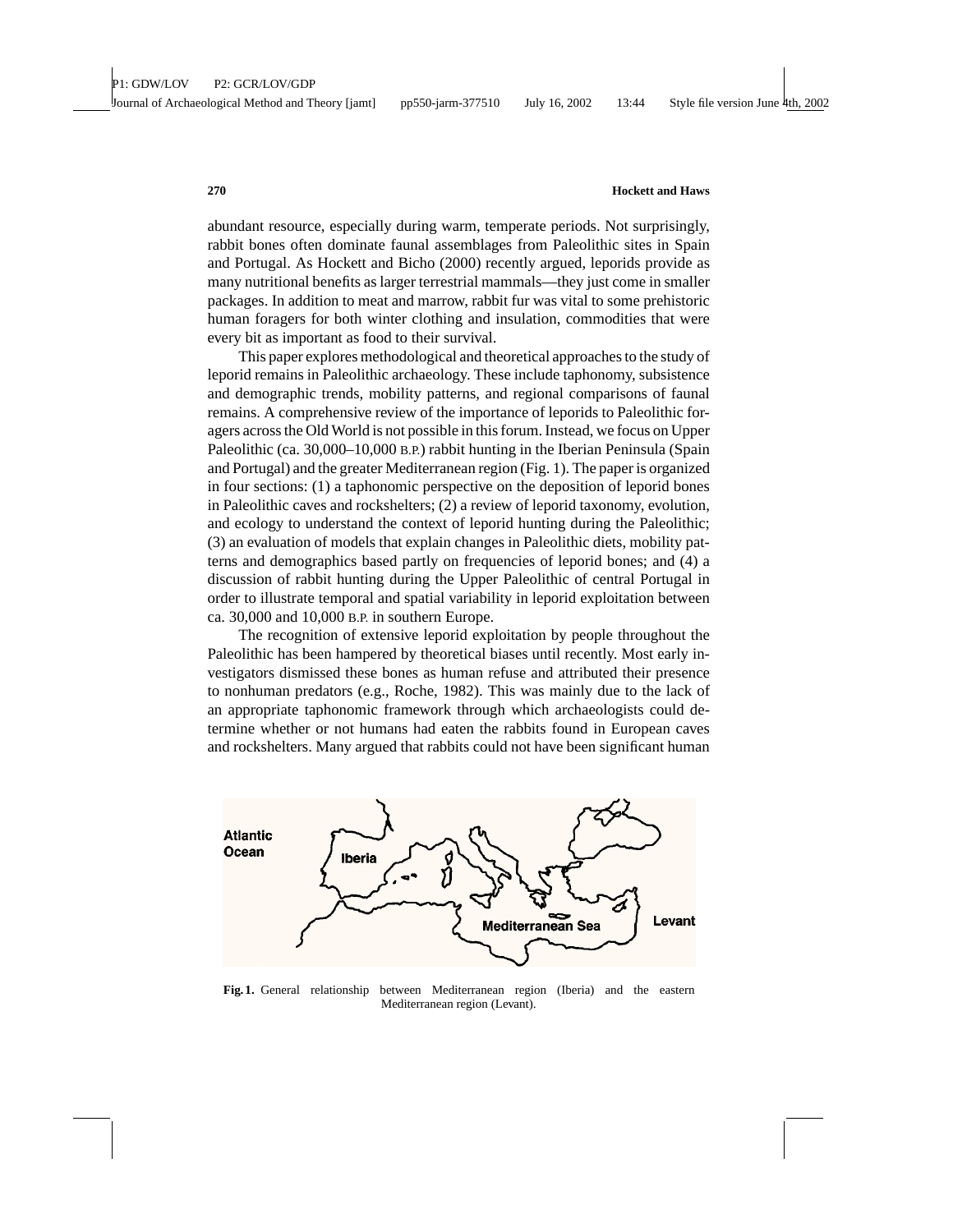dietary components because of their small size (e.g., Davidson, 1976). This bias stemmed from a big-game focus which was perpetuated by oversimplistic models grounded in formal economic theory. Recently, archaeologists have developed new methodological and theoretical frameworks to explain prehistoric mobility and demography based on the timing of rabbit and hare hunting (e.g., Hockett and Bicho, 2000; Stiner *et al*., 2000; Villaverde *et al*., 1996). Because the establishment of human agency is critical to understanding leporid exploitation, we begin with a review of taphonomic studies necessary to separate human and nonhuman predation.

## **TAPHONOMY OF LEPORID BONES**

Distinguishing leporid bones modified by humans from those modified by nonhuman predators should be among the first stages of zooarchaeological analysis. A large number of taphonomic studies have been published that outline methods to distinguish leporid bones modified and deposited on the landscape by humans from those of nonhuman predators (Cruz-Uribe and Klein, 1998; Hockett, 1989, 1991, 1994, 1995, 1996, 1999; Hockett and Bicho, 2000; Pérez Ripoll, 1992, 1993; Schmitt, 1990, 1995; Schmitt and Juell, 1994; Serra, 2000). Human butchering patterns may leave specific traces on leporid bones that are rarely duplicated by the actions of carnivore teeth, raptor beaks and talons, or the digestive enzymes of these nonhuman predators. Put another way, leporid bone assemblages created by human foragers often can be distinguished from those created by nonhuman predators. It also may be important, however, to identify the specific type or species of predator that deposited leporid bones into a Paleolithic cave or shelter. These latter studies may be important in models that place prehistoric foragers within a regional predator niche, or in answering questions such as "What predator niche did ancient humans occupy within their ecosystem?" In order to answer this type of question, it would be useful to determine the numbers and types of nonhuman predators that deposited leporid bones along with ancient humans during the Paleolithic. Two important studies which recently sought answers to this type of question were Stiner's and Mussi's research into the predator niche occupied by Neanderthals in Italy (Mussi, 1999; Stiner, 1994). Although these researchers came to different conclusions after analyzing the same set of data, these studies underscore the need for taphonomic research to look beyond the human vs. nonhuman distinction toward a more detailed research program of distinguishing among types of nonhuman predators that may have damaged leporid bones and accumulated those bones in Paleolithic sites.

Current taphonomic methods cannot identify every species of nonhuman predator that preyed upon rabbits and hares. Additionally, archaeologists cannot assume a priori that leporid bone assemblages created by humans during the Lower and Middle Paleolithic will look precisely like those created by humans utilizing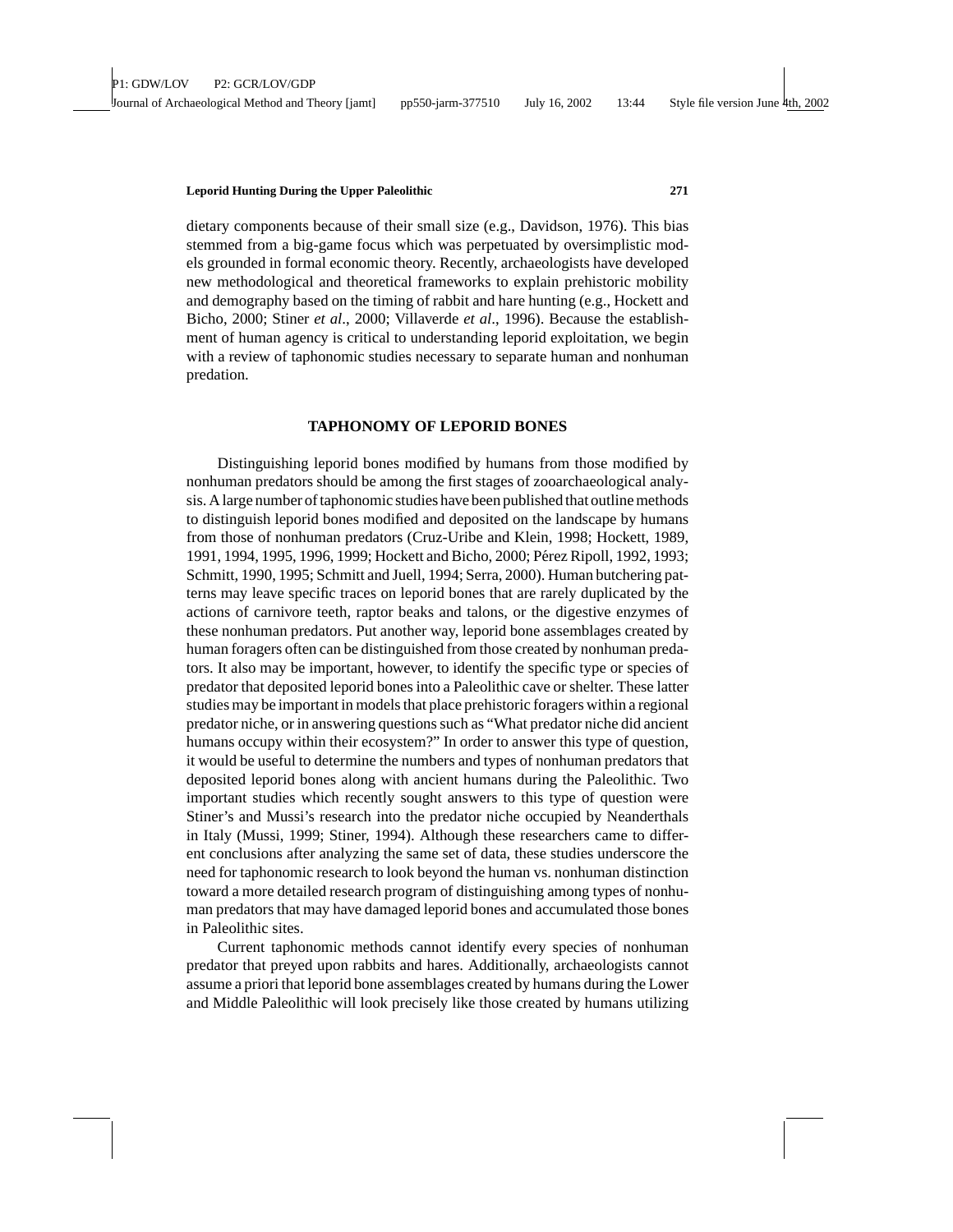Upper Paleolithic technology. Yet, much research has been completed on distinguishing human from nonhuman-modified leporid bone assemblages, as well as distinguishing leporid bone assemblages accumulated by small carnivores from those accumulated by eagles and owls. It is this research, in relation to understanding the taphonomy of leporid remains recovered from Paleolithic caves and rockshelters, that is reviewed below.

## **Characteristic Taphonomic Traces of Eagles, Owls, and Carnivores**

Large carnivores such as wolves (*Canis lupus*) are capable of consuming all portions of leporid carcasses. Wolves and other large carnivores that preyed on rabbits and hares probably accumulated leporid bones in Paleolithic caves and rockshelters primarily by defecating scats full of bones in these sites. Many of these bones will be fractured but identifiable to the genus level, and show characteristic damage caused by strong gastric digestive enzymes, such as staining, pitting, thinning, and polishing (Andrews and Evans, 1983; Schmitt and Juell, 1994).

Smaller carnivores such as the fox (*Vulpes vulpes*) and lynx (*Lynx pardina*), as well as raptors such as the eagle owl (*Bubo bubo*) and the golden eagle (*Aquila chrysaetos*) generally do not consume entire leporid carcasses (Hockett 1989, 1995, 1996; Pérez Ripoll, 1993; Schmitt, 1995; Serra, 2000); bones not swallowed are generally deposited at kill sites or at secondary feeding sites, such as caves and rockshelters. Thus, small carnivores, eagles, and owls were more likely to accumulate relatively intact leporid bones in Paleolithic caves and rockshelters than were large carnivores.

Table I compares the relative frequencies of leporid elements that were recovered from modern and fossil bone assemblages. The relative frequencies are based on minimum number of leporid elements (MNE) except the eagle owl pellet assemblage, which is based on number of identified specimens (NISP). The assemblages from columns 2–7 were recovered from modern eagle nests, owl pellets, and carnivore scats, while those from columns 8–11 were recovered from fossil contexts.

Leporid bones from four eagle nests have been combined in the second column of Table I because the element patterning was nearly identical in each of the individual nesting sites. These assemblages consisted of three golden eagle (*Aquila chrysaetos*) nests located in the Great Basin of North America (Hockett, 1993, 1995) and one martial eagle (*Polemaetus bellicosus*) nest from Africa (Cruz-Uribe and Klein, 1998). The eagle owl (*Bubo bubo*) pellets were collected in Spain (Serra, 2000). Serra (2000) reports NISP values but not MNE values, so the relative frequencies reported in column 3 were taken from raw NISP counts. The barn owl (*Tyto alba*) pellet assemblages were collected in Nevada (Hockett, 1991, 1995).

The rabbit (*Oryctolagus cuniculus*) bones from Picareiro Cave (Hockett, 1999) and Buraca Glorioso were collected in central Portugal. These are relatively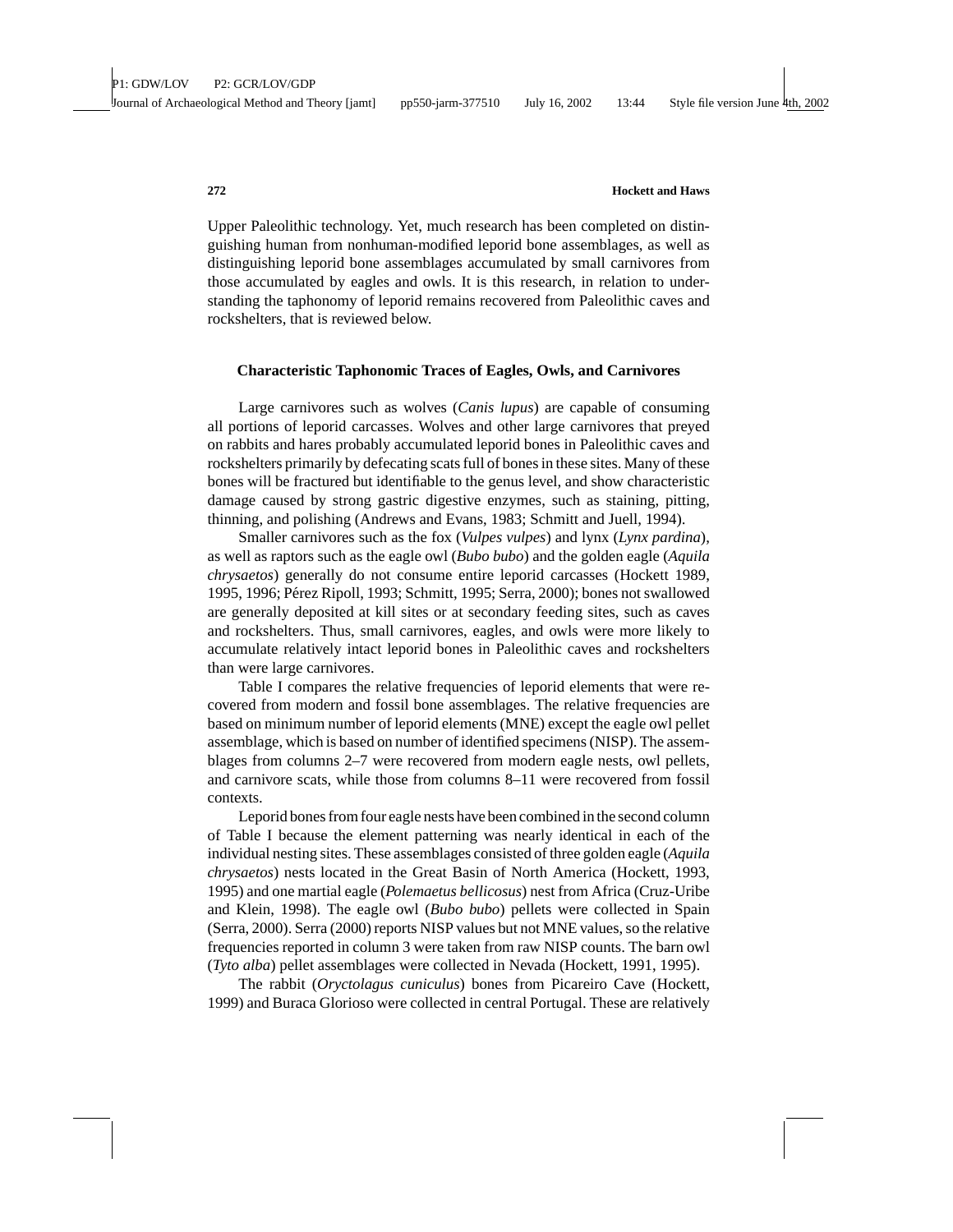|                                                                                            | Table I. Quantitative Summary of Characteristic Taphonomic Traces Left on Leporid Bones by Carnivores, Eagles, Owls, and Humans |                                    |                                                           |                                    |                                             |                                    |                          |                                                               |                   |                                                      |
|--------------------------------------------------------------------------------------------|---------------------------------------------------------------------------------------------------------------------------------|------------------------------------|-----------------------------------------------------------|------------------------------------|---------------------------------------------|------------------------------------|--------------------------|---------------------------------------------------------------|-------------------|------------------------------------------------------|
| Element                                                                                    | eagle nest<br>Golden                                                                                                            | Eagle owl<br>pellets               | Barn owl<br>pellets                                       | Glorioso<br>Buraca                 | Picareiro<br>Surface                        | Coyote<br>scats                    | Hill Cave<br>Mineral     | $\begin{array}{c}\n\text{Hopgup} \\ \text{Cave}\n\end{array}$ | Picareiro<br>Cave | 26NY3393                                             |
| Mandible                                                                                   |                                                                                                                                 |                                    |                                                           |                                    |                                             |                                    |                          |                                                               |                   |                                                      |
| Maxilla                                                                                    | 31883318593<br>0000000000                                                                                                       | 54<br>6659 075 0950<br>666 096 096 | 8865048874659<br>000103874659                             | 3<br>355380110589.<br>35000010089. | 48<br>0.53 33 35 36 56<br>0.0.0.0.0.0.0.0.7 |                                    | 8444558639<br>0000000001 | 0.358311583452<br>0.358311583452                              |                   | - 3 3 3 3 3 3 5 5 5 9 5<br>- 3 3 3 3 3 5 5 5 5 5 9 5 |
| Scapula                                                                                    |                                                                                                                                 |                                    |                                                           |                                    |                                             |                                    |                          |                                                               |                   |                                                      |
| Humerus                                                                                    |                                                                                                                                 |                                    |                                                           |                                    |                                             |                                    |                          |                                                               |                   |                                                      |
| Radius                                                                                     |                                                                                                                                 |                                    |                                                           |                                    |                                             |                                    |                          |                                                               |                   |                                                      |
| Ulna                                                                                       |                                                                                                                                 |                                    |                                                           |                                    |                                             |                                    |                          |                                                               |                   |                                                      |
| Sacrum                                                                                     |                                                                                                                                 |                                    |                                                           |                                    |                                             |                                    |                          |                                                               |                   |                                                      |
| Innominate                                                                                 |                                                                                                                                 |                                    |                                                           |                                    |                                             |                                    |                          |                                                               |                   |                                                      |
| Femur                                                                                      |                                                                                                                                 |                                    |                                                           |                                    |                                             |                                    |                          |                                                               |                   |                                                      |
| Tibia                                                                                      |                                                                                                                                 |                                    |                                                           |                                    |                                             |                                    |                          |                                                               |                   |                                                      |
| Vertebra                                                                                   |                                                                                                                                 |                                    |                                                           |                                    |                                             | $\overline{\phantom{a}}$           |                          |                                                               |                   |                                                      |
| <b>NISP/MA</b>                                                                             |                                                                                                                                 |                                    |                                                           |                                    |                                             |                                    |                          |                                                               |                   |                                                      |
| MNE/NISP                                                                                   |                                                                                                                                 |                                    |                                                           |                                    |                                             |                                    |                          |                                                               | 0.63              |                                                      |
| NISP Total                                                                                 |                                                                                                                                 | 2482                               |                                                           |                                    |                                             |                                    |                          |                                                               |                   |                                                      |
| MNE Total                                                                                  | $\begin{array}{c} 0.83 \\ 547 \\ 535 \end{array}$                                                                               |                                    | $\begin{array}{c} 0.68 \\ 385 \\ 941 \\ 0.03 \end{array}$ | $\frac{0.95}{72}$<br>0.24          | $0.95$<br>$20.24$<br>$20.24$                | $\frac{0.57}{115}$<br>115<br>10.03 | $\frac{0.75}{0.05}$      | $\frac{0.75}{2503}$                                           | 8981<br>5646<br>0 | $\frac{0.66}{116}$<br>404<br>0                       |
| Percent bones                                                                              |                                                                                                                                 |                                    |                                                           |                                    |                                             |                                    |                          | 0.03                                                          |                   |                                                      |
| punctured                                                                                  |                                                                                                                                 |                                    |                                                           |                                    |                                             |                                    |                          |                                                               |                   |                                                      |
| Note. Percentages are expressed as relative frequencies unless otherwise noted in the text |                                                                                                                                 |                                    |                                                           |                                    |                                             |                                    |                          |                                                               |                   |                                                      |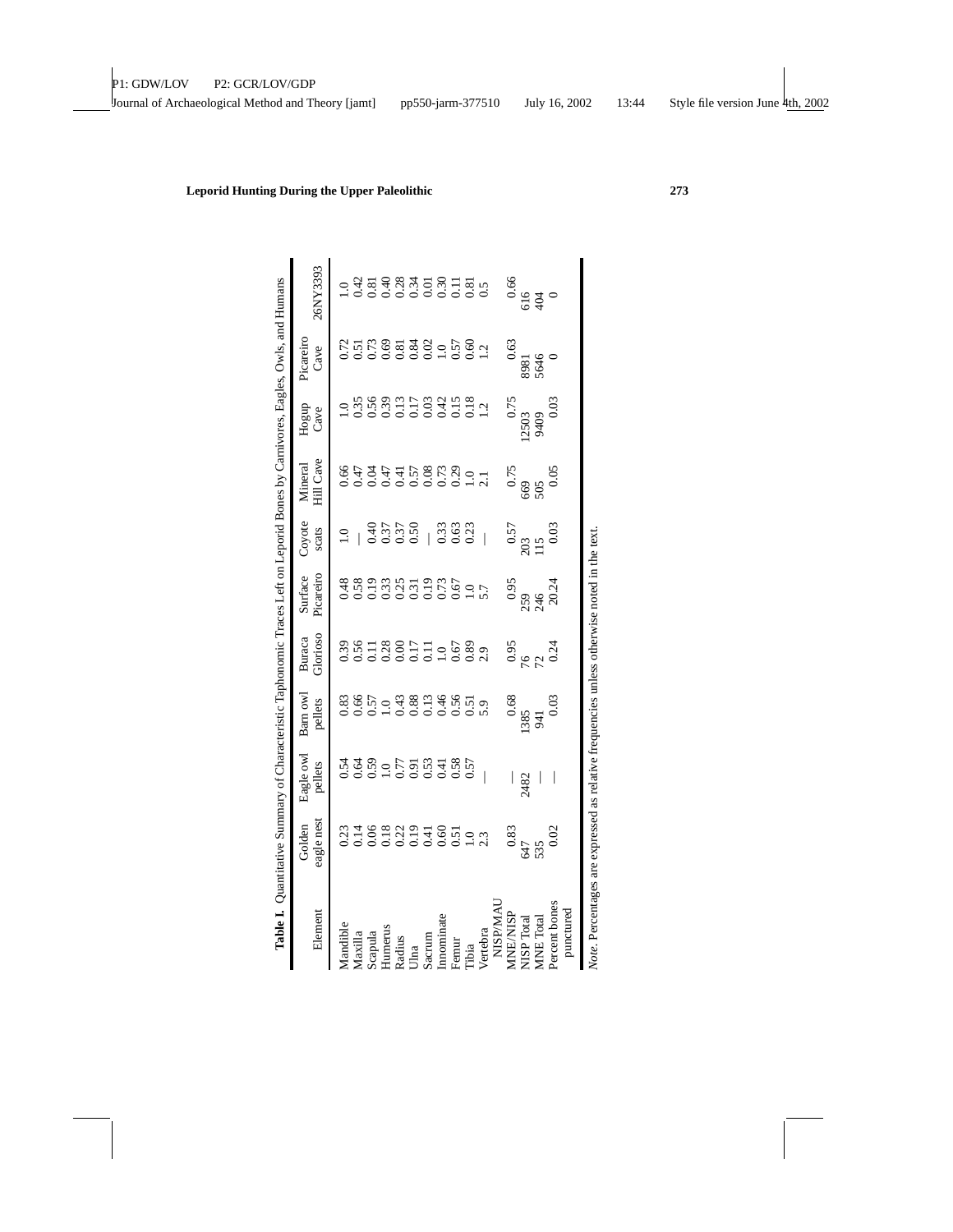**274 Hockett and Haws**

recent rabbit bones collected from the mouth of caves. They were accumulated by small carnivores, possibly the fox (*Vulpes vulpes*) and the Iberian lynx (*Lynx pardina*). The coyote (*Canis latrans*) scat assemblage was collected from Nevada and California (Schmitt and Juell, 1994).

Mineral Hill Cave is a Pleistocene-aged paleontological site located in central Nevada (Hockett, 2000). More than 50 AMS dates extracted from bone collagen indicate that the majority of bones predate ca. 30,000 B.P. The assemblage is dominated by bones of the lower limbs and feet of large herbivores such as camel (*Camelops hesternus*), large-headed llama (*Hemiauchenia macrocephala*), horse (*Equus occidentalis* and *Equus conversidens*), bison (*Bison bison*), mountain deer (*Navahoceros fricki*), mountain sheep (*Ovis canadensis*), and pronghorn (*Antilocapra americana*). The site served as a den for a variety of large and small carnivores, including bobcat (*Lynx rufus*), the extinct North American cheetah (*Miracinonyx trumani*), bear (*Arctos* or *Arctodus*), wolf (*Canis lupus*), coyote, and fox (*Vulpes vulpes*). Bones of mustelids such as badger (*Taxidea taxus*) and six species of weasels and skunks were also recovered. Approximately 2000 cottontail rabbit (*Sylvilagus*spp.) and hare (*Lepus americanus* and *Lepus californicus*) bones were recovered as well, which represent 20% of the identifiable bones from the site.

The leporid bones from Hogup Cave represent 8500 years of faunal accumulation primarily by humans and owls. The vast majority of these bones were from hares (Hockett, 1994). The rabbit bones from the subsurface deposits of Picareiro Cave were recovered from a large, Magdalenian-aged hearth feature dating between 11,800 and 12,300 B.P. (Hockett and Bicho, 2000). The cottontail rabbit bones from site 26NY3393 represent human food waste deposited within and just outside the confines of a well-defined, open-air hearth dating to ca. 300 B.P. in southern Nevada (Hockett, 1995).

The latter three assemblages represent sites where leporid bones were discarded by modern humans wielding an Upper Paleolithic toolkit. Leporid carcasses may have been processed differently during the Lower Paleolithic and Middle Paleolithic, and this may render the recognition of leporid bone assemblages accumulated during earlier time periods more difficult to identify. If that is the case, then inductively driven research will continue to play an important role in deciphering who or what deposited leporid bones in these assemblages.

## *Owls and Eagles*

Table I indicates that owl pellets tend to contain higher percentages of leporid forelimb bones compared to hindlimb bones. In contrast, leporid hindlimb bones generally outnumber forelimb bones at eagle nesting sites where young are fledged (compare column 2 with columns 3 and 4). Owl pellets full of leporid bones may be regurgitated directly onto the floor of a cave. Bones that are not swallowed by eagles may be carried to a nest and either dropped below the nest or incorporated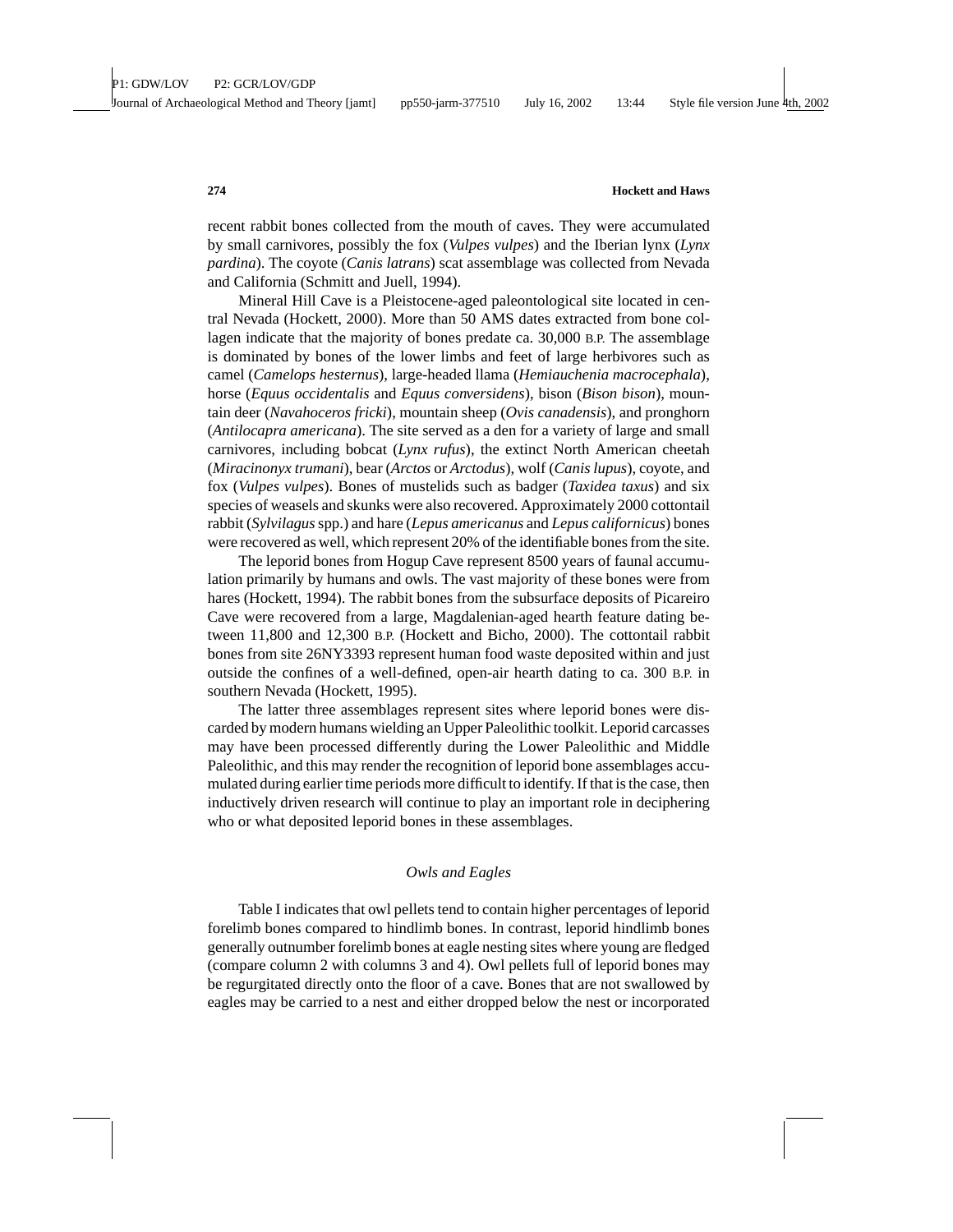directly into the nest itself. These latter bones may be deposited on the floor of a cave or shelter after the nest deteriorates. This would result in the deposition of weathered and unweathered leporid bones side-by-side in caves and rockshelters, possibly leading to erroneous interpretations about the degree of time-averaging which occurred at individual sites (e.g., Behrensmeyer, 1983).

Table I shows that leporid bones deposited under eagle nests generally contain relatively few skulls and mandibles. Decapitated hare carcasses have been observed lying in golden eagle nests with eaglets present (Hockett, 1995). In contrast, owl pellet assemblages may contain two to four times the relative frequency of leporid skulls and mandibles than do eagle nest assemblages. Additionally, owl pellet assemblages may contain three times the number of vertebrae per individual leporid carcass than do eagle nest assemblages. The eagle nest assemblages have a vertebra-NISP/MAU ratio of 2.3, indicating that there were approximately two vertebrae recovered for each individual leporid carcass represented in the nests. The barn owl pellet assemblages contained about six vertebrae for each leporid carcass represented in the pellets.

Eagle nest assemblages tend to contain greater numbers of adult leporid bones than do owl pellet assemblages (Hockett, 1995). Eagle nests contain predominantly adult leporid bones despite the fact that these bones accumulate primarily during the spring season when higher numbers of young leporids are available to predators.

Approximately 2 and 3% of the leporid bones from both the eagle nest and owl pellet assemblages displayed beak or talon puncture marks (Table I). Thus, it would be inappropriate to state that raptors had little to do with the deposition of leporid bones to a Paleolithic site because "only" 2% of the bones displayed puncture marks. Eagles and owls generally create single beak or talon puncture marks on leporid bones, and the posterior side of the innominate tends to be punctured more often than other bones (Hockett, 1991, 1995). In the relatively few cases in which eagles and owls create multiple punctures on leporid bones (less than 10% of all bones punctured), these marks generally occur on only one side of a bone.

It is clear that there are significant differences between eagle nest and owl pellet assemblages in the patterning of leporid elements present and in the number and location of punctures. In order to recognize fossil leporid bone assemblages that were deposited mainly or solely by eagles and owls, faunal analysts should pay particular attention to element patterning, and publish NISP and MNE counts for individual bones. These data, however, are currently rarely published by zooarchaeologists analyzing Paleolithic faunal assemblages.

## *Carnivores*

Columns 5–7 in Table I represent three modern small carnivore assemblages, while column 8 represents a fossil carnivore den. The element patterning of the nonscatological carnivore assemblages (surface of Picareiro Cave, Buraca Glorioso,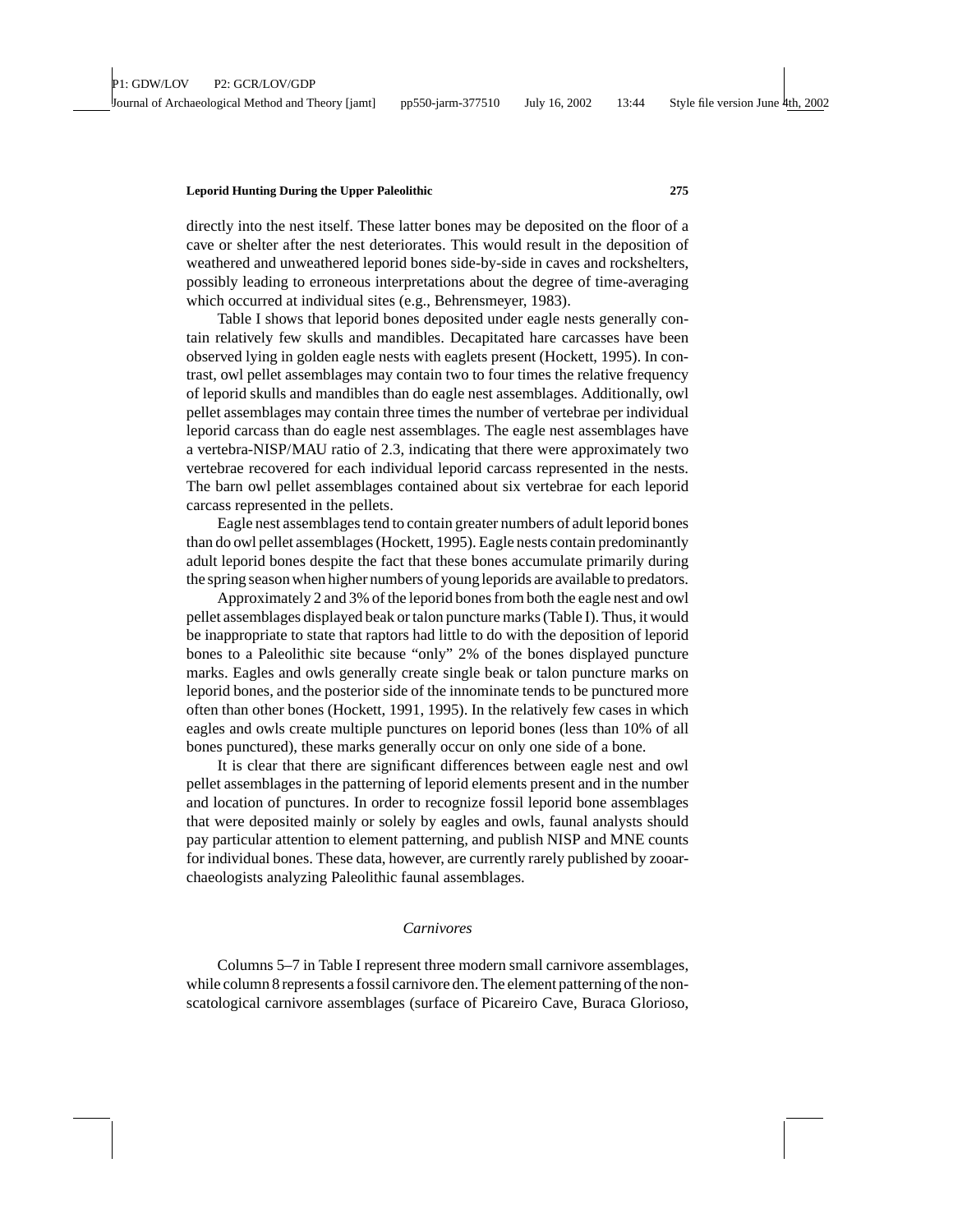and Mineral Hill Cave) are remarkably similar to one another. Each assemblage contains high relative frequencies of innominates and hind limb bones, fewer front limb bones, and moderate numbers of mandibles and skulls. In many respects, this patterning is similar to that documented for eagle nest assemblages. The number of vertebrae present per individual carcass ranges from two to six. The MNE/NISP ratio is identical and very high at both Picareiro and Buraca Glorioso (0.95), while this ratio is 0.75 at Mineral Hill Cave. This indicates that high numbers of complete bones are typical of leporid bone assemblages accumulated by small carnivores where evidence is lacking for the presence of large numbers of degraded scats.

The leporid element patterning of the small carnivore scatological assemblage is very different from the three nonscatological assemblages. In this assemblage, the relative frequency of mandibles is high, while the remaining elements are approximately equally represented. There is no clear differentiation in relative frequencies of hindlimb and forelimb bones, although the overall relative frequency values for the majority of these elements is low. Additionally, as might be expected from an assemblage of bones which has been swallowed and passed through the digestive tract of a small carnivore, the MNE/NISP ratio is much lower in the scatological assemblage (0.57). Although an accurate determination of the minimum number of vertebrae present in the coyote scats cannot be determined to give a vertebrae MNE/MAU ratio, it is worth noting that this assemblage produced nearly 160 identifiable fragments of vertebrae (Schmitt and Juell, 1994, p. 255).

Only 3.5% of the scatological bones and 4.5% of the leporid bones from Mineral Hill Cave show evidence of puncture marks. One-quarter of the leporid bones from the surface of Picareiro Cave and Buraca Glorioso, however, displayed at least one puncture mark. In contrast to the eagle nest and owl pellet assemblages, the vast majority of these bones display multiple puncture marks, some of which display as many as 10 punctures on a single bone. These punctures generally are not restricted to one side of bones as they are in owl and eagle assemblages.

The scatological assemblage is characterized by bones displaying staining, thinning, and polishing traces (Schmitt and Juell, 1994). Leporid bones displaying these taphonomic traces can also be found in the pellets of diurnal raptors (Hockett, 1996; Mayhew, 1977).

#### **Taphonomy of Leporid Processing by Humans**

Column 9 displays the element patterning of leporid bones that were deposited in a cave by humans and owls (Hogup Cave), while columns 10 and 11 display the element patterning of leporid bones solely left behind by humans at two sites located on either side of the Atlantic. The leporid bones from Picareiro Cave and site 26NY3393 show similarities and differences. Both of these assemblages contain high relative frequencies of mandibles. At Picareiro Cave, there are no clear differences in the relative frequencies of hindlimb and forelimb bones, and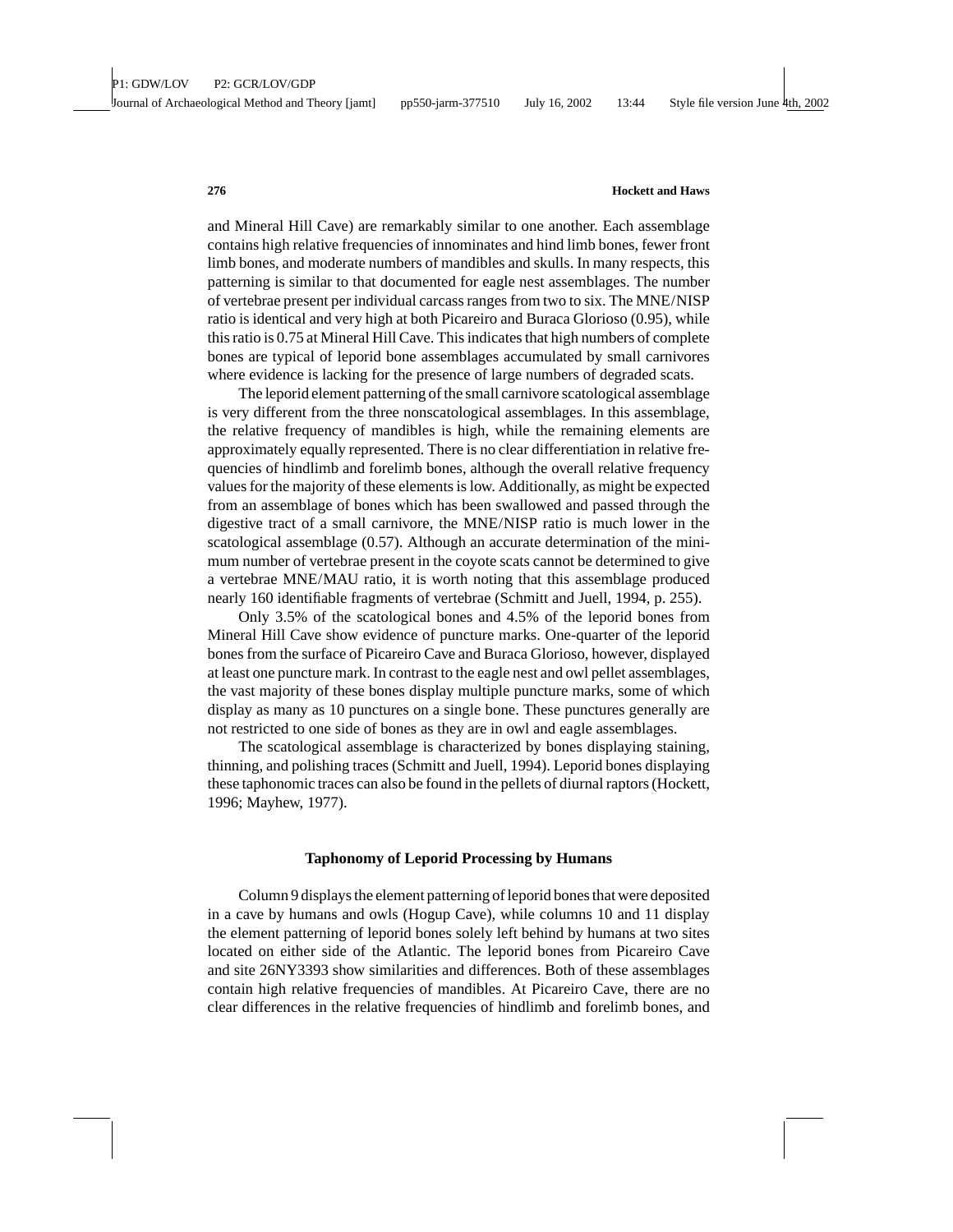the relative frequency values of individual bones is high. This pattern undoubtedly results from human hunters butchering and discarding rabbit carcasses in the same place. Nevertheless, only a single vertebra was recovered per individual carcass represented at Picareiro Cave. At site 26NY3393, scapulae and tibiae also occur in high numbers, while the remaining elements are all about equally represented, although in lower frequencies than at Picareiro Cave. Similar to Picareiro Cave, there are few vertebrae present per individual carcass represented. At 26NY3393, the lack of vertebrae probably resulted from the grinding of the vertebral column with milling stones, a practice ethnographically documented in the Great Basin of North America (see Hockett, 1995, for a review). Although this behavior cannot be conclusively demonstrated to have occurred at Picareiro Cave, it is possible that some Upper Paleolithic peoples pounded the vertebral column of rabbits into bone meal. Grinding stones are known from Gravettian and Solutrean contexts at Vale Boi in southern Portugal (Bicho *et al.*, 2001), and from the Magdalenian at Cabeço do Porto Marinho in the Rio Maior valley of central Portugal (Bicho, 1994; Marks *et al.*, 1994). No grinding stones were recovered from Picareiro Cave.

There are taphonomic traces that human hunters in both the Old World and the New World sometimes left on leporid bones that are rarely duplicated by carnivores and raptors. One of these is the creation of rabbit long bone cylinders by breaking or snapping the ends of long bones to extract marrow (Drews and Schmitt, 1986; Hockett, 1991, 1994; Hockett and Bicho, 2000; Pérez Ripoll, 1992, 1993; Schmitt, 1990; Vila *et al.*, 1985). Jones (1983) observed that the Ache of Paraguay often snapped or bit off the ends of monkey long bones to extract marrow. This created faunal assemblages containing high percentages of small mammal long bone cylinders. Several years later, Drews and Schmitt (1986) identified large numbers of hare tibiae cylinders recovered from prehistoric house floors at the Vista site near Reno, Nevada, dating between 550 and 850 B.P. They concluded that the inhabitants of the Vista site probably extracted marrow from the tibiae of jackrabbits. Subsequent to these pioneering studies, large numbers of leporid long bone cylinders have been identified in North American sites ranging in age from 150 B.P. to 8500 B.P. (Hockett, 1991, 1994; Schmitt, 1990), and in Upper Paleolithic sites in Spain and Portugal (Hockett and Bicho, 2000; Pérez Ripoll, 1992, 1993; Vila *et al*., 1985). Although small carnivores, eagles, and owls sometimes create leporid long bone cylinders, these bones, in and of themselves, are not diagnostic of human activity. Nevertheless, the vast majority of leporid long bones recovered from modern eagle nests and owl pellets still have at least one epiphysis attached, whereas hundreds of rabbit or hare long bone cylinders may be present in culturally accumulated faunal assemblages (Hockett, 1994; Hockett and Bicho, 2000; Pérez Ripoll, 1992, 1993).

Leporid bones also may be cut by stone tools during carcass processing (Blasco, 1995; Hockett, 1994; Pérez Ripoll, 1992) and subsequently burned if the carcasses were roasted over or within hot coals, as was the case at the Epipaleolithic site Cingle Vermell in Catalunya (Vila *et al.*, 1985), and in the Magdalenian hearths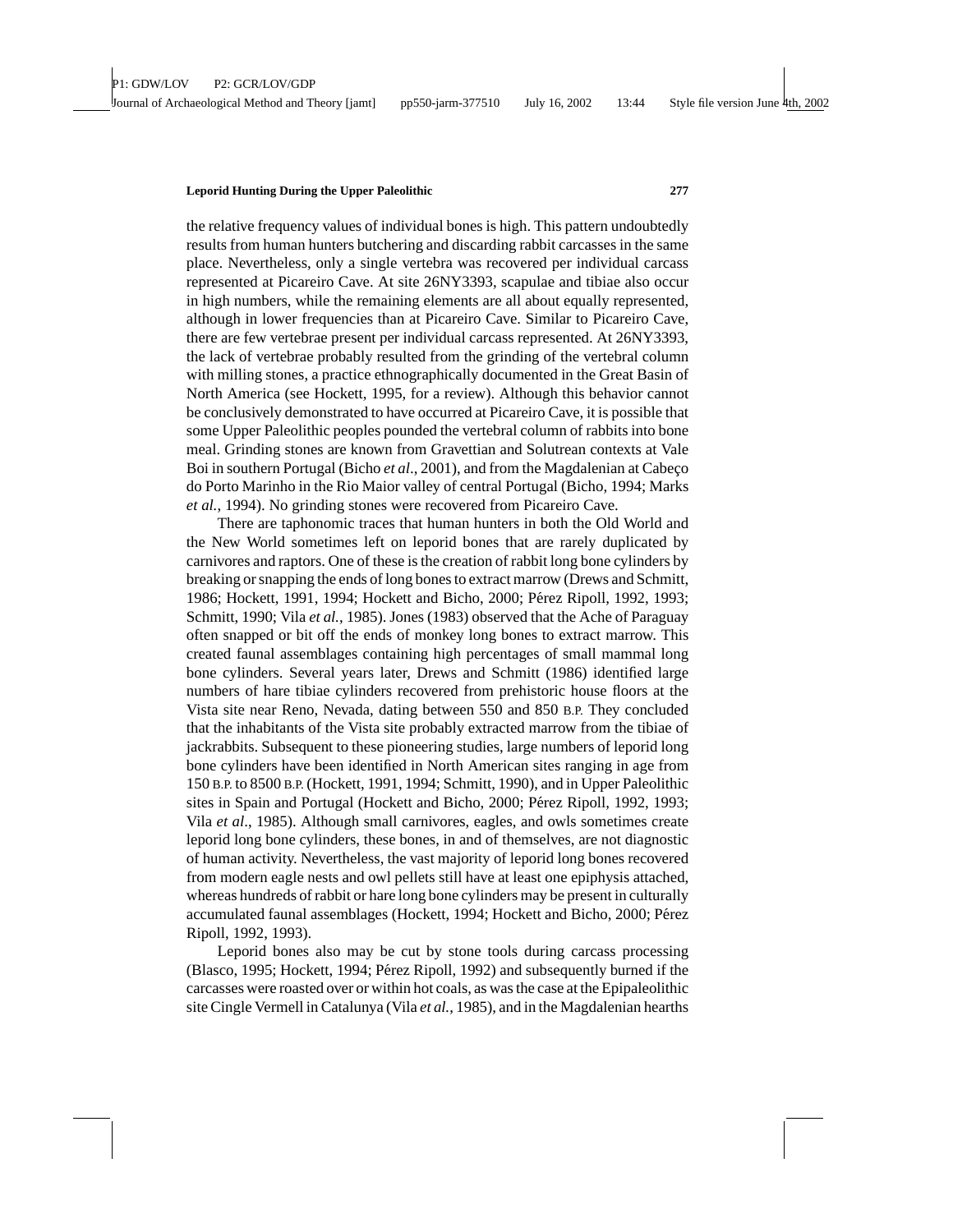at Picareiro Cave, Portugal (Hockett and Bicho, 2000). Cut marks are sometimes inflicted less frequently on bones during the processing of small animal carcasses compared to the processing of large mammal carcasses. For this reason, the identification of a minimal number of cut-marked leporid bones from Paleolithic sites does not necessarily mean that humans had a minimal role in their taphonomic history. As examples, an examination of almost 20,000 leporid bones deposited over an 8500-year-period at Hogup Cave yielded only 14 cut-marked bones (Hockett, 1994). At Picareiro Cave, none of the nearly 10,000 culturally accumulated rabbit bones show definitive evidence of a cut mark made by a stone tool. On the other hand, Valente (2000) observed cutmarks on 15% of a rabbit bone sample from Levels 8 and 9 at Lapa do Suão in Portugal. At Santa Maira in Spain, Pérez Ripoll (1992) found that up to 60% of all rabbit bones from the Magdalenian levels displayed cut marks. He cautioned, however, that percentages of rabbit bones displaying cut marks in Spanish Paleolithic contexts can be highly variable even within archaeological levels of individual sites depending on, among other variables, bone preservation and whether or not the faunal analyst took the time to examine the bones under a microscope. Although cut-marked rabbit bones can provide important information they are not a prerequisite to determine human agency in the deposition of rabbits into Paleolithic caves.

Roasting leporid carcasses tends to differentially burn specific elements. In particular, bones of the feet and the ends of long bones may be burned more frequently than other bones or other bone portions (Hockett and Bicho, 2000; Vila *et al.*, 1985). It is therefore crucial that zooarchaeologists publish details of the patterning of burned leporid bones when arguing that rabbits or hares were cooked by Paleolithic hunters, especially since Hockett (1993) identified a number of burned hare bones at Hogup Cave which also displayed raptor beak or talon puncture marks. These latter bones were likely damaged and deposited in the cave by eagles or owls**,** and subsequently burned by humans starting fires within unprepared hearths on the surface of the cave.

#### **Summary**

The taphonomic data outlined above are summarized in Table II. The characteristics analyzed here by no means exhaust the agents and processes that may modify leporid bones between the time of death and recovery by archaeologists (Behrensmeyer and Hill, 1981; Binford, 1981; Brain, 1981; Efremov, 1940; Lyman, 1994; Voorhies, 1969; Weigelt, 1927). In addition, there are few taphonomic traces which result from human behavior that are not duplicated by noncultural processes. Nevertheless, excluding specific cases of bone diagenesis (e.g., Stiner *et al*., 2001), the four agents that modified and deposited leporid bones in Paleolithic caves and shelters more frequently than others are probably those analyzed here: small carnivores, eagles, owls, and humans.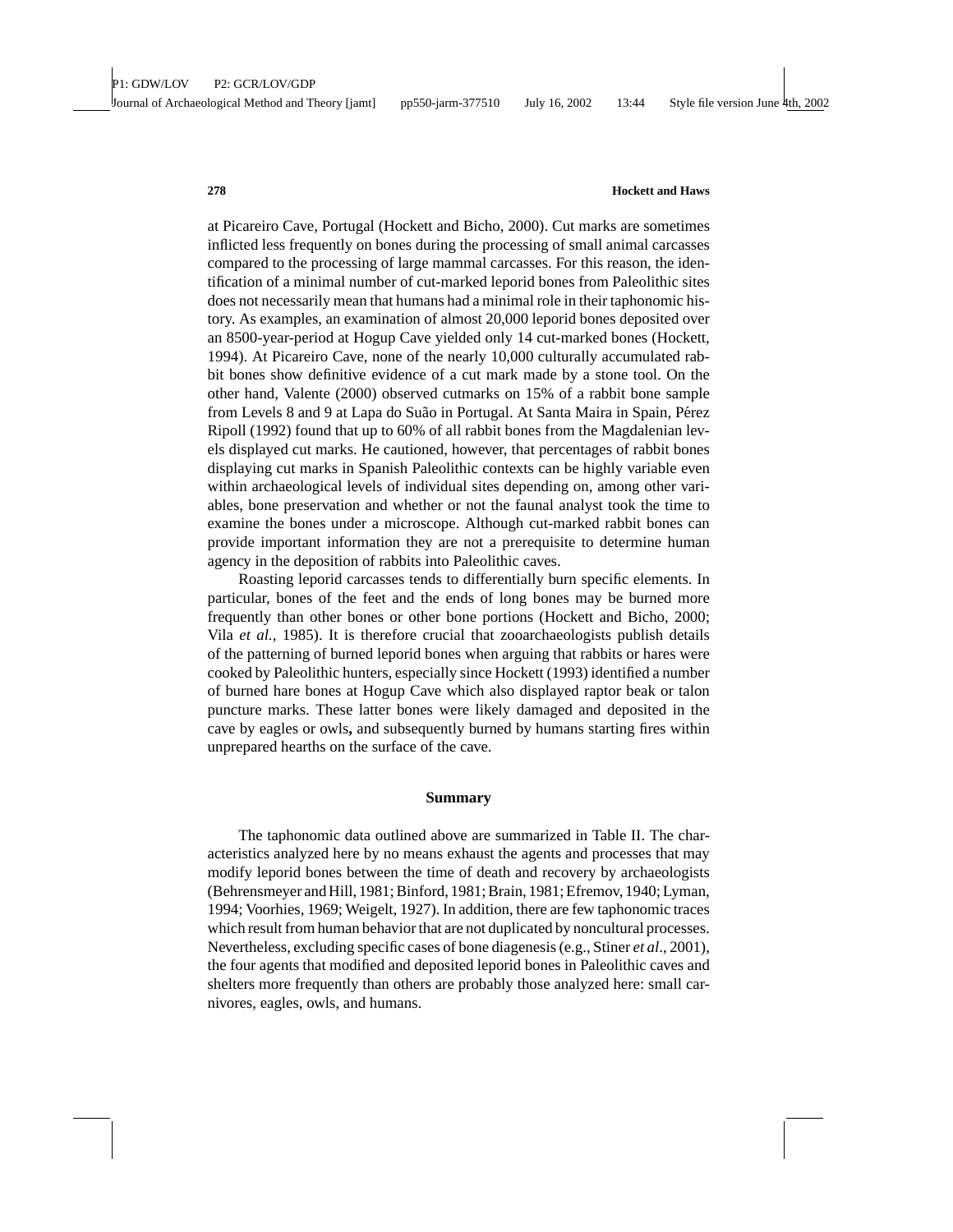|                                           | Table II. Qualitative Summary of Characteristic Taphonomic Traces Left on Leporid Bones by Carnivores, Eagles, Owls, and Humans |                               |                                 |                                         |                                                                                      |
|-------------------------------------------|---------------------------------------------------------------------------------------------------------------------------------|-------------------------------|---------------------------------|-----------------------------------------|--------------------------------------------------------------------------------------|
|                                           | Carnivores                                                                                                                      |                               |                                 | Raptors                                 |                                                                                      |
|                                           | Not swallowed                                                                                                                   | <b>Scats</b>                  | Not swallowed                   | Pellets                                 | Humans                                                                               |
| Staining, polishing,<br>thinning          | Not present                                                                                                                     | Common                        | Not present                     | common in eagles<br>Uncommon in owls,   | Not present                                                                          |
| bones more common<br>Forelimb or hindlimb | Hindlimb                                                                                                                        | Relatively equal              | Hindlimb (eagles)               | Forelimb (owls)                         | Relatively equal                                                                     |
| Mandibles/skulls<br>Vertebrae             | Moderately common<br>Moderately common                                                                                          | Common broken<br>Common       | Moderately common<br>Uncommon   | Moderately common<br>Common 6.0/carcass | Uncommon $\lt 1$ /carcass<br>Common                                                  |
|                                           | $4 - 5/c$ arcass                                                                                                                | spinal processes              | $2 - 3/carcass$                 |                                         |                                                                                      |
| Long bone cylinders<br>MNE/NISP ratio     | Very high (0.95)<br>Uncommon                                                                                                    | Uncommon<br>Low $(0.50)$      | <b>Uncommon</b><br>High (0.80)  | Moderate (0.70)<br>Uncommon             | May be common-in<br>Moderate (0.70)<br>the hundreds                                  |
| Percent punctured<br>bones                | Common-up<br>to $0.25$                                                                                                          | Uncommon-up<br>to $0.03$      | Uncommon-up<br>to $0.02$        | $U$ ncommon $-\text{up}$<br>to 0.03     | Not present                                                                          |
| Number/placement<br>of punctures          | Multiple; on opposite<br>sides of the bone;                                                                                     | Single, because<br>of intense | Single, posterior<br>innominate | Single, posterior<br>innominate         | Not present                                                                          |
|                                           | distal femur/proximal<br>tibia commonly<br>punctured                                                                            | mastication                   | commonly<br>punctured           | commonly<br>punctured                   |                                                                                      |
| But-marked bones<br><b>Burnt</b> bones    | Not present<br>Not present                                                                                                      | Not present<br>Not present    | Not present<br>Not present      | Not present<br>Not present              | Highly variable-0-0.60<br>Probably uncommon to                                       |
|                                           |                                                                                                                                 |                               |                                 |                                         | roasting tends to burn foot<br>absent before 50,000 B.P.,<br>and long bone ends more |
|                                           |                                                                                                                                 |                               |                                 |                                         | frequently than other bones                                                          |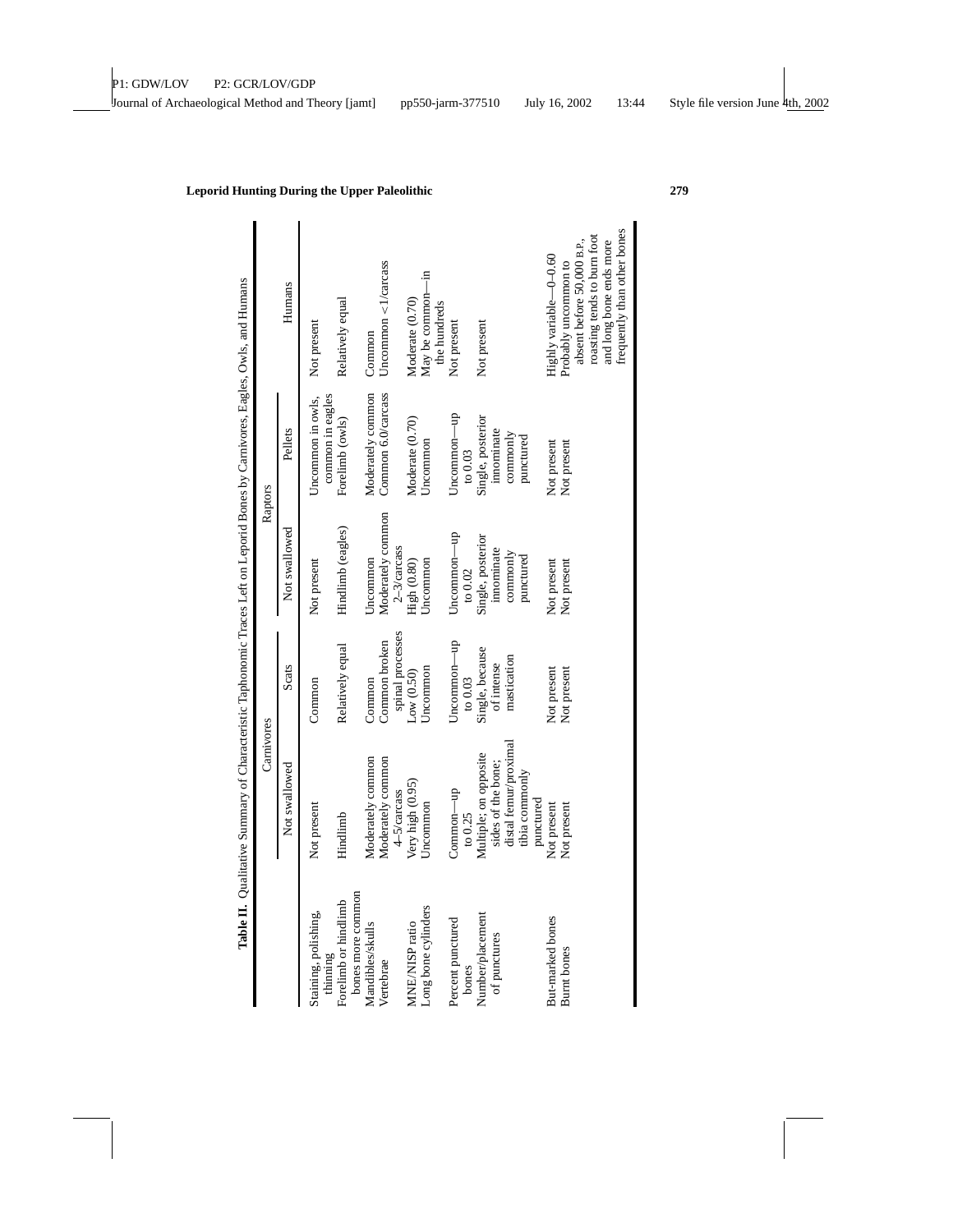Careful and detailed taphonomic analysis can begin to tease out the agents responsible for the deposition of leporid bones into Paleolithic sites. Taphonomic analysis must constitute a first-order of analysis before interpretations are offered about how those bones accumulated in a site in the first place, and what their significance may hold for early human behavior. In the absence of taphonomic analysis, behavioral models that utilize leporid remains should be considered tantalizing propositions in need of further evaluation.

## **LEPORID TAXONOMY, EVOLUTION, AND ECOLOGY IN RELATION TO PALEOLITHIC HUNTING STRATEGIES**

Knowledge of the taxonomy, evolution, and ecology of prey available to Paleolithic hunters may assist in the development of subsistence models that describe or explain ancient behavior patterns. These data are also important in reviewing the logic of existing models that utilize leporid bones.

All known rabbits and hares are classified under the family Leporidae. The hares of Europe and the eastern Mediterranean are classified under the genus *Lepus*, while the old world rabbit is classified under the genus *Oryctolagus*. Pikas are classified under the family Ochotonidae, and together with Leporidae these two families form the order Lagomorpha. The term "lagomorph" refers to rabbits, hares, and pikas, while the term "leporid" refers only to rabbits and hares. "Leporid" is preferred in this paper rather than "lagomorph" because there is no evidence that pikas ever formed even a minor component of human diets at any time during the Pleistocene in Europe or in the eastern Mediterranean.

Dawson (1967, 1981) reviewed the evolution of modern leporids. The oldest representatives of the Order Lagomorpha occur in late Paleocene deposits in modern-day Mongolia and China. The earliest records of the Order in Europe are pikas from the late Oligocene. Pikas underwent an adaptive radiation in many parts of Europe and Asia throughout the succeeding Miocene. Since that time, the number of species of pika have steadily declined while members of the family Leporidae have flourished. Leporids, represented by the extinct genus *Hypolagus*, reached eastern Europe in the Pliocene, and reached western Europe by the late Pliocene.

Cladistic analysis reveals that a "Lepus pattern of  $P_3$ " developed earliest in the Holarctic during the late Pliocene or early Pleistocene from advanced forms of the genus *Hypolagus*. The European rabbit (*Oryctolagus cuniculus*) probably evolved from that central stock during the Villafranchian Land Mammal Age of the early Pleistocene. Biogeographically, both *Lepus* and *Oryctolagus* spread southward from the Holarctic, where *Oryctolagus* was able to extend its range into northern Africa, while *Lepus* extended its range into southern Africa. There is currently no evidence for human occupation of the European continent prior to the Pleistocene (Gamble, 1999), so at least one species of leporid probably was available to human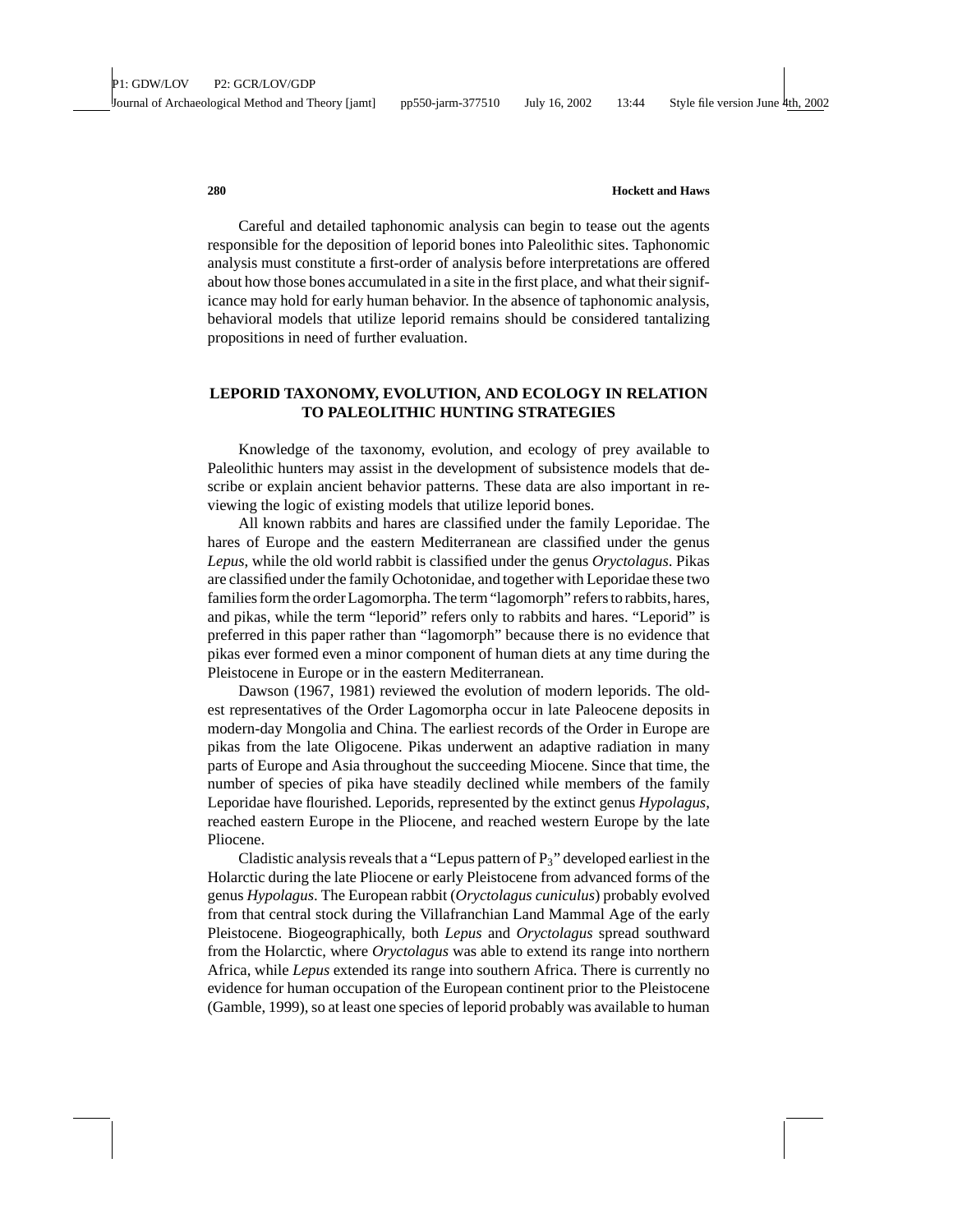hunters in most places in Europe and the eastern Mediterranean since the onset of hominid occupation of those regions.

At least five species of hares and one species of rabbit potentially were incorporated into European and eastern Mediterranean Paleolithic diets during specific time periods and in specific subregions. Species designations follow Wilson and Reeder (1993). The mountain hare (*Lepus timidus*) occupied large regions of northern Europe and some of the mountainous regions further south during the Pleistocene. Bones of the mountain hare are abundant, for example, at Gravettianaged sites such as Pavlov I in modern Czech Republic (Musil, 1994). The Don hare (*Lepus tanaiticus*) is commonly found in early Upper Paleolithic assemblages in the southern East European Plain, such as at Kostenki VIII and XIV (Hoffecker, 2002). The brown hare (*Lepus europaeus*) was available to many Paleolithic hunters in central and southern Europe outside of Iberia. In Spain and Portugal, the Iberian hare (*Lepus granatensis*) was available to Paleolithic hunters in appropriate habitats. The Cape hare (*Lepus capensis*) was hunted during the Paleolithic in the eastern Mediterranean region, although the brown hare was also present. Bones of the European rabbit (*Oryctolagus cuniculus*) most frequently occur in large numbers in Paleolithic sites in central and southern Mediterranean Spain, in central and southern Portugal, and portions of southern France (e.g., Callou, 1995; Fontana, 1999; Hockett and Bicho, 2000; Pérez Ripoll, 1992).

Hares and rabbits evolved a number of different survival strategies which may have influenced the methods used by Paleolithic peoples to hunt these animals. Hares, for example, give birth to precocial young in shallow depressions on the ground surface. They are generally solitary animals throughout much of the year although they are known to congregate in large numbers during periods of subsistence stress. The European rabbit, on the other hand, gives birth to altricial young deep within burrows. Male European rabbits seek to maintain a harem of females and keep them within a well-defined territory often referred to as a "warren" (Garson, 1981; Southern, 1940).

Rabbit hunting probably returned a greater ratio of calories and other nutritional benefits in relation to the energy expended than did the hunting of hares because rabbit warrens are relatively easy to identify on the landscape and generally consist of a dense concentration of animal nutrition. Whenever Paleolithic peoples decided to hunt rabbits, multiple animals were likely taken by ambushing individuals along their well-worn trails, by digging them out of their burrows, and by trapping and snaring when this technology was available. The successful hunting of large numbers of rabbits undoubtedly required intimate knowledge of the location of warrens and the foraging habits of these animals.

Paleolithic hunters probably encountered hares individually most of the time, but occasionally groups of hundreds of these animals would have been seen migrating across the landscape. Hunting individual hares need not have required the use of special equipment or hunting practices. While hares are built for, and are capable of rapid bursts of speed, hares often "freeze" in place as their first line of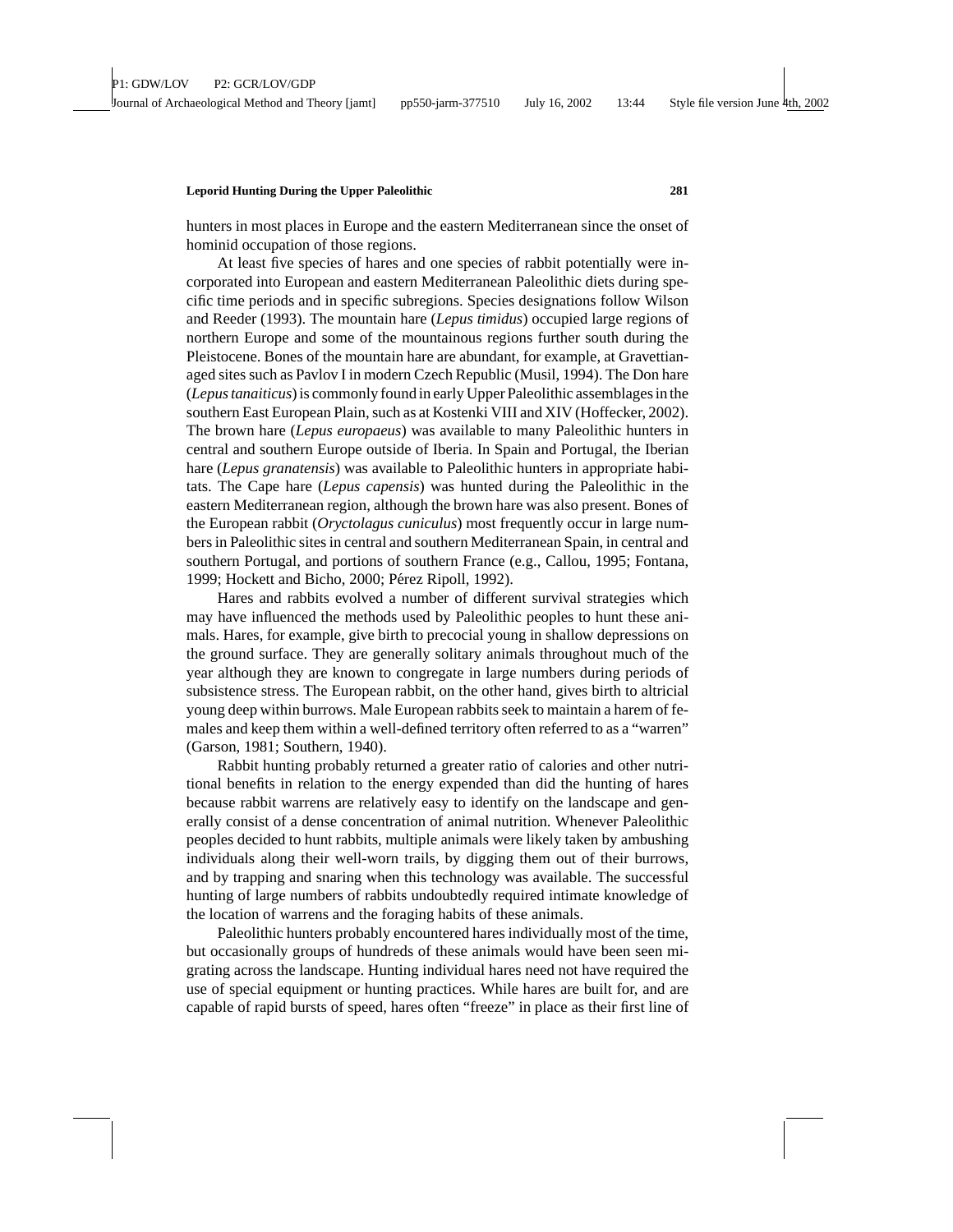defense. The pelage of hares is designed for camouflage, displaying the recurring natural pattern of darker fur above the belly against a lighter background near the skyline combined with lighter fur below the belly and on the feet against a darker background nearest to the ground. Because hares use their camouflage and freeze in place before "bolting," any predator with sharp enough eyes can often approach quite close before it flees. The flight distance is highly variable among individual animals, but Angerman (1972) cites 3 m as the average flight distance of the European brown hare. Paleolithic groups engaged in encounter hunting as they foraged across the landscape potentially could have approached within 3 m of a hare and dispatched the animal with simple spears, darts, or throwing sticks.

Hares are also known to gather by the hundreds to migrate to more favorable microenvironments during periods of severe weather (Angerman, 1972). Mass migrations have been particularly documented for the mountain hare (Angerman, 1972). During mass migrations hares could have been ambushed and taken in large numbers in much the same manner as large herd animals, providing a small group of Paleolithic hunters with considerable nutritional resources. Hare gatherings and migrations may help to explain the ubiquitous nature of leporid bones recovered from a number of Paleolithic sites in northern Europe beginning as early as the Gravettian, such as at Pavlov I in modern Czech Republic (Musil, 1994). It also must be acknowledged, however, that some northern European groups may have been manufacturing nets as early as the Gravettian, and some authors have suggested that these nets were used to capture small game such as hares during the early Upper Paleolithic (Adovasio *et al.*, 2001). Nets certainly would have aided in the capture of large numbers of mountain hares aggregating and migrating across the northern European landscape.

## **MODELS OF EARLY HUMAN BEHAVIOR BASED ON LEPORID BONES: A REVIEW AND CRITIQUE**

Leporid bones have been used for the past three decades in models that interpret human subsistence patterns on both sides of the Atlantic (Davidson, 1972; Elston, 1982; Szuter and Bayhem, 1989). In Europe and the eastern Mediterranean leporid hunting during the Paleolithic has received considerable attention in the past few years. Most prominently, rabbit hunting in Paleolithic Spain has been the subject of research by Davidson (1972, 1976), Aura Tortosa and Pérez Ripoll (1992), Pérez Ripoll (1992, 1993), Blasco (1995, 1997), Catalan and Muñiz (1995), Villaverde Bonilla and Martinez-Valle (1992), Villaverde *et al*. (1996), Aura *et al*. (1998), Morales *et al*. (1998), Olaria (1999), and Serra (2000). Rowley-Conwy (1992), Hockett and Bicho (2000), Valente (2000), Haws and Valente (2001), and Hockett (2001) discussed details of rabbit hunting during the Paleolithic in central Portugal. Jullien and Pillard (1969), Pillard (1972), and Fontana (1999) reported on leporids from southern France. Leporids were included in studies of small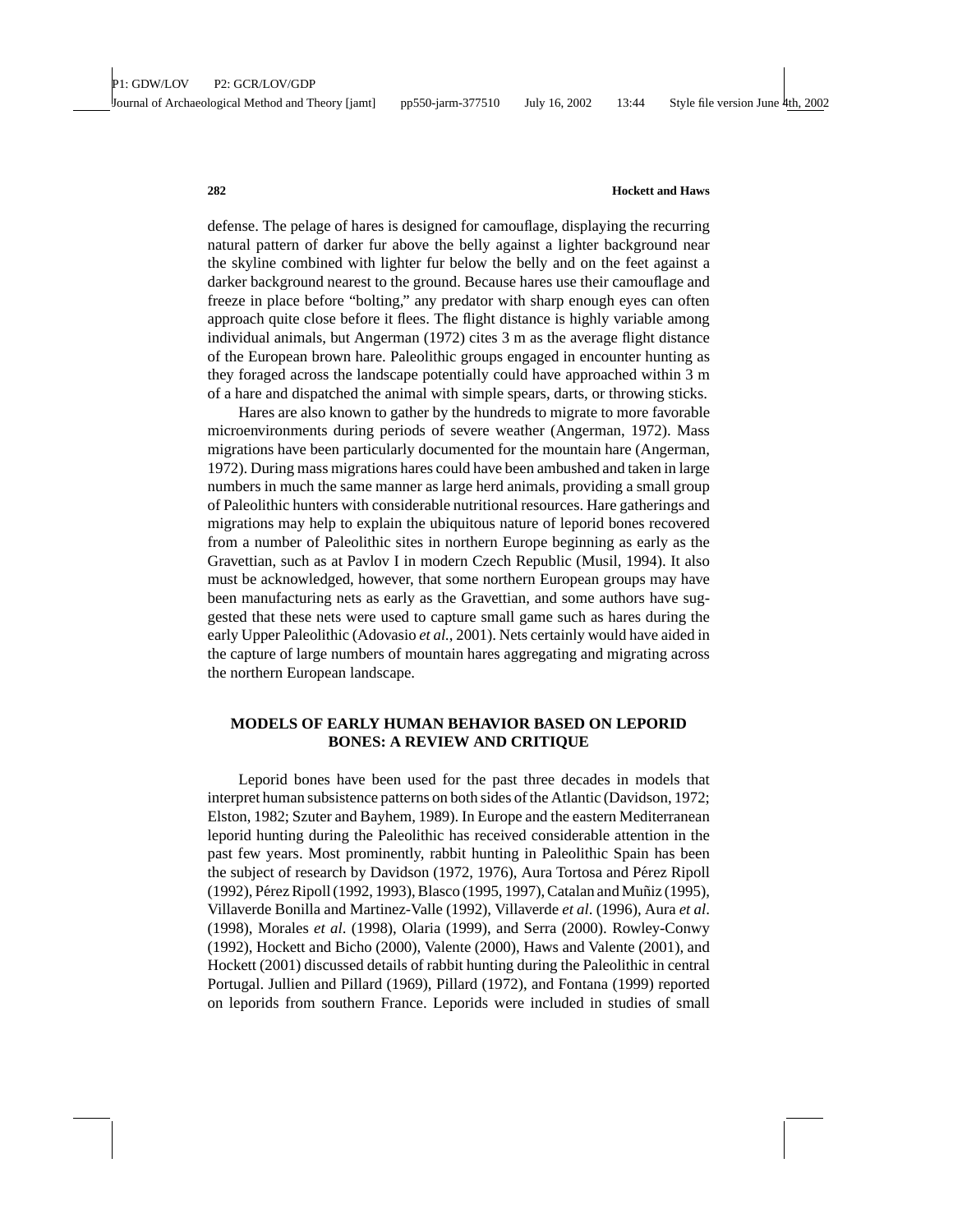mammals by Stiner (1994) and Tagliacozzo and Fiore (1998) in Italy. Recently, Stiner *et al*. (1999, 2000), Bar-El and Tchernov (2001), and Stiner (2001) discussed the diachronic use of rabbits and hares in the Paleolithic of the Levant. These studies demonstrate the importance of leporid bones in the Paleolithic archaeological record. The following sections review and critique models built to explain the role of leporids in Paleolithic diets, human mobility, and demography.

## **Paleolithic Subsistence and Meat Weight Data**

For eastern Spain, Davidson (1972, 1976) argued that the European rabbit was a minor and relatively unimportant food source for Upper Paleolithic people despite the fact that rabbit bones greatly outnumbered all other mammal bones at La Cueva del Volcán del Faro (see Fig. 2). He based the argument on the estimated amount of meat represented by the bones of rabbits compared to horse (*Equus* spp.) and red deer (*Cervus elaphus*). Since 100–150 rabbits would be needed to equal the meat from a single red deer, rabbits would not have been a significant food resource. Davidson (1976) later expanded on these ideas, noting that rabbit bones were also very common in other Upper Paleolithic sites in eastcentral Spain, including Parpalló and Les Mallaetes. He then discussed at length and ultimately rejected the possibility of a Paleolithic economy in east-central



**Fig. 2.** Location of key sites mentioned in text.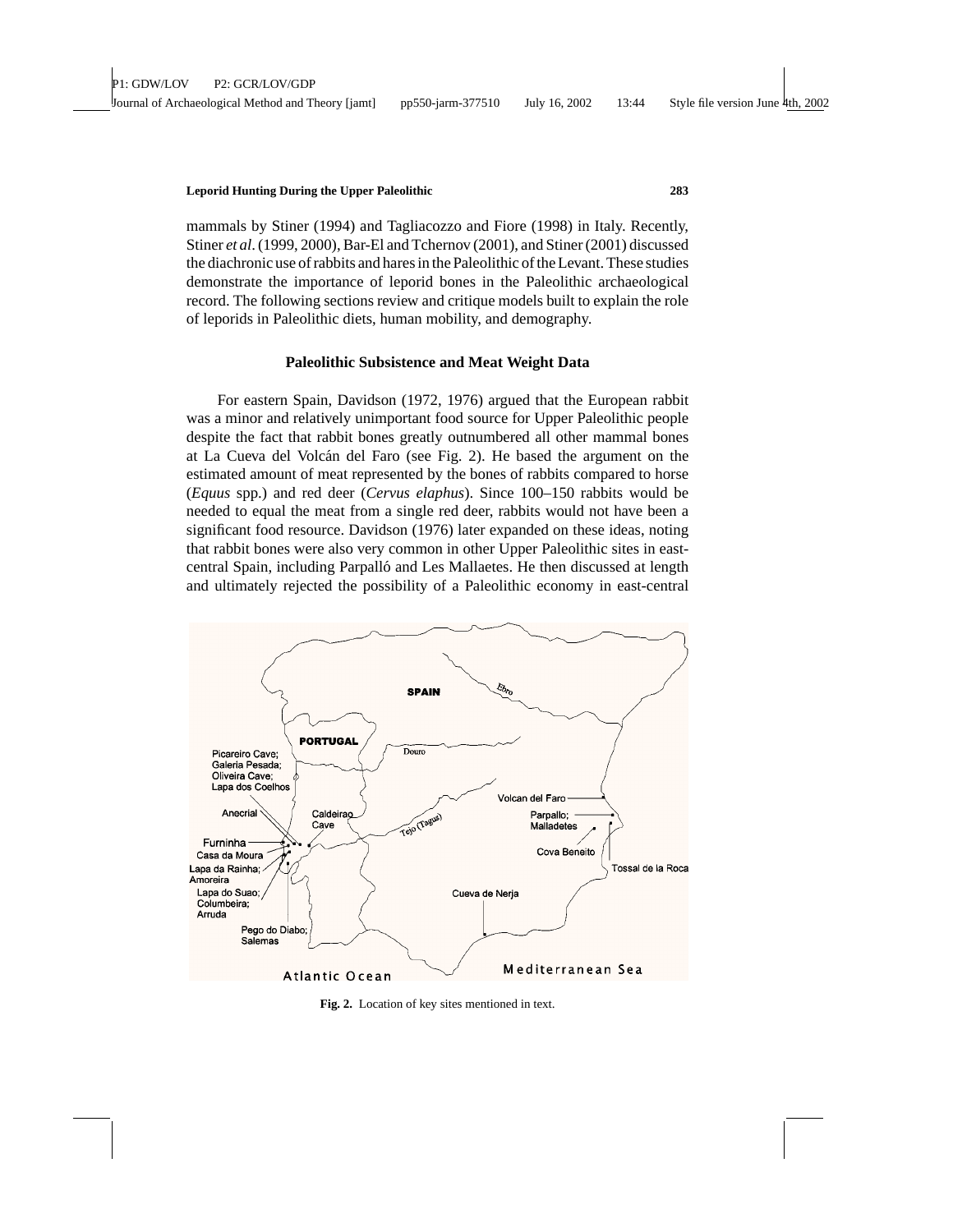Spain based on rabbit hunting, with large game providing supplemental nutrition. At Les Mallaetes, for example, Davidson (1976) argued that the amount of meat represented by the number of rabbit bones in comparison to large game such as the Spanish ibex (*Capra pyrenaica*) and red deer suggested that rabbits never contributed more than 3% of the total amount of meat consumed at the site during the entire Upper Paleolithic sequence. He estimated that a success rate of 0.5 rabbits procured per person per hour for a group of 20 Paleolithic hunters would require 5-h work per person per day in order to procure the calorie requirements of the entire group for an entire year. Similar to the earlier study of the faunal remains from Volcán, Davidson (1976) argued that although rabbit bones were very common at Les Mallaetes, large game constituted the bulk of the animal calories consumed throughout the Upper Paleolithic of east-central Spain.

A similar conclusion was reached by Morales *et al*. (1998) after analysis of the Late Magdalenian faunal remains from Cueva de Nerja in southern Spain. Rabbit bones dominate the faunal assemblage in the late Magdalenian deposits of Nerja, where four times as many rabbit bones were identified than Spanish ibex bones, and 25 times as many rabbit bones were identified than red deer bones. Yet Morales *et al*. (1998) concluded that both ibex and red deer were the most important mammals in the diet of the late Paleolithic occupants of Nerja. Similar to Davidson (1972, 1976), they compared the amount of meat represented by the bones of each of these animals, and concluded that rabbit was a negligible component of the diet for the Paleolithic inhabitants of Nerja.

As a result of these and other studies, a consensus is still held that rabbits were insignificant dietary components despite their abundance in Iberian Upper Paleolithic sites (e.g. Villaverde and Valle, 1992). There are a number of potential problems, however, with using "dressed meat weight" comparisons between large and small game to interpret prehistoric subsistence practices. These types of studies probably lead to misleading interpretations about the importance of small game to Paleolithic diets. For example, if rabbits were only a minor component in the Paleolithic diets of east-central and southern Spain, then they simply would be neither abundant nor ubiquitous at these sites, providing that the majority of them were accumulated by humans. Taphonomic studies by Pérez Ripoll (1992, 1993) clearly show that the thousands of rabbit bones frequently recovered from Upper Paleolithic caves in Spain were in fact a result of human hunting rather than nonhuman predation. The fact that rabbit bones are both ubiquitous and extremely abundant probably indicates that rabbits formed a substantial part of the economic *package* in the day-to-day lives of Paleolithic hunters in east-central and southern Spain, even if they did not contribute the largest amount of animal calories consumed.

The conclusion that rabbits were unimportant in the Paleolithic diets of Spain despite their abundance begs the question, "Did the meat provided by each large game kill provide sustenance for an entire group until the next successful large game kill?" It could be argued that the presence of thousands of rabbit bones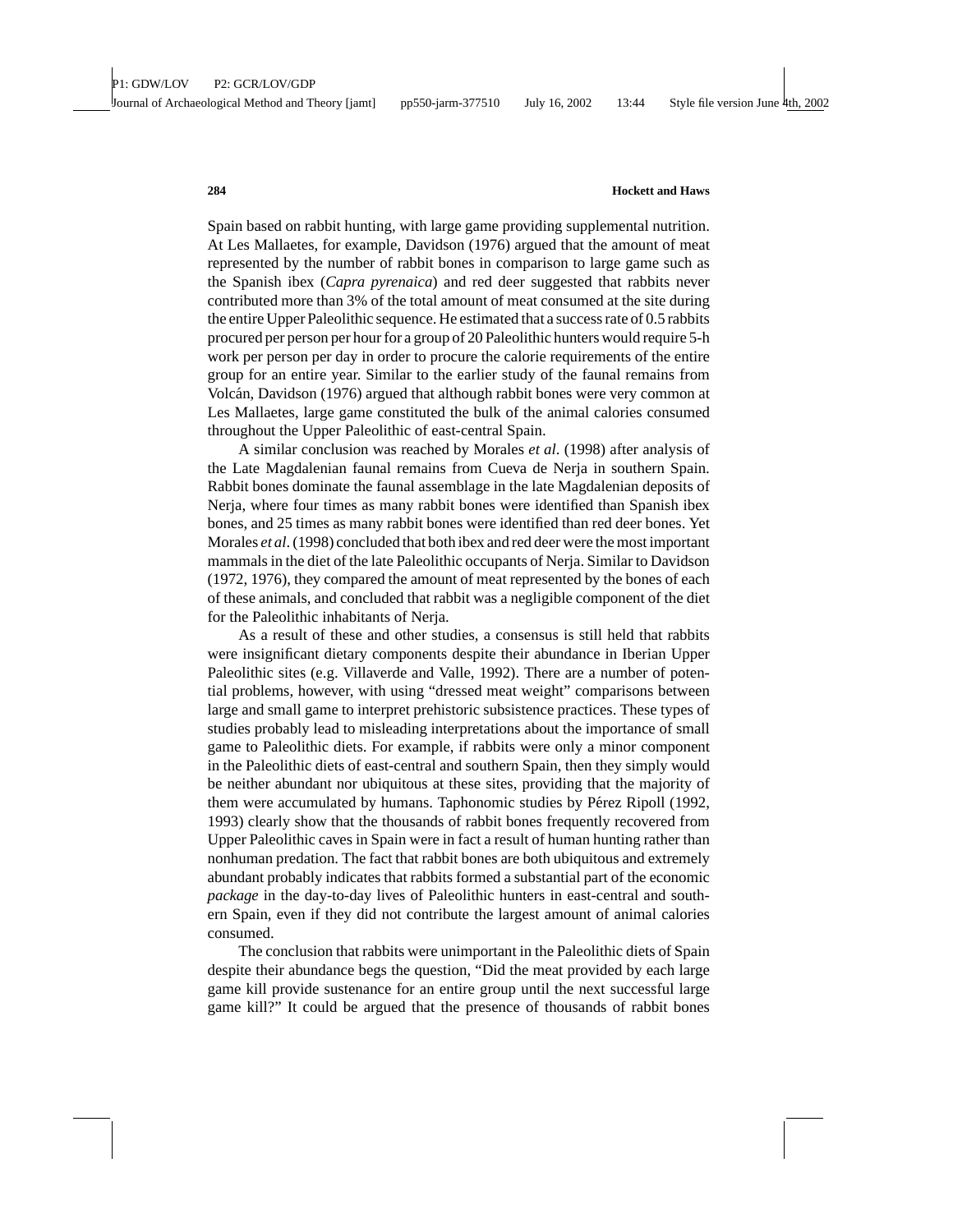in site after site may imply just the opposite conclusion from those reached by Davidson (1972, 1976) and Morales *et al*. (1998)—rabbits formed an important part of the economic package in the day-to-day quest for food. This conclusion is bolstered by ethnographic research. A study of Hadza hunting and gathering practices by Hawkes *et al.* (2001), for example, concluded that although the Hadza live in an environment with one of the densest concentrations of terrestrial large game on earth, their success rate of procuring large game would not sustain individual groups from one kill to the next. Plant foods and small game form the bulk of the day-to-day diet for the Hadza, supplemented by an occasional influx of large quantities of nutritional resources from large game animals.

Of equal importance regarding the Upper Paleolithic caves of Spain are the issues of seasonality and excavator bias. In their paper on site exploitation territories in east-central Spain, Bailey and Davidson (1983) argued that Parpalló and Les Mallaetes were seasonal bases within a single site exploitation territory during the Gravettian and Solutrean. Parpalló, excavated in the 1940s by Pericot, is situated on the south face of a mountain at 450 m asl. Rabbit bones were noted by Pericot as "abundantísimo en todos los niveles" (Pericot, 1942, p. 268 cited in Davidson, 1989, p. 67). He later wrote that hundreds of mandibles were found in each excavated level (Pericot, 1968 cited in Davidson, 1989, p. 67). Given the total NISP of 123 rabbit bones studied by Davidson (1989), the majority of specimens probably were not kept by the excavator, a fact acknowledged by Davidson (1989, p. 67). Les Mallaetes is located on the north face of the same mountain at 600 m asl, and exposed to winter winds. Bailey and Davidson (1983) argued that this site was a summer base for exploiting red deer and ibex in their summer pastures. As Bicho *et al.* (2000) and Hockett and Bicho (2000) showed, adult-dominated rabbit mortality profiles likely indicate fall or winter kills because spring/summer ones probably would have large numbers of subadults, provided hunters were not selecting prime-age trophy rabbits. With high proportions of juveniles, and thus smaller packages of nutritional resources available, rabbit populations may not have been attractive to human hunters during spring and summer as opposed to fall and winter. If so, one might not expect large numbers of rabbit bones from summer sites like Les Mallaetes, where rabbit NISP totaled only 279 in the entire Upper Paleolithic sequence. Parpalló was probably a better example of the scale of rabbit hunting in the Upper Paleolithic, but unfortunately the majority of rabbit bones were not kept by the original excavator.

#### **Leporid Bones and Paleolithic Mobility Patterns**

Recent studies in east-central and southern Spain suggest that changes in the nature and timing of the acquisition of small game such as leporids and various coastal resources may signal changes in Paleolithic mobility patterns. After careful taphonomic study, Villaverde *et al*. (1996) proposed a model to explain differences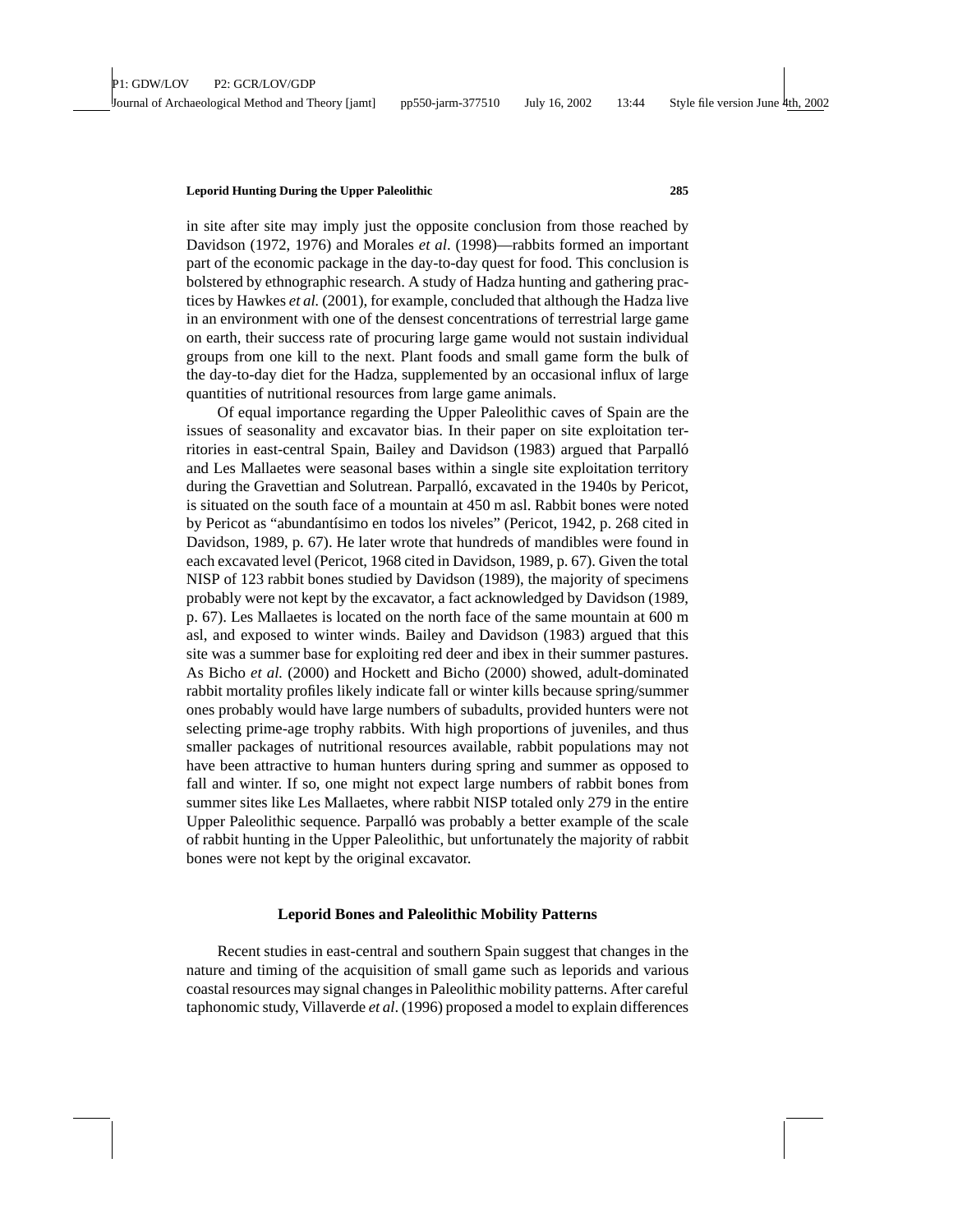between the Middle and Upper Paleolithic using leporid hunting as an indicator of human mobility. They noted that Middle Paleolithic levels in caves in eastern Spain (Cova Negra and Cova Beneito) contained large numbers of subadult leporid bones that displayed evidence of gastric etching and carnivore marks. Since few showed anthropogenic marks, they concluded that the eagle owl (*Bubo bubo*) probably deposited the majority of rabbit bones in Middle Paleolithic levels. In contrast, the Upper Paleolithic sequences in these same caves contained large numbers of adult leporid bones, many of which exhibited cut marks made by stone tools. The frequency of rabbit bones displaying gastric etching damage significantly decreased from the Middle to the Upper Paleolithic deposits. Villaverde *et al*. (1996) also noted a shift from hunting several species of medium and large herbivores during the Middle Paleolithic to the hunting of predominantly red deer, ibex, and rabbits during the Upper Paleolithic. The Upper Paleolithic diet became more specialized than Middle Paleolithic diets. Villaverde *et al*. (1996) related this phenomenon to a change in mobility patterns rather than to technological innovations or demographic pressure during the Upper Paleolithic. They concluded that the Middle Paleolithic in east-central Spain was a period of high mobility amongst human societies (large niche width), which fostered the hunting of a variety of species the most common of which were large herbivores. By the Upper Paleolithic, human hunters in east-central Spain had decreased their mobility patterns (reduced their niche width), and changed their hunting patterns toward a focus on rabbits and medium-sized herbivores. Villaverde *et al*. (1996) argued that the successful hunting of large quantities of rabbits could only be accomplished in foraging societies which restricted their mobility patterns because rabbits do not migrate or occupy large territories.

Aura *et al*. (1998) also discussed the nature and timing of the acquisition of rabbits, as well as aquatic resources, during the Paleolithic of east-central and southern Spain. They argued rabbits and red deer were the main animals included in the diet during the Magdalenian in east-central Spain (ca. 14,000 B.P.). The major change in the diet of Paleolithic foragers in southern Spain took place at the end of the Pleistocene with the increased importance of aquatic resources (see also Morales *et al*., 1998; Villaverde *et al*., 1998). Caves located close to shorelines during the Magdalenian displayed meager evidence for the acquisition of aquatic resources by humans but there was ample evidence for a diet based primarily on rabbits and red deer. In contrast, caves located further from the coastline during the early Holocene indicated increased acquisition of estuarine and marine resources. At Cueva de Nerja (which was close to the shore regardless of sea level changes) in southern Spain, fish bones were five times more abundant during the Magdalenian and 10 times more abundant during the Epipaleolithic than they were during the early Upper Paleolithic (Aura *et al.*, 1998). Curiously, rabbit abundance decreased throughout the region during the Epipaleolithic at a time when dietary diversity and, presumably, regional populations densities were rising (Aura Tortosa and Pérez-Ripoll, 1992). Aura *et al.* (1998) did not propose whether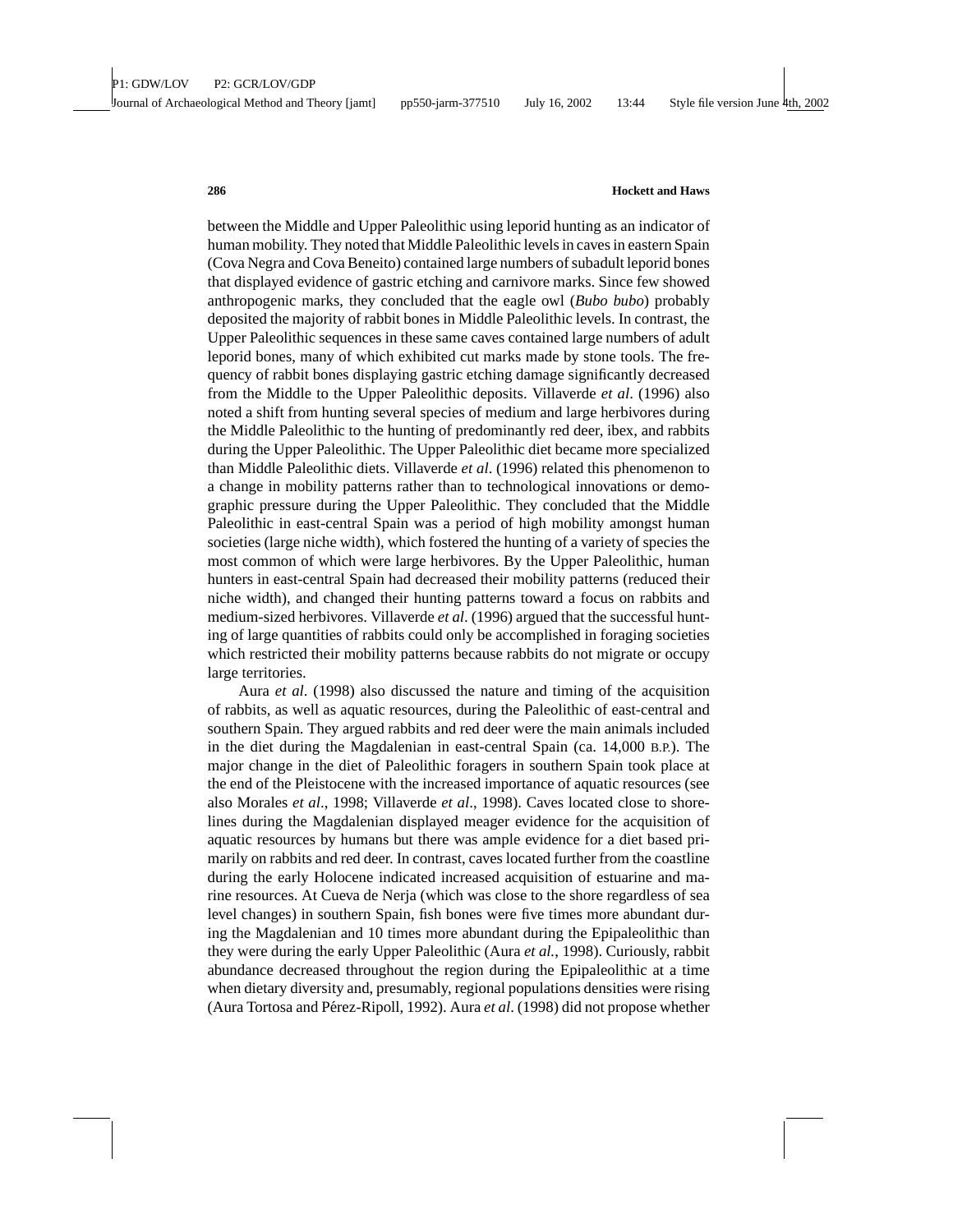changes in climate, mobility patterns, demographic patterns, technological innovations, or a combination of these factors were responsible for these patterns.

Similar to Villaverde *et al.* (1996), Bar-El and Tchernov (2001) emphasized the role of mobility patterns in understanding changes in Paleolithic diets in the eastern Mediterranean. They argued that the shift from ephemeral to more sedentary occupations at Levantine sites resulted in the exploitation of a wider array of animals, particularly small game such as hares, birds, reptiles, and land snails. Bar-El and Tchernov (2001) also noted the possible role of new technologies in the late Upper Paleolithic such as traps and snares which may have increased the effectiveness of capturing hares.

Whether rabbit hunting should coincide with reductions in human mobility patterns, as Villaverde *et al*. (1996) and Bar-El and Tchernov (2001) suggested, is an open question. It seems possible that groups practicing relatively high residential mobility patterns could have targeted a series of closely spaced rabbit warrens for several days and then moved on to another foraging locale. It is also possible, however, that the "paths and tracks" between "locales and gatherings" (Gamble, 1999) of highly mobile groups did not lead to the kind of intimate knowledge of the landscape that fostered the exploitation of microhabitats that included rabbit warrens. Each of these possibilities has not been adequately demonstrated for the Paleolithic, and it is possible that both strategies were in operation at the same time in different places.

#### **Paleolithic Demography**

Stiner and colleagues recently proposed a model to track population pulses in the Paleolithic (Stiner, 2001; Stiner *et al*., 1999, 2000). They argued that slowmoving small game such as tortoises and shellfish were exploited first during the Middle Paleolithic in Italy and the Levant, and only in the Late Upper Paleolithic did quick-moving small game such as rabbits and birds become mainstays of the diet (Stiner, 2001; Stiner *et al*., 1999, 2000). Their model assumes that Middle Paleolithic societies optimized their foraging strategies in terms of the caloric return rate of individual species as measured by archaeological applications of optimal foraging theory (e.g., Grayson and Cannon, 1999; Simms, 1987; Winterhalder and Smith, 1981). According to this model, shellfish and tortoises outrank rabbits, hares, and birds in terms of their individual caloric return rates, or the amount of calories remaining after subtracting the costs in calories to pursue, acquire, transport, and process individual carcasses from the total calories available. The implication is that those small game species that were easiest to catch (tortoises and shellfish) outranked ones that were presumed to be harder to catch (leporids and birds). More specifically, shellfish and tortoises outranked leporids and birds during much of the Middle and Upper Paleolithic because it was assumed that high pursuit costs precluded the effective use of the latter. People included them in the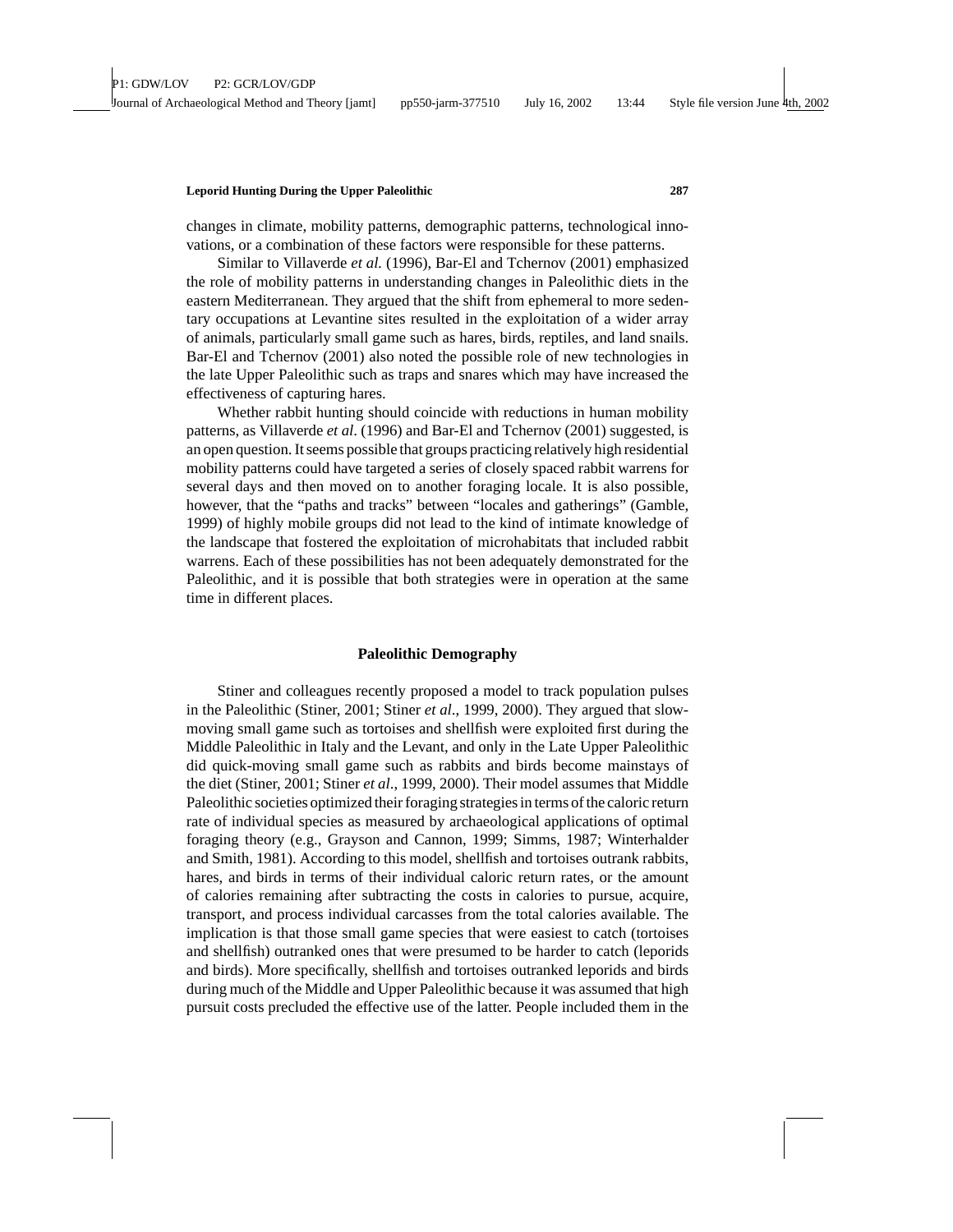diet only after the invention of specialized technology such as traps and snares, which enabled hunters to lower pursuit costs and raise caloric return rates. Thus, tortoises and shellfish were exploited in large numbers first during the Middle Paleolithic, while rabbits and birds were eaten in large numbers only during the late Upper Paleolithic (after ca. 12,000 B.P.). In contrast to the data from eastcentral and southern Spain, then, the eastern Mediterranean model argued that aquatic resources were exploited there in large numbers thousands of years before leporids, and that this change occurred not during the earliest Upper Paleolithic but during the late Upper Paleolithic. The assumptions of resource ranking in optimal foraging models explain the chronological sequence of small game acquisition in this region.

Although comparatively few leporids were hunted during the Middle or Upper Paleolithic in the Levant, Stiner *et al*. (1999, 2000) and Stiner (2001) attributed increases in numbers of leporid bones in the Upper Paleolithic and Epipaleolithic to human demographic pressure on animal resources. Population pressure was argued to affect small game resources in two principle ways: (1) overexploiting slow-moving tortoises and shellfish reduced their numbers and caused diminution in the average size of these animals, thereby lowering their caloric return rates; and (2) the consequences of these end-effects was a greater reliance on quick-moving small game such as leporids and birds.

The hunting of quick-moving small game such as leporids and birds is argued to be an independent variable with which to track demographic pulses in the Paleolithic record. The model predicts that Paleolithic societies relied more extensively on slow-moving small game such as shellfish and tortoises when population densities were low, but a concomitant reduction in their numbers coupled with an increasing reliance on quick-moving small game such as leporids and birds signal increases in human population densities.

Armed with a possible method to track general population increases during the Paleolithic, the model tested Flannery's Broad Spectrum Revolution (BSR) model (Flannery, 1969). Binford (1968) argued that population pressure probably was a key factor pressuring human societies to extend their range of ecological niches into niches which remained unoccupied until the end of the Pleistocene, namely the food producing niche of agricultural societies. Flannery's subsequent BSR model explained that in the face of ever-increasing population densities human groups in the eastern Mediterranean diversified their diet near the end of the Pleistocene, just prior to the domestication of plants and animals (Flannery, 1969). More recently, Neeley and Clark (1993) pointed out the importance of developing methods to independently test the two main variables of the BSR model: population pressure and the diversification of Paleolithic diets. They scaled the number of sites recorded in the Levant per a standardized unit of time and found there was a gradual increase in site density through time in the region with several "spikes" in human population, including a threefold increase in site densities from the Epipaleolithic to the Neolithic. Stiner and colleagues offered another independent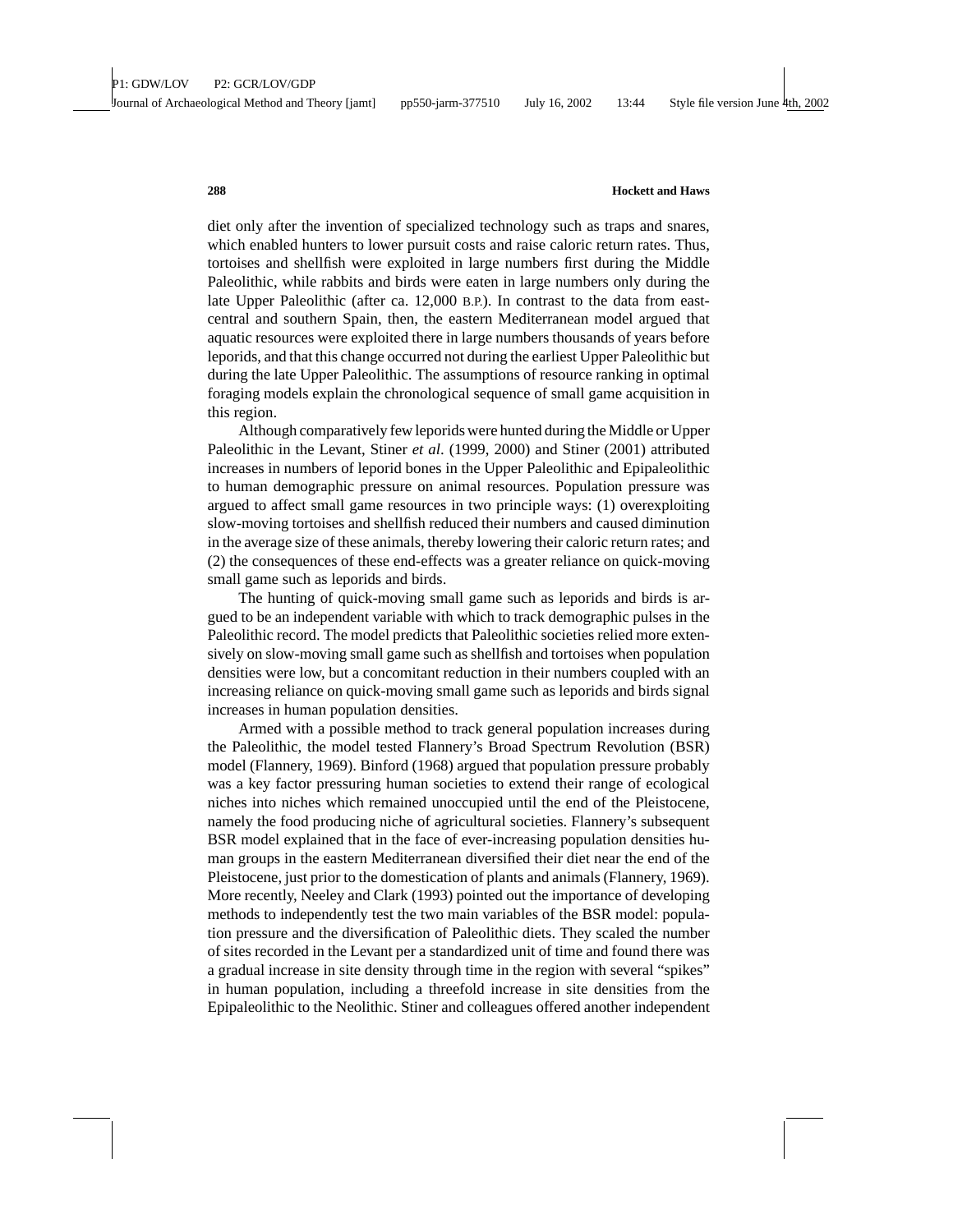test of both variables. They concluded that late Pleistocene societies in the eastern Mediterranean did not diversify their diet compared to earlier societies. Instead, they switched from consuming larger frequencies of shellfish and tortoises during the Middle Paleolithic to hares and birds near the end of the Pleistocene, which signaled increasing population densities through time.

The pattern of leporid and aquatic resource exploitation in eastern Mediterranean region stands in stark contrast to the data available from Iberia. For the most part, rabbits are ubiquitous in Iberian cave and rockshelter faunal assemblages. No region on earth has consistently yielded leporid remains numbering in the thousands as have the Paleolithic caves of the Iberian Peninsula, except perhaps in North America's Great Basin and Southwest regions. For example, a single hearth feature in Picareiro Cave, central Portugal (Hockett and Bicho, 2000), spanning a period of no more than a few centuries produced over 10,000 leporid bones, a number that rivals the total number of leporid bones that were recovered from several key sites in the Levant spanning a period of 200,000 years (Bar-El and Tchernov, 2001; Stiner *et al*., 2000; Tchernov, 1997). Leporids probably contributed a relatively minor component to many eastern Mediterranean diets during the Paleolithic. The effects, if any, that the consistent availability of large concentrations of leporids had on the nature and timing of small faunal exploitation during the Paleolithic remains largely unexplored, but may be the key to understanding differences in regional histories.

## **The Nature and Timing of Rabbit Hunting in Central Portugal**

## *Background*

Until recently, studies of rabbit remains from Paleolithic contexts in Portugal were unmethodical and unsystematic. Historically, rabbits were interpreted as intrusive because of their burrowing habits, as evidence of small carnivore meals or as human refuse. For central Portugal, these possibilities were discussed early on by Delgado (1867) in his report on excavations at the Upper Paleolithic cave site Casa da Moura. In his subsequent examination of the fauna, Harlé (1910–11) simply noted the presence of numerous remains of rabbits. Breuil (1918) later attributed "the rabbit bones layers" from Casa da Moura to the Magdalenian. Lithic analyses by Roche (1951) also concluded that the site was Magdalenian but a Solutrean component was also recognized (França et al., 1961; Roche, 1974). Unfortunately, the majority of the faunal assemblage was destroyed by fire before it could be studied further (Zilh˜ao, 1995). Recent work by Straus *et al*. (1988) and Zilh˜ao (1995) suggests the site dates to the early Upper Paleolithic. The rabbit bones were assumed by the latter authors to be either recent intrusives or carnivore refuse because of the identification of several large and small carnivores in the remaining assemblage.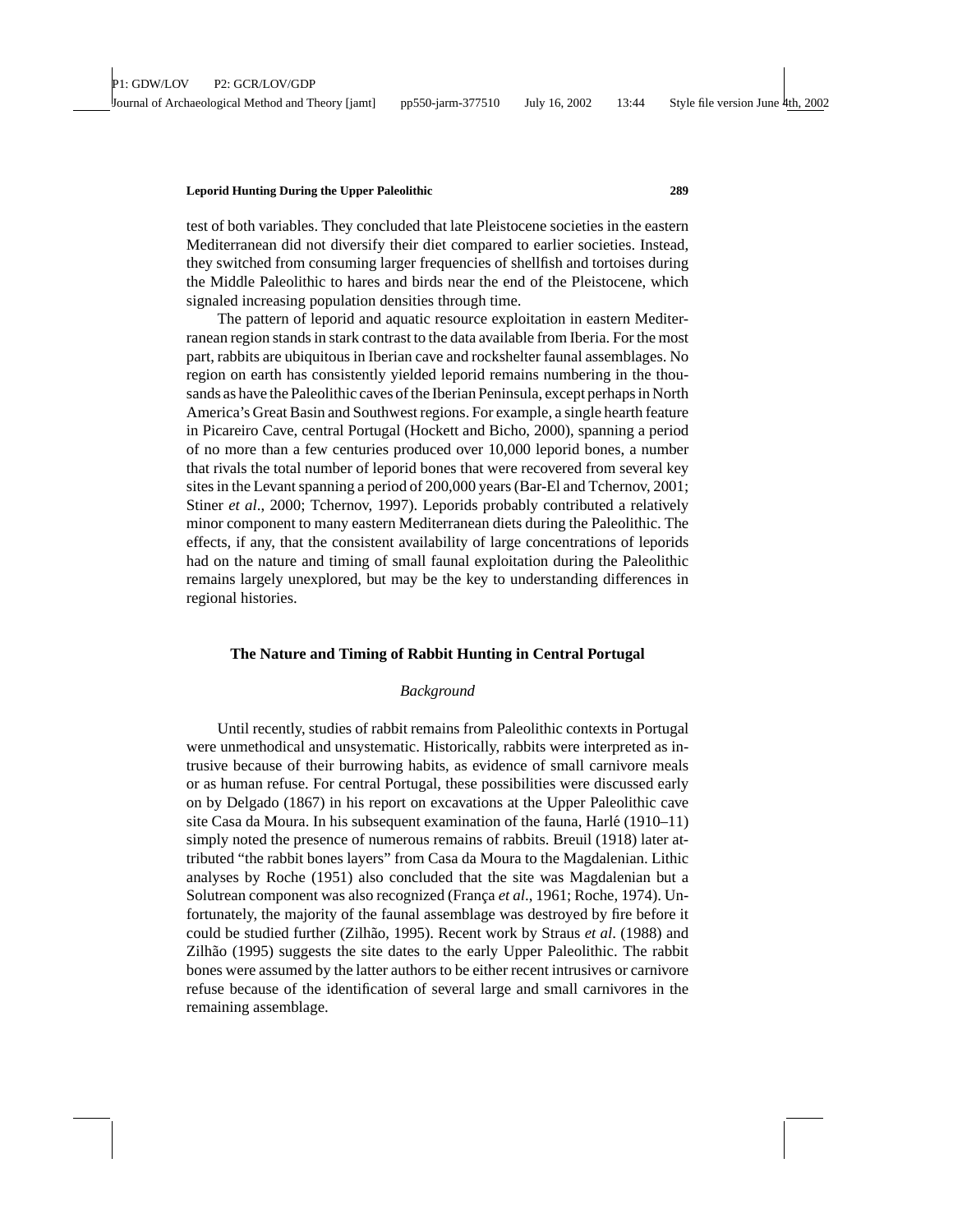| <b>Sites</b>             | Cultural period         | Absolute dates (B.P.)<br>(from Cardoso, 1995) |
|--------------------------|-------------------------|-----------------------------------------------|
| Algar do João Ramos      | Paleontological         | 14,170                                        |
| Furninha                 | Middle Paleolithic      | 80,000                                        |
| Gruta Nova de Columbeira | Middle Paleolithic      | $26 - 28,000$                                 |
| Lapa da Rainha           | Early Upper Paleolithic | $20 - 25,000$                                 |
| Gruta das Salemas        | Solutrean               | $20 - 24,000$                                 |
| Algar de Cascais         | Solutrean               | 18,000                                        |

Table III. Pleistocene Cave Sites With Rabbit Bones Listed in Roche (1972)

Roche (1972), writing about Pleistocene faunas from central Portugal, listed the presence of rabbit bones in every site examined in his report (Table III) but gave no discussion of their remains. Later, he did not list rabbit remains in his preliminary report on the cave site Lapa do Su˜ao (Roche, 1982) despite the fact that over 5000 rabbit bones recently were identified by Valente (2000) and Haws and Valente (2001) for the Upper Paleolithic levels. Reasons for this omission are unclear though it is likely due to the idea that rabbits were either too small to have provided significant food to Paleolithic humans or were deposited by nonhuman predators. Roche's work preceded the beginning of taphonomic research on leporids and it may be that he lacked the methodological and theoretical framework to evaluate their remains.

The first acknowledgment of rabbit consumption by prehistoric people in Portugal comes from Lentacker (1986) for the Mesolithic. This work followed the Davidson (1976) meat weight argument. For example, in the Amoreira and Arruda *concheiros*, or shell middens, rabbits made up 74.2 and 86.8% of the identified mammalian bone assemblages, respectively (Lentacker, 1986, Table 8). When meat weight was taken into consideration these proportions dropped to 3.3 and 5.1%, respectively, rendering the dietary contribution of rabbit insignificant. Lentacker (1986) wrote that "the importance of wild rabbit was in fact much smaller"... than that of larger game, but no doubt it was easier to come by, with the use of snares or digging the animals out of their holes." (p. 22).

Rowley-Conwy's study of the Neolithic fauna from Caldeirão Cave represents the first taphonomic study of rabbit bones from cave contexts in Portugal (Rowley-Conwy, 1992). He concluded that the remains of rabbits in Caldeirão were deposited almost exclusively by humans in the Neolithic and Magdalenian levels. Analyses of the remaining Upper Paleolithic assemblage are still in preparation but likely result from human consumption as well (Zilhão, 1995), particularly in the Solutrean and Magdalenian levels (Sally Newton, personal communication).

While these examples offer tantalizing evidence to support the possibility of early rabbit exploitation in central Portugal, the discussion here will be limited to those Paleolithic assemblages that have been studied from a taphonomic standpoint. Unfortunately, no studies of late Middle Paleolithic rabbit-bearing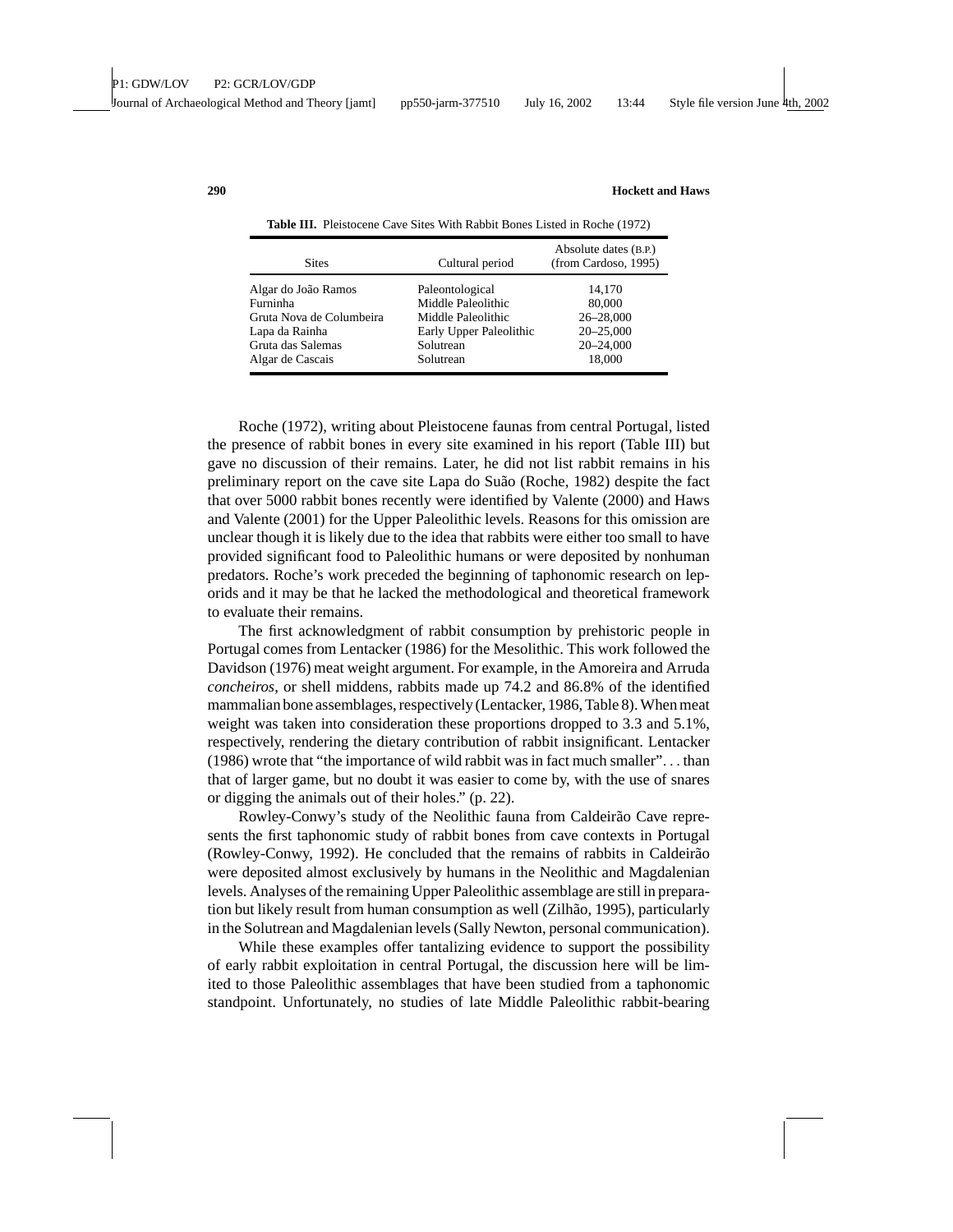assemblages have been published, and the bones from the sites in Roche's list were not kept (Roche, 1982). Hockett (2001) has reported on a substantial Middle Pleistocene collection of rabbit bones from Galeria Pesada, and they are present in low numbers in the important Middle Paleolithic cave site Oliveira Cave (Zilhão, 2001). These two sites represent the only available Middle Paleolithic-aged leporid samples for Portugal, and analyses of both samples is currently in progress as excavations extend into the 2002 field season at both caves (e.g., Marks *et al.*, 2001, in press; Zilhão, 2002). However, several Upper Paleolithic sites have been analyzed. These include Lapa do Picareiro (Bicho *et al.*, 2000; Hockett and Bicho, 2000), Lapa do Su˜ao (Haws and Valente, 2001; Valente, 2000), Lapa dos Coelhos (this report), Anecrial (Brugal, in press), and Pego do Diabo (Valente, 2001). Additionally, preliminary numbers from the Upper Paleolithic levels of Caldeirão Cave (Sally Newton, personal communication) offer important information in interpreting variations in rabbit numbers through time in central Portugal.

## *Rabbit Hunting in Central Portugal*

Table IV displays the general technological and chronological framework established for the Upper Paleolithic of central Portugal. Table V lists the sites analyzed here, their elevation above sea level, their associated technological phase, and the number of leporids recovered from each chronological phase. These data are similar to the general pattern outlined from east-central Spain; in both regions, leporids were a targeted resource since the early Upper Paleolithic. In central Portugal and east-central Spain, the Upper Paleolithic record is scarce prior to the Gravettian, beginning at 26,000 B.P. (Marks, 2000; Marks *et al*., 1994; Straus *et al*., 2000). Aurignacian artifacts in central Portugal are argued to be present in the cave site Pego do Diabo, with an associated C-14 date of approximately 28,000 B.P. (Zilhão, 1995), and from a handful of open-air sites in the Rio Maior region (Marks) *et al.*, 1994; Thacker, 2001), including the important site Vale de Porcos (Zilhão, 1995). Of these sites, only Pego do Diabo contained faunal remains (Valente, 2001). Rabbits are common in Pego do Diabo, but a recent taphonomic analysis by Valente (2000, 2001) convincingly shows that these bones were deposited mainly by small carnivores. Thus, the food resources eaten during the earliest Upper Paleolithic

**Table IV.** Chrono-Stratigraphic Sequence for the Upper Paleolithic of Central Portugal

| Technological sequence | Chronology (B.P.) |
|------------------------|-------------------|
| Epipaleolithic         | 10,500-8,500      |
| Magdalenian            | 16,500-10,500     |
| Solutrean              | 21,000-16,500     |
| Gravettian             | 26,000-21,000     |
| ?Aurignacian           | 28,000-26,000     |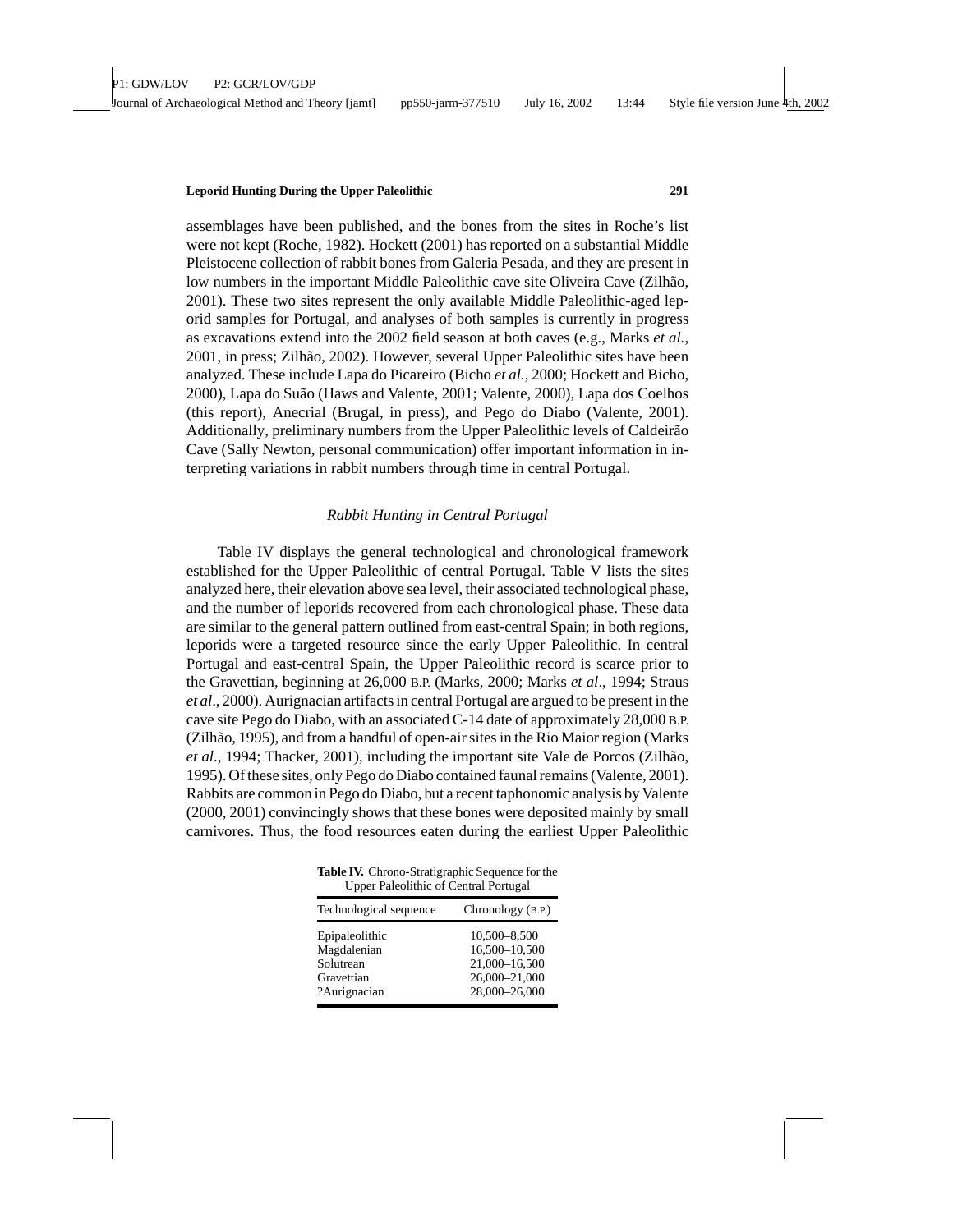| <b>Site</b>                             | Cultural period                 | Leporid NISP | Climate | Elevation (m) |
|-----------------------------------------|---------------------------------|--------------|---------|---------------|
| Picareiro <sup>a</sup> (E)              | Epipaleolithic                  | 1333         | Cool    | 520           |
| Suão                                    | Magdalenian                     | 5152         | Warm    | 100           |
| Picareiro (F, G)                        | Magdalenian                     | 7408         | Warm    | 520           |
| Coelhos <sup>b</sup>                    | Magdalenian                     | 1051         | Warm    | 127           |
| Caldeirão <sup><math>c</math></sup> (F) | Solutrean                       | 8815         | Cool    | 120           |
| Picareiro (I)                           | Solutrean                       | 182          | Cool    | 520           |
| Anecrial                                | Gravettian <sup>d</sup>         | 1601         | Warm    | 340           |
| Pego do Diabo                           | Aurignacian/<br>paleontological | 931          | Warm    | 250           |

**Table V.** Number of Identified Remains of Leporids From Upper Paleolithic Caves in Central Portugal

*<sup>a</sup>*Through the 1999 field season.

*<sup>b</sup>*Through the 2000 field season.

<sup>c</sup>Numbers for the Magdalenian levels of Caldeirão are not yet available, but they number in the thousands.

*<sup>d</sup>*Stratum J in Picareiro, located below stratum I, contains a hearth full of burned leporid bones although these bones have yet to be counted; this feature likely dates to the Gravettian, thus this feature indicates high altitude use of the central Portuguese uplands during this warm period.

occupation of central Portugal are not well known, nor are they well known for the preceding Middle Paleolithic, and they are completely unknown for the Lower Paleolithic occupation of the region.

However, by the late Gravettian rabbits appear to have been a focused target of exploitation at particular places, as the data from Anecrial and stratum J in Picareiro Cave suggest. It is also noteworthy that at the earliest stage of targeted leporid exploitation during the Gravettian, marrow was already being systematically extracted from the long bones of rabbit carcasses. All of the Gravettian to Epipaleolithic-aged sites analyzed exhibit dozens or hundreds of rabbit long bone cylinders, the result of systematic marrow extraction. There is no evidence for an increasingly intensified use of rabbit carcasses between the Early Upper Paleolithic and Epipaleolithic of central Portugal.

Rabbit continued to be an important resource during the Solutrean of central Portugal, as almost 9000 remains were recovered from levels dating between 21,500 and 18,000 B.P. at Caldeirão. However, rabbit numbers fell dramatically at this time in higher altitude sites such as Picareiro Cave.

The exploitation of rabbits is a clear focus of subsistence activity during the Magdalenian at both upland and lowland sites. Picareiro, Su˜ao, Coelhos, and Caldeirão all contain abundant quantities of rabbit bones that were clearly deposited by humans. A dramatic decline in rabbit bone numbers after 11,000 B.P. in Picareiro Cave does not, however, correspond to any significant changes in technology.

The data from central Portugal may not conform to any of the models described previously for the eastern Mediterranean or east-central Spain. Leporid hunting does not appear to signal population pulses in either east-central Spain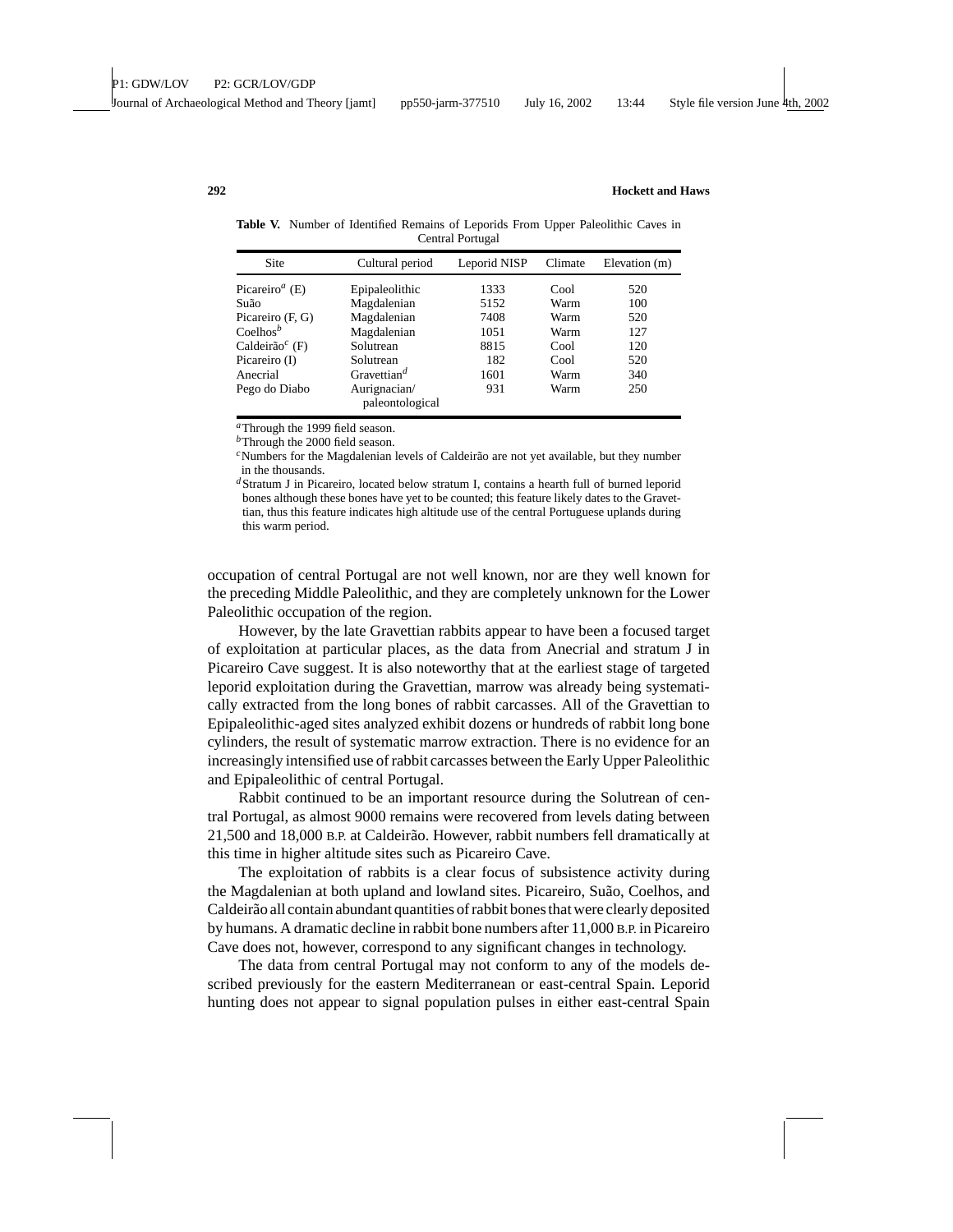or central Portugal as it seems to in the eastern Mediterranean. The evidence from Cova Beneito in Spain suggests an increase in rabbit hunting during the Aurignacian, a time of sparse human occupation (Villaverde *et al*., 1998). An increase in site numbers during the Gravettian in central Portugal would not necessarily imply dense regional populations (Straus *et al*., 2000). In central Portugal the increase in site numbers during the Gravettian could be due largely to geomorphological factors effecting site preservation, and to changes in human use of the landscape rather than to large-scale population increases (Zilhão, 2001). The best evidence for population increases may be during the Solutrean when the Iberian Peninsula is thought to be a refugium for human populations (Straus, 1991a,b, 1996, 2000; Straus and Winegardner, 2000). However, as discussed in more detail below, a population pulse during the Solutrean would coincide with cooler, drier conditions in central Portugal that probably decreased the natural populations of rabbits available in specific microhabitats, thereby changing hunting patterns in the region. In addition, while rabbit numbers are high in Magdalenian levels, they drop rather dramatically in Epipaleolithic levels when there is no evidence for decrease in regional human population densities. This same pattern is seen in the Epipaleolithic occupations of east-central Spain (Table VI).

The timing of large-scale use of shellfish resources in central Portugal is also similar to east-central Spain, where large-scale shellfish gathering appears to be a post-Pleistocene phenomenon (Bicho, 1993, 1994, 2000; Bicho and Haws, 1996; Clarke, 1976). The earliest site that could be considered a true *concheiro* is Pedra do Patacho on the Alentejo coast, dated 10,400 B.P. (Bicho, 1994). By 10,000 B.P., shellfish appears in caves and rockshelters up to 40 km from the contemporary coast. Marine resources have been utilized in central Portugal since at least the Middle Paleolithic at sites such as Figueira Brava (Antunes, 1991) and possibly earlier (Breuil *et al*., 1942). Solutrean-aged sites located near paleocoastlines currently would be submerged under 100–150 m of water, so the possibility exists

|                         | $MSM^a$<br>(Late Magdalenian) | $EMM^b$<br>(Epipaleolithic) | EGM <sup>c</sup><br>(Mesolithic) |
|-------------------------|-------------------------------|-----------------------------|----------------------------------|
| Equus $sp.+$ Bos $sp.$  | 86                            | 39                          |                                  |
| Cervus elaphus          | 1543 (6%)                     | 2381 (16%)                  | 379 (10%)                        |
| Capra pyrenaica         | 1227 (5%)                     | 1430 (9%)                   | 1057 (37%)                       |
| $Rupicapra + Capreolus$ | 11                            | 39                          | 18                               |
| Sus scrofa              |                               | 70                          | 45                               |
| Leporids                | 23,162 (87%)                  | 11,005 (72%)                | 1327 (46%)                       |
| Carnivores              | 64                            | 81                          | 23                               |
| <b>Birds</b>            | 537                           | 272                         | 18                               |

**Table VI.** Summary of NISP of Fauna From Late Upper Paleolithic and Mesolithic Sites in Mediterranean Spain (Adapted From Aura Tortosa and Pérez Ripoll, 1995)

*a*Magdalenian Superior Mediterráneo (13,000–11,000 B.P.). *b*Epipaleolítico Microlaminar Mediterráneo (11,000–9000 B.P.). *c*Epipaleolítico Geométrico Mediterráneo (9000–7500 B.P.).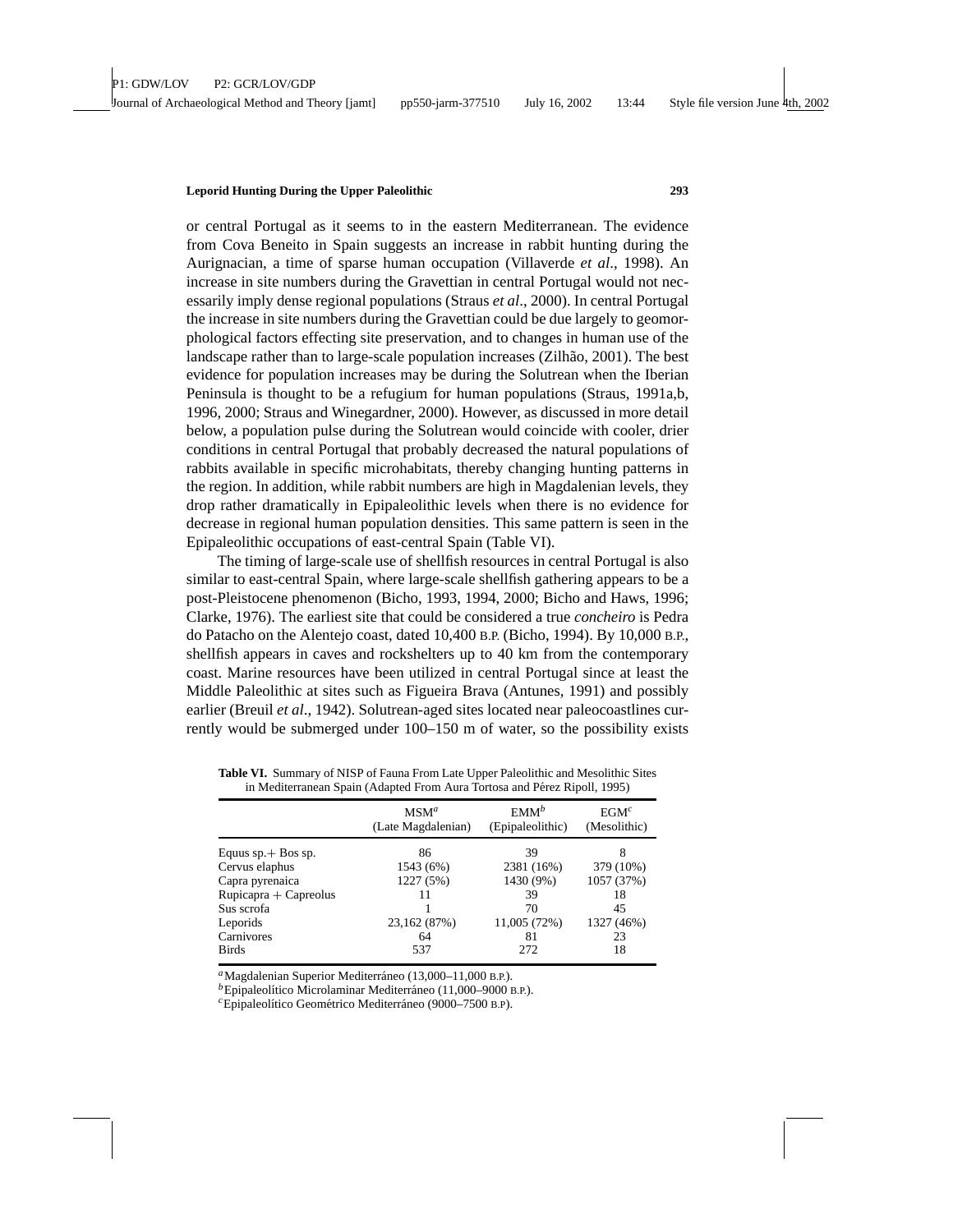that our knowledge of shellfish exploitation in central Portugal is extremely biased. The data at hand, however, suggest that rabbits were exploited in large numbers thousands of years before large-scale shellfish exploitation in central Portugal.

Rabbit hunting also may not have been related to changes in mobility patterns in central Portugal. Bicho (1993, 1997, n.d.) and Thacker (1996, 2001) studied mobility patterns in central Portugal by tracking the movement of raw materials, and concluded that the Gravettian was a period of high residential mobility. Residential mobility decreased through time, particularly during the Magdalenian when logistical foraging strategies likely prevailed (Bicho, n.d.; Thacker, 2000). Despite changes in residential mobility, both Gravettian and Magdalenian hunters targeted rabbit for sustenance. For central Portugal, then, the degree of rabbit hunting during the Upper Paleolithic may not reflect changes in mobility patterns.

## *A Climate-Based Land Use Model for Central Portugal*

If rabbit hunting declined in upland habitats in central Portugal during the Solutrean and Epipaleolithic, what caused these declines? The model suggested here is that the number and density of rabbits available on the landscape naturally fluctuated during the Pleistocene due to climatic phases that effected local ecological conditions. Specifically, rabbit numbers probably increased in number near the upland caves such as Picareiro during warmer, more temperate periods, but decreased during cooler, drier periods. Paleoenvironmental data suggest that the climate of central Portugal as a whole was always relatively mild and temperate during the Pleistocene, even during general periods of extreme cold such as LGM (ca. 21,500–18,000 B.P.) and the Younger Dryas (ca. 11,000–10,500 B.P.). These cold periods probably effected the productivity of the highest uplands of central Portugal, such as near Picareiro Cave at an altitude of 510 m asl. Ecological conditions near lowland sites such as Caldeirão and Suão were probably only minimally effected by these climatic phases, and hence rabbit populations likely remained stable. These locales remained attractive to human hunters throughout the period between 26,000 and 10,000 B.P. In central Portugal rabbits were exploited at both lowland and upland sites in the warmer periods associated with the Gravettian and Magdalenian occupations. During cooler periods of the Solutrean and the Epipaleolithic, land use patterns shifted from a more eclectic use of the landscape to a more restricted pattern of use of lowland habitats.

Broadly similar patterns occurred in east-central Spain. Sites such as Cova Beneito contain Middle Paleolithic, Aurignacian, Gravettian, and Solutrean levels. Rabbit numbers steadily increased in number at Cova Beneito from the Middle Paleolithic to the Gravettian, and then showed a sharp decrease in abundance during the Solutrean (Aura Tortosa *et al*., 2002). Table VI indicates that rabbit numbers decreased rather dramatically in east-central Spain during the Younger-Dryas as well. These data all suggest that fluctuations in the abundance of rabbit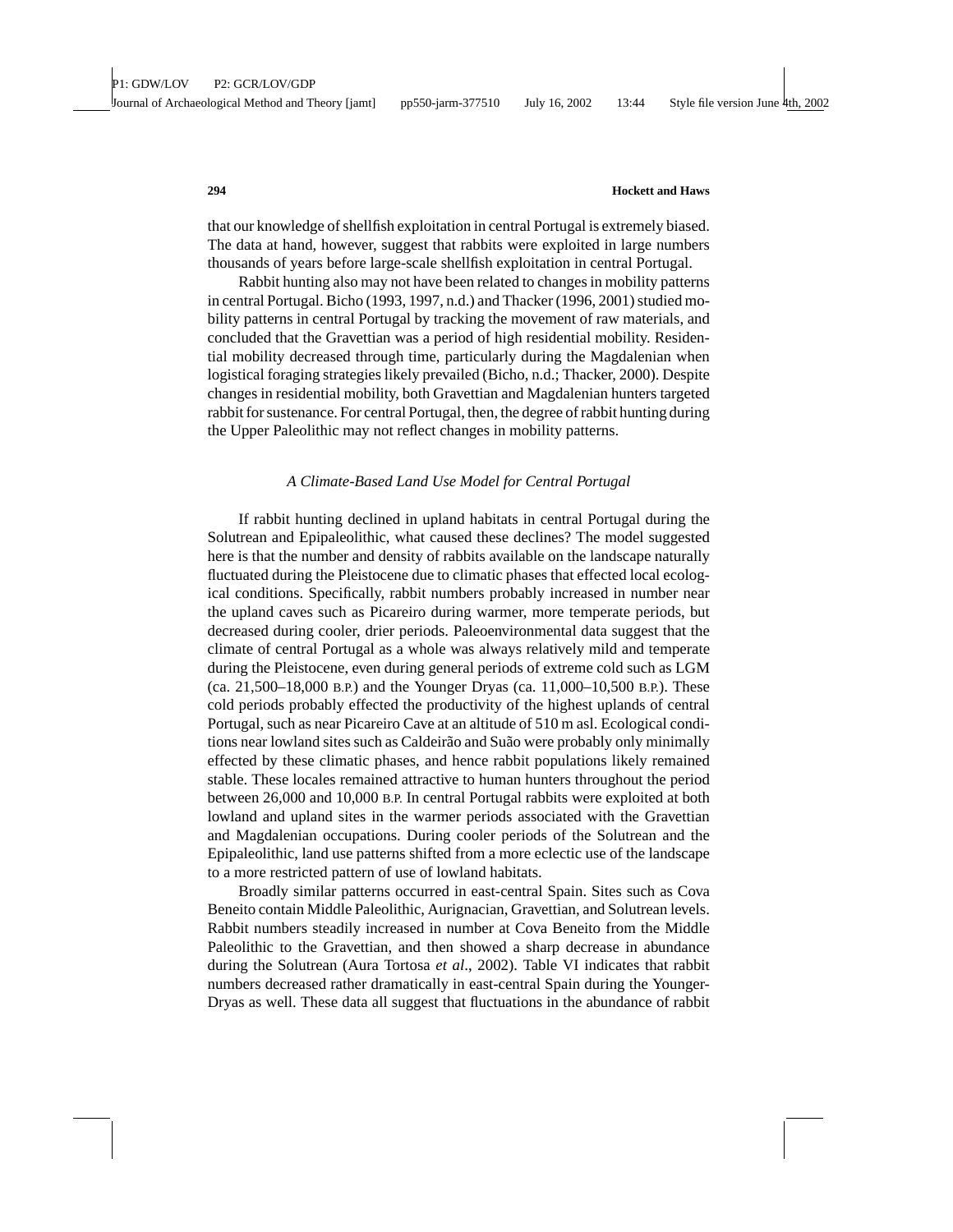bones during the middle and late Upper Paleolithic in the Iberian Peninsula may have been influenced by climatic factors. European rabbits in Iberia currently display bimodal peaks in breeding coinciding with the rainy seasons in Spring and Fall, which also coincides with the growth of new vegetation (Soriguer and Rogers, 1981). Conditions during the LGM and Younger-Dryas in some upland environments probably were not optimal for the successful and consistent survival of young rabbits, and this would have negatively affected population densities of rabbits during these cold periods. Conversely, warm, temperate Mediterranean climates would have fostered successful breeding of rabbits during two seasons of each year, even in the highest uplands of central Portugal, so many rabbits would have been available to human foragers. As a result, large quantities of rabbit remains represented in both upland and lowland caves in central Portugal probably are indicative of a warm, temperate climate. Interpretations that relate fluctuations in patterns of rabbit hunting by Paleolithic populations to demographic or residential mobility trends must take natural fluctuations in the availability of rabbits on the landscape into consideration.

## **CONCLUSION**

This paper was written to outline some of the problems in the study of leporid use in the Paleolithic. Three areas stand out as especially critical to understanding prehistoric leporid hunting: taphonomy, leporid ecology, and paleoclimate. Archaeologists must consider the taphonomic processes by which leporids are incorporated into Paleolithic sites. Many predators leave characteristic signatures on rabbit and hare assemblages. The review of past research designed to recognize various nonhuman and human traces should serve as a starting point for further research and model-building. More actualistic studies are needed, especially for the Iberian lynx. Some feeding studies are in preparation and will yield added perspectives on assemblage formation.

In addition, the behavioral ecology of leporids must be considered. The models proposed by Villaverde *et al*. (1996) and Stiner *et al*. (2000) both illustrate the potential for modeling leporid exploitation during the Paleolithic. The former model showed after careful taphonomic analysis how rabbit behavior may have affected human mobility patterns. The latter used a wider range of animal behaviors to expand the power of optimal foraging theory beyond the previous economic models based on caloric energy yield. The Portugal case study offers a contrasting view to the general applicability of the two models in regions of heavy leporid exploitation.

As paleoenvironmental reconstructions become more detailed further back in the Pleistocene, archaeologists will be able to understand fluctuations in leporid exploitation more accurately. Even subtle climatic shifts probably affected rabbit and hare populations and therefore impacted human subsistence and settlement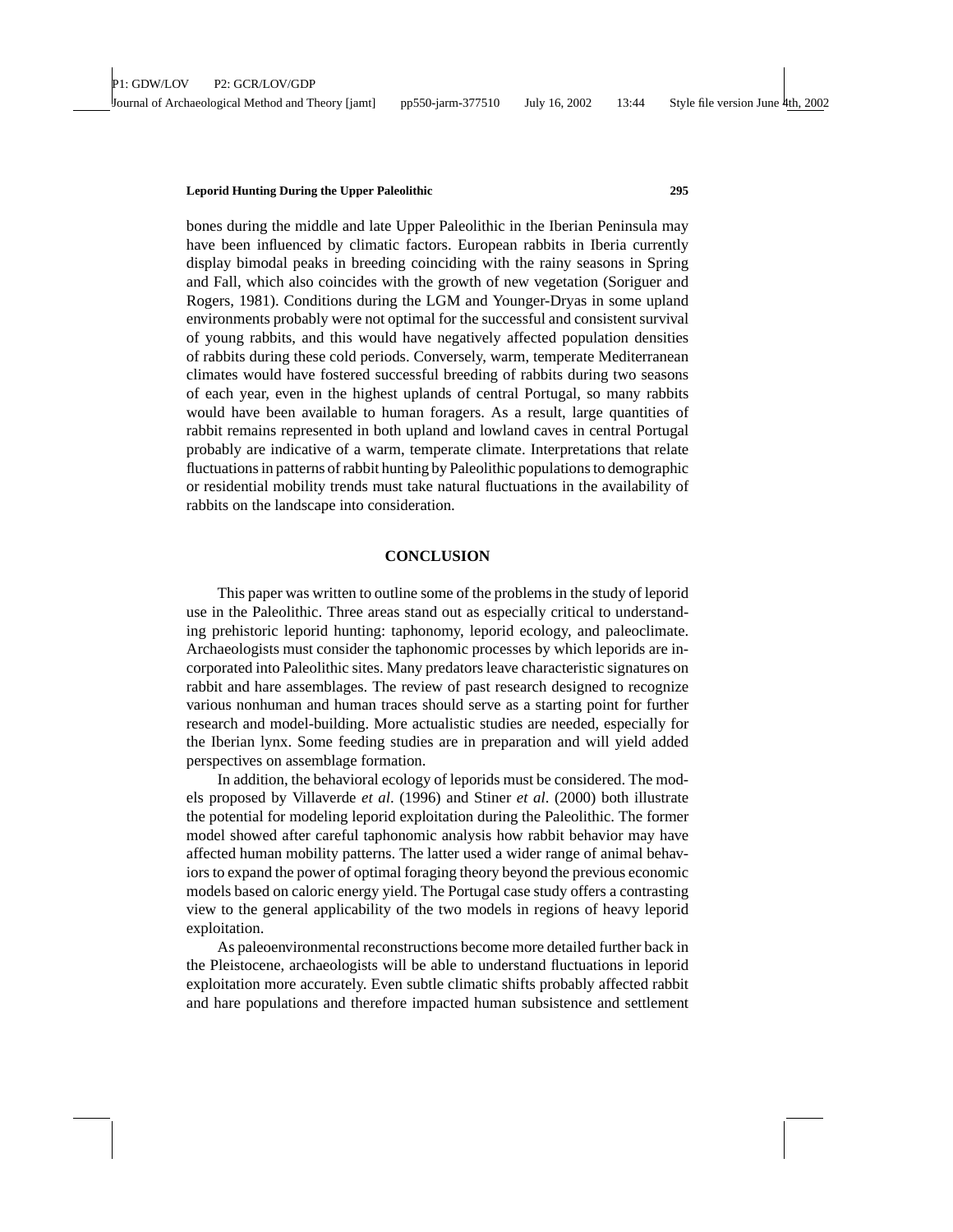**296 Hockett and Haws**

patterns. This appears true for the Upper Pleistocene in Portugal. Ongoing and future work in central and southern Portugal may help clarify the climatic model proposed here.

A great deal more Paleolithic sites in Portugal and Spain, as well as other areas within the Mediterranean Basin, need to be investigated through careful excavation, taphonomic, and paleoecological study in order to adequately test existing models and develop new models to explain subsistence, mobility, and demographic patterns. Leporids will factor prominently in the development of these models. Local histories of leporid density and ecological conditions are likely to play significant roles in subsistence patterning. Not surprisingly, perhaps, faunal data from Paleolithic contexts indicate that small game such as rabbits and hares have been exploited the earliest and most extensively in areas where they were most abundant.

## **ACKNOWLEDGMENTS**

We extend our appreciation to Nuno Bicho, Anthony Marks, Jim Skibo, Cathy Cameron, and João Zilhão who offered thoughtful comments on an earlier version of this paper. Thanks to Jean-Philip Brugal and Sally Newton for sharing unpublished data. Thanks also to Nuno Bicho, João Zilhão, Maria João Valente, and Francesco Almeida for their support, friendship, and advice during our visits to, and study of, some of the Paleolithic caves of central Portugal.

## **REFERENCES CITED**

- Adovasio, J. M., Soffer, O., Hyland, D. C., Illingworth, J. S., Klima, B., and Svoboda, J. (2001). Perishable industries from Dolní Vestonice I: New insights into the nature and origin of the Gravettian. *Archaeology, Ethnology and Anthropology of Eurasia* **2:** 48–65.
- Andrews, P., and Evans, E. M. N. (1983). Small mammal bone accumulations produced by mammalian carnivores. *Paleobiology* **9:** 289–307.
- Angerman, R. (1972). Hares, rabbits, and pikas. *Grzimek's Animal Life Encyclopedia* **12:** 419–462.
- Antunes, M. T. (1991). O homen da Gruta da Figueira Brava (ca. 30,000 BP). Contexo, ecológico, alimenta¸c˜ao, canibalismo. *Memorias da Academia das Ci ´ encias de Lisboa. Classe de Ci ˆ encias ˆ* **XXXI:** 487–536.
- Aura Tortosa, J. E., and Pérez Ripoll, M. (1992). Tardiglaciar y postglaciar en la región mediterránea de la Península Ibérica (13,500–8,500 BP): Transformaciones industriales y económicas. *Saguntum* **25:** 25–47.
- Aura Tortosa, J. E., and Pérez Ripoll, M. (1995). El Holoceno inicial en el Mediterránneo español: (11000-7000 BP). Características culturales y económicas. In Villaverde Bonilla, V. (ed.), *Los Ultimos Cazadores: Transformaciones Culturales y Econ ´ omicas durante el Tardiglaciar y el in ´ ´ıcio del Holoceno en el Ambito Mediterr ´ aneo ´* , Instituto de Cultura Juan Gil-Albert, Alicante, Spain, pp. 119–146.
- Aura Tortosa, J. E., Villaverde Bonilla, V., Pérez Ripoll, M., Matrinez Valle, R., and Calataynd, P. G. (2002). Big game and small prey: Paleolithic and epipaleolithic economy from Valencia (Spain). *Journal of Archaeological Method and Theory* **9:** 209–262.
- Aura, J. E., Villaverde, V., Morales, M. G., Sainz, C. G., Zilhão, J., and Straus, L. G. (1998). The Pleistocene-Holocene transition in the Iberian Peninsula: Continuity and change in human adaptations. *Quaternary International* **49/50:** 87–103.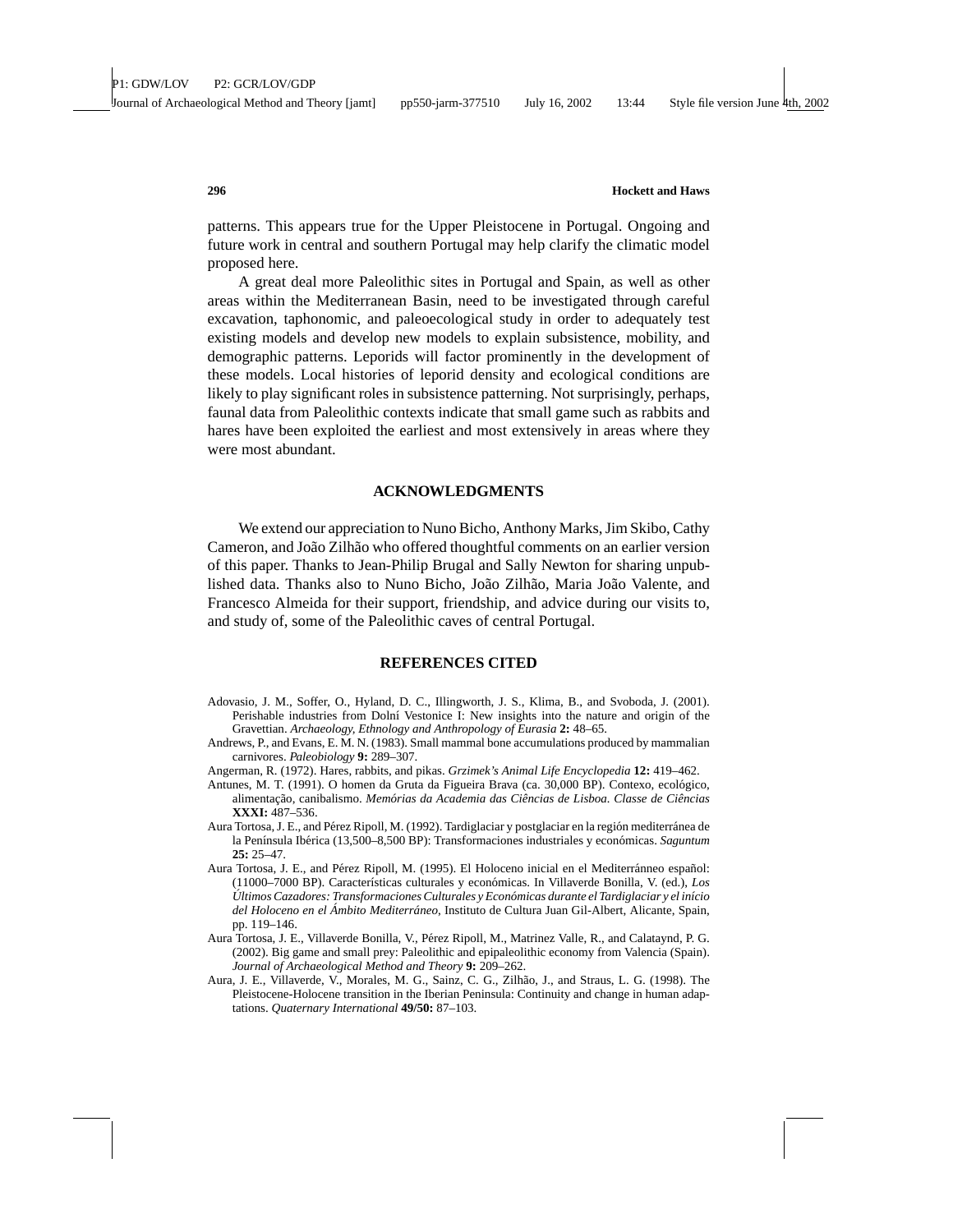- Bailey, G. N., and Davidson, I. (1983). Site exploitation territories and topography: Two case studies from Paleolithic Spain. *Journal of Archaeological Science* **10:** 87–115.
- Bar-El, T., and Tchernov, E. (2001). Lagomorph remains at prehistoric sites in Israel and southern Sinai. *Paleorient ´* **26:** 93–109.
- Behrensmeyer, A. K. (1983). Resolving time in paleobiology. *Paleobiology* **9:** 1–8.
- Behrensmeyer, A. K., and Hill, A. P. (1981). *Fossils in the Making: Vertebrate Taphonomy and Paleoecology*, University of Chicago Press, Chicago.
- Bicho, N. F. (1993). Late glacial prehistory of central and southern Portugal. *Antiquity* **67:** 761–775.
- Bicho, N. F. (1994). The end of the Paleolithic and Mesolithic in Portugal. *Current Anthropology* **35:** 664–674.
- Bicho, N. F. (1997). Spatial, technological, and economic organization after the Last Glacial Maximum in Portuguese prehistory. In Fullola, J. M., and Soler, N. (eds.), *El Mon Mediterrani despres del ´ Pleniglacial (18,000–12,000 BP)*, Sèrie Monogràfica 17, Museu d'Arqueologia de Catalunya-Girona, Girona, pp. 213–223.
- Bicho, N. F. (2000). Reply to Stiner, M. C., Munro, N. D., and Surovell, T. A. The tortoise and the hare: Small-game use, the broad-spectrum revolution, and Paleolithic demography. *Current Anthropology* **41:** 60.
- Bicho, N. F. (n.d.). Lithic raw material economy and hunter-gatherer mobility in the Late Glacial and Early Postglacial in Portuguese prehistory. In Fisher, L., and Eriksen, B. V. (eds.), *Lithic Raw Material Economy in Late Glacial and Early Postglacial Western Europe*, International Monographs in Prehistory, Ann Arbor, MI.
- Bicho, N. F., and Haws, J. A. (1996). What to eat, where to go: Subsistence and settlement patterns in the Portuguese Tardiglacial. Paper presented at *the 61st Annual Meeting of the Society for American Archaeology*, New Orleans, LA.
- Bicho, N. F., Hockett, B., Haws, J., and Belcher, W. (2000). Hunter-gatherer subsistence at the end of the Pleistocene: Preliminary results from Picareiro Cave, central Portugal. *Antiquity* **74:** 500–506.
- Bicho, N. F., Lindly, J., Stiner, M., Ferring, C. R., Rink, J., and Gaines, C. (2001). From Neanderthals to modern humans: New data from southwestern Europe. Paper presented at *the 66th Annual Meeting of the Society for American Archaeology*, New Orleans, LA.
- Binford, L. R. (1968). Post-Pleistocene adaptations. In Binford, S. R., and Binford, L. R. (eds.), *New Perspectives in Archeology*, Aldine, Chicago, pp. 313–341.
- Binford, L. R. (1981). *Bones: Ancient Men and Modern Myths*, Academic Press, New York.
- Blasco, M. F. (1995). Hombres, fieras y presas: Estudio arqueozoológico y tafonómico del yacimiento del Paleolítico Medio de la Cueva de Gabasa (Huesca), *Monografías Arqueológicas 38*, Universidad de Zaragoza, Zaragoza, Spain.
- Blasco, M. F. (1997). In the pursuit of game: The Mousterian cave site of Gabasa I in the Spanish Pyrenees. *Journal of Anthropological Research* **53:** 177–217.
- Brain, C. K. (1981). *The Hunters or the Hunted? An Introduction to African Cave Taphonomy*, University of Chicago Press, Chicago.
- Breuil, H. (1918). Impressions de voyage paléolithique à Lisbonne. *Terra Portuguesa* III: 34–39.
- Breuil, H., Vaultier, M., and Zbyszewski, G. (1942). Les plages anciennes portugaises entre les Caps d'Espichel et Carvoeiro et leurs industries paléolithiques. Proceedings of the Prehistoric Society **8:** 21–25.
- Brugal, J.-P. (in press). *Petit gibier et fonction de sites: l'exemple du gisement d'Anecrial*, Porto de Mos, Estremadura, Portugal.
- Callou, C. (1995). Modifications de l'aire de répartition du lapin (*Oryctolagus cuniculus*) en France et en Espagne, du Pléistocène à l'époque actuelle. État de la question. *Anthropozoologica* 21: 95–114.
- Cardoso, J. L. (1995). *Contribuic¸ao para o Conhecimento dos Grandes Mamiferos do Plistocenico ˜ Superior de Portugal*, Camara Municipal de Oeiras, Oeiras.
- Catalán, M. P., and Muñiz, A. M. (1995). *Fauna de la Cueva de Nerja I*, Trabajos Sobre la Cueva de Neria 5, Neria.
- Cruz-Uribe, K., and Klein, R. G. (1998). Hyrax and hare bones from modern South African eagle roosts and the detection of eagle involvement in fossil bone assemblages. *Journal of Archaeological Science* **25:** 135–147.
- Davidson, I. (1972). The fauna from La Cueva del Volcán del Faro (Cullera, Valencia): A preliminary report. *Archivo de Prehistoria Levantina* **13:** 7–21.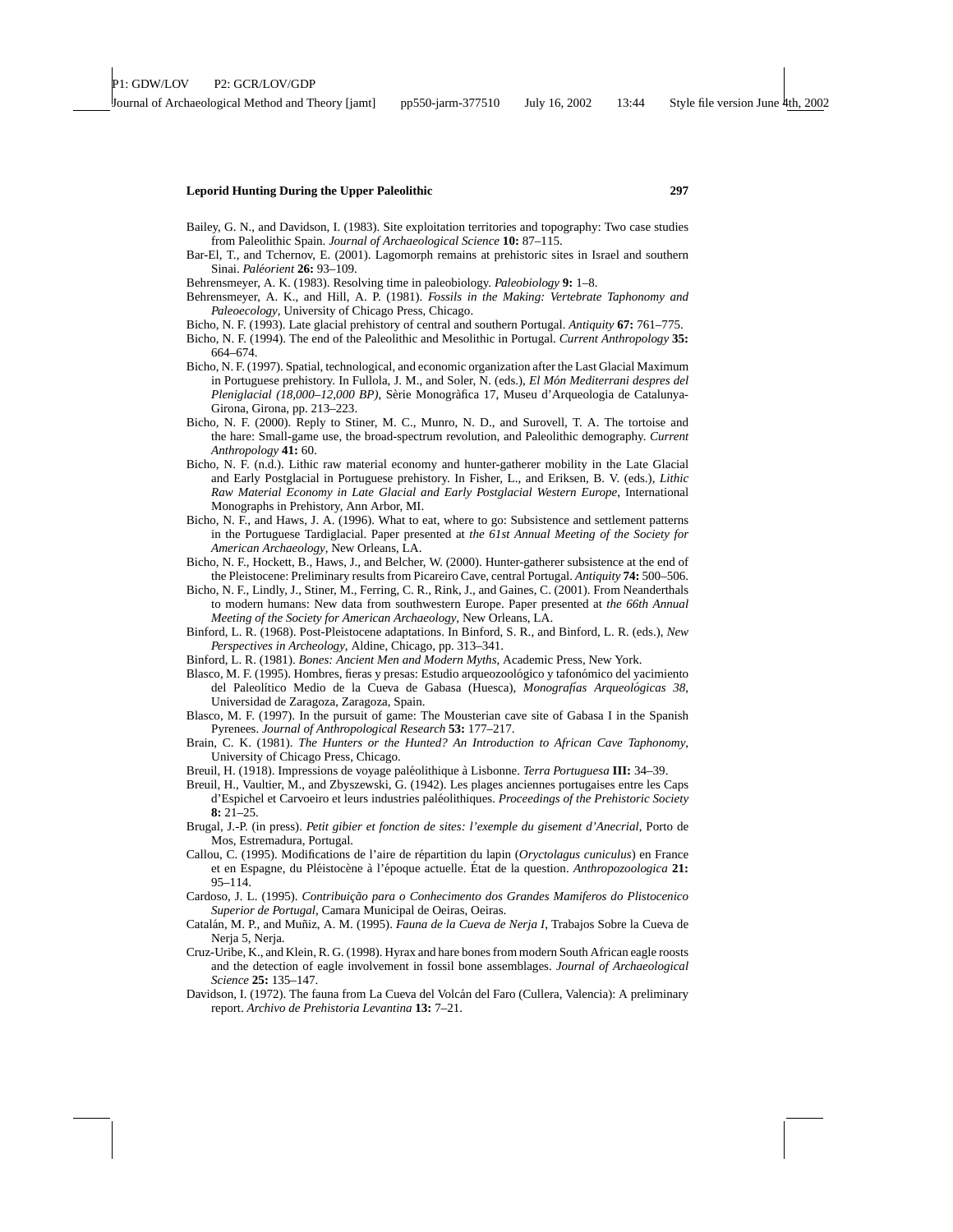- Davidson, I. (1976). Les Mallaetes and Mondúver: The economy of a human group in prehistoric Spain. In Sieveking, I., Longworth, H., and Wilson, K. (eds.), *Problems in Economic and Social Archaeology*, Duckworth, London, pp. 483–499.
- Davidson, I. (1989) *La Economía del Final del Paleolítico en la España Oriental*, Servicio de Investigación Prehistórica, Diputación Provincial de Valencia, Serie de Trabajos Varios, 85, Valencia, Spain.
- Dawson, M. R. (1967). Lagomorph history and the stratigraphic record. *University of Kansas Department of Geology, Special Publications* **2:** 287–316.
- Dawson, M. R. (1981). Evolution of the modern lagomorphs. In Myers, K., and MacInnes, C. D. (eds.), *Proceedings of the World Lagomorph Conference*, University of Guelph, Guelph, Canada, pp. 1–8.
- Delgado, J. F. N. (1867). *Estudos geológicos. Da existência do homen no nosso solo em tempos mui remotos provada pelo estudo das cavernas. Primeiro opusculo: Not ´ ´ıcia acerca das grutas da* Cesareda, Memórias da Comissão Geológica de Portugal, Lisboa.
- Drews, M. P., and Schmitt, D. N. (1986). Other prehistoric artifacts. In Zeier, C., and Elston, R. (eds.), *The Archaeology of the Vista Site, 26WA3017*, Nevada Department of Transportation, Carson City, pp. 283–310.
- Efremov, J. A. (1940). Taphonomy: New branch of paleontology. *Pan-American Geologist* **124:** 81–93.
- Elston, R. G. (1982). Good times, hard times: Prehistoric culture change in the western Great Basin. In Madsen, D. B., and O'Connell, J. F. (eds.), *Man and Environment in the Great Basin*, Society for American Archaeology Papers No. 2, Washington, DC, pp. 186–206.
- Flannery, K. V. (1969). Origins and ecological effects of early domestication in Iran and the Near East. In Ucko, P. J., and Dimbleby, G. W. (eds.), *The Domestication and Exploitation of Plants and Animals*, Aldine, Chicago, pp. 73–100.
- Fontana, L. (1999). Mobilité et subsistance au Magdalénien dans le Basin de l'Aude. *Bulletin de la Societ´ e Pr ´ ehistorique Franc ´ ¸aise* **96:** 175–190.
- França, J. C., Roche, J., and Veiga Ferreira, O. D. (1961). Sur l'existence probable d'un niveau solutréen dans les couches de la grotte de Casa da Moura (Cesareda). *Comunicações Serviços Geológicos de Portugal* **45:** 365–370.
- Gamble, C. (1999). *The Paleolithic Societies of Europe*, Cambridge University Press, Cambridge.
- Garson, P. J. (1981). Social organization and reproduction in the rabbit: A review. In Myers, K., and MacInnes, C. D. (eds.), *Proceedings of the World Lagomorph Conference*, University of Guelph, Guelph, Canada, pp. 256–270.
- Grayson, D. K., and Cannon, M. D. (1999). Human paleoecology and foraging theory in the Great Basin. In Beck, C. (ed.), *Models for the Millennium: Great Basin Anthropology Today*, University of Utah Press, Salt Lake City, pp. 141–151.
- Harlé, E. (1910/11) Les mammifères et oiseaux quaternaires connus jusqu'ici en Portugal. *Comunicac¸oes Servic ˜ ¸os Geologicos de Portugal ´* **8:** 49–50.
- Hawkes, K., O'Connell, J. F., and Jones, N. G. B. (2001). Hunting and nuclear families: Some lessons from the Hadza and men's work. *Current Anthropology* **42:** 681–709.
- Haws, J. A., and Valente, M. J. (2001). It's about time: Absolute dates and faunal analysis for the Late Upper Paleolithic site, Lapa do Suão, Portugal. Paper presented at *the 66th Annual Meeting of the Society for American Archaeology*, New Orleans, LA.
- Hockett, B. S. (1989). Archaeological significance of rabbit-raptor interactions in southern California. *North American Archaeologist* **10:** 123–139.
- Hockett, B. S. (1991). Toward distinguishing human and raptor patterning on leporid bones. *American Antiquity* **56:** 667–679.
- Hockett, B. S. (1993). *Taphonomy of the Leporid Bones from Hogup Cave, Utah: Implications for Cultural Continuity in the Eastern Great Basin*, PhD Dissertation, University of Nevada, Reno.
- Hockett, B. S. (1994). A descriptive reanalysis of the leporid bones from Hogup Cave, Utah. *Journal of California and Great Basin Anthropology* **16:** 106–117.
- Hockett, B. S. (1995). Comparison of leporid bones in raptor pellets, raptor nests, and archaeological sites in the Great Basin. *North American Archaeologist* **16:** 223–238.
- Hockett, B. S. (1996). Corroded, thinned, and polished bones created by golden eagles (*Aquila chrysaetos*): Taphonomic implications for archaeological interpretations. *Journal of Archaeological Science* **23:** 587–591.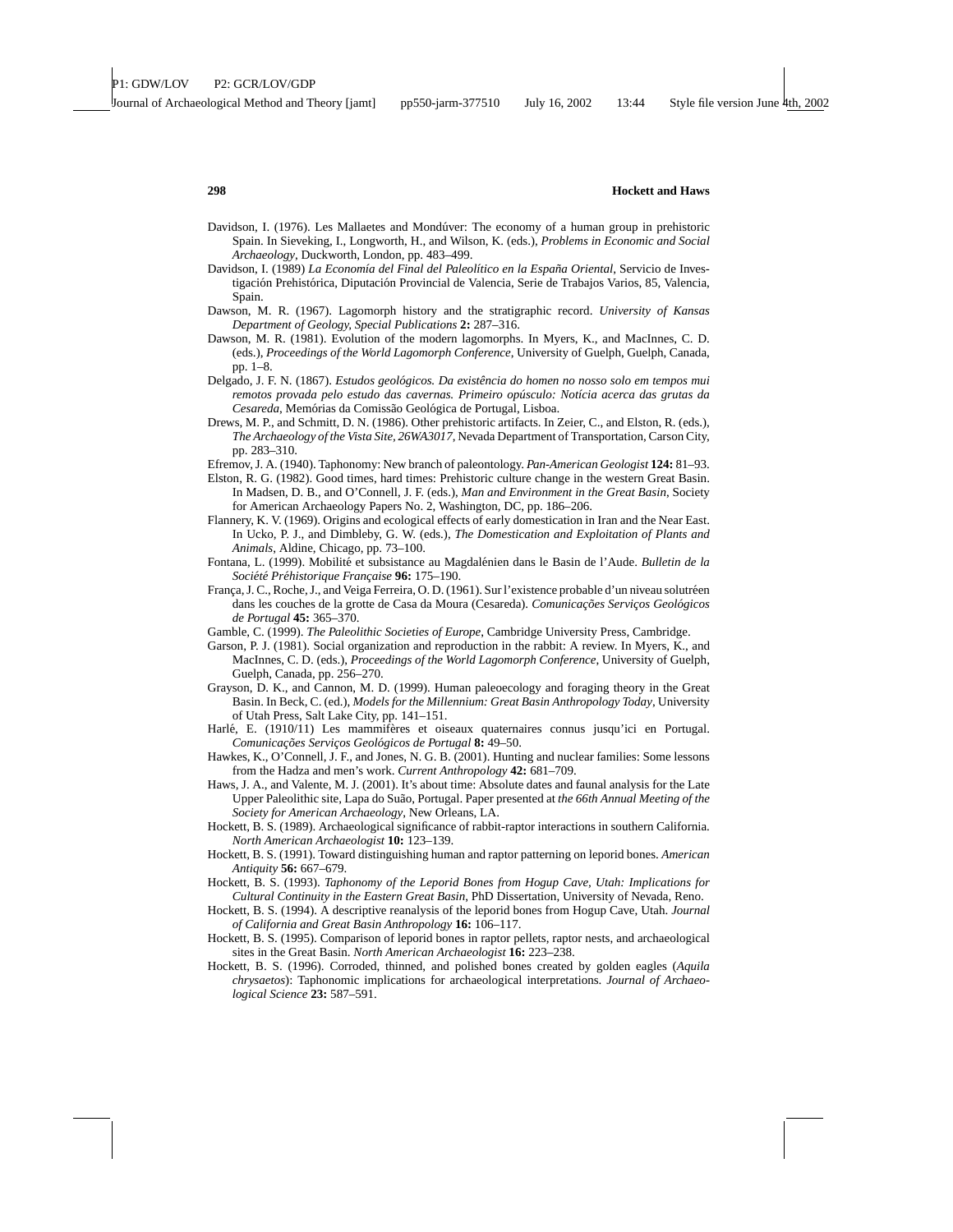- Hockett, B. S. (1999). Taphonomy of a carnivore-accumulated rabbit bone assemblage from Picareiro Cave, central Portugal. *Journal of Iberian Archaeology* **1:** 225–230.
- Hockett, B. S. (2000). A tale of three caves: Late Pleistocene to Middle Holocene faunal changes in the central Great Basin. Paper presented at *the Sundance Workshop*, Reno, NV.
- Hockett, B. S. (2001). The rabbits of Galeria Pesada: Small mammal hunting during the Middle Paleolithic of Central Portugal? Paper presented at *the XIV Congress of the International Union of Prehistoric and Protohistoric Sciences*, Liège, Belgium.
- Hockett, B. S., and Bicho, N. F. (2000). The rabbits of Picareiro Cave: Small mammal hunting during the late Upper Palaeolithic in the Portuguese Estremadura. *Journal of Archaeological Science* **27:** 715–723.
- Hoffecker, J. J. (2002). *Desolate Landscapes: Ice-Age Settlement in Eastern Europe*. Rutgers University Press, New Brunswick, NJ.
- Jones, K. T. (1983). Foraging archaeology: The Ache of eastern Paraguay. In Lemoyne, G. M., and MacEachern, A. S. (eds.), *Carnivores, Human Scavengers, and Predators: A Question of Bone Technology*, Archaeological Association, University of Calgary, pp. 171–191.
- Jullien, R., and Pillard, B. (1969). Les lagomorphes découvertes sur le sol de la cabane acheuléene du Lazaret. Mem. Soc. Preh. Française 7: 177-181.
- Lentacker, A. (1986). Preliminary results of the fauna of Cabeço de Amoreira and Cabeço de Arruda (Muge, Portugal). *Trabalhos de Antropologia e Etnologia* **26:** 9–26.
- Lyman, R. L. (1994). *Vertebrate Taphonomy*, Cambridge University Press, Cambridge.
- Marks, A. E. (2000). Upper Paleolithic occupation of Portugal: Residents vs. visitors. In *Paleolítico da Peninsula Iberica, Vol. II ´* , Actas do 3rd Congresso de Arqueologia Peninsular, ADECAP, Porto, Portugal, pp. 341–349.
- Marks, A., Bicho, N. F., Zilhão, J., and Ferring, C. R. (1994). Upper Pleistocene prehistory in Portuguese Estremadura: Results of preliminary research. *Journal of Field Archaeology* **21:** 53–68.
- Marks, A. E., Monigal, K., Chabai, V. P., Brugal, J.-P., Goldberg, P., Hockett, B., Pemán, E., Elorza, M., and Mallol, C. (in press). Excavations at the Middle Pleistocene cave site of Galeria Pesada, Portuguese Estremadura: 1997–1999. O Arqueólogo Português.
- Marks, A. E., Monigal, K., and Zilhão, J. (2001). The lithic assemblages of the Late Mousterian at Gruta da Oliveira, Almonda, Portugal. In Zilh˜ao, J., Aubry, T., Faustino Carvalho, A. (eds.), *Les Premiers Hommes Modernes de la Peninsule Ib ´ erique ´* , Trabalhos de Arqueologia 17, Instituto Português de Arqueologia, Lisboa, pp. 145–154.
- Mayhew, D. F. (1977). Avian predators as accumulators of fossil mammal material. *Boreas* **6:** 25–31.
- Morales, A., Roselló, E., and Hernández, F. (1998). Late Upper Paleolithic subsistence strategies in southern Iberia: Tardiglacial faunas from Cueva de Nerja (M´alaga, Spain). *European Journal of Archaeology* **1:** 9–50.
- Musil, R. (1994). The fauna. In Svoboda, J. (ed.), *Pavlov I, Excavations 1952–1953*, ERAUL 66, Université de Liège, Liège, Belgium, pp. 181–209.
- Mussi, M. (1999). The Neanderthals in Italy: A tale of many caves. In Roebroeks, W., and Gamble, C. (eds.), *The Middle Palaeolithic Occupation of Europe*, University of Leiden, Leiden, Netherlands pp. 49–80.
- Neeley, M. P., and Clark, G. A. (1993). The human food niche in the Levant over the past 150,000 years. In Peterkin, G. L., Bricker, H. M., and Mellars, P. (eds.), *Hunting and Animal Exploitation in the Later Palaeolithic and Mesolithic of Eurasia*, Archeological Papers No. 4, American Anthropological Association, Washington, DC, pp. 221–240.
- Olaria, C. (1999). *Cova Matutano (Vilafames, Castellon): Un Modelo Ocupacional Magdaleniense ´ Superior-Final en la Vertiente Mediterranea Peninsular ´* , Monografies de Prehist`oria i Arqueologia Castellonenques 5, Servei d'Investigacions Arqueològiques i Prehistòriques, Castellon, Spain.
- Pérez Ripoll, M. (1992). *Marcas de Carnicería, Fracturas Intencionadas y Mordeduras de Carnivoros en Huesos Prehistoricos del Mediterr ´ aneo Espa ´ nol ˜* , Instituto de Cultura Juan Gil-Albert, Alicante, Spain.
- P´erez Ripoll, M. (1993). Las marcas tafonomicas en huesos de lagoformos. *Estudios sobre Cuaternario* **1993:** 227–231.
- Pericot García, L. (1942). *La Cueva del Parpalló*, Consejo Superior de Investigaciones Científicas, Madrid, Spain.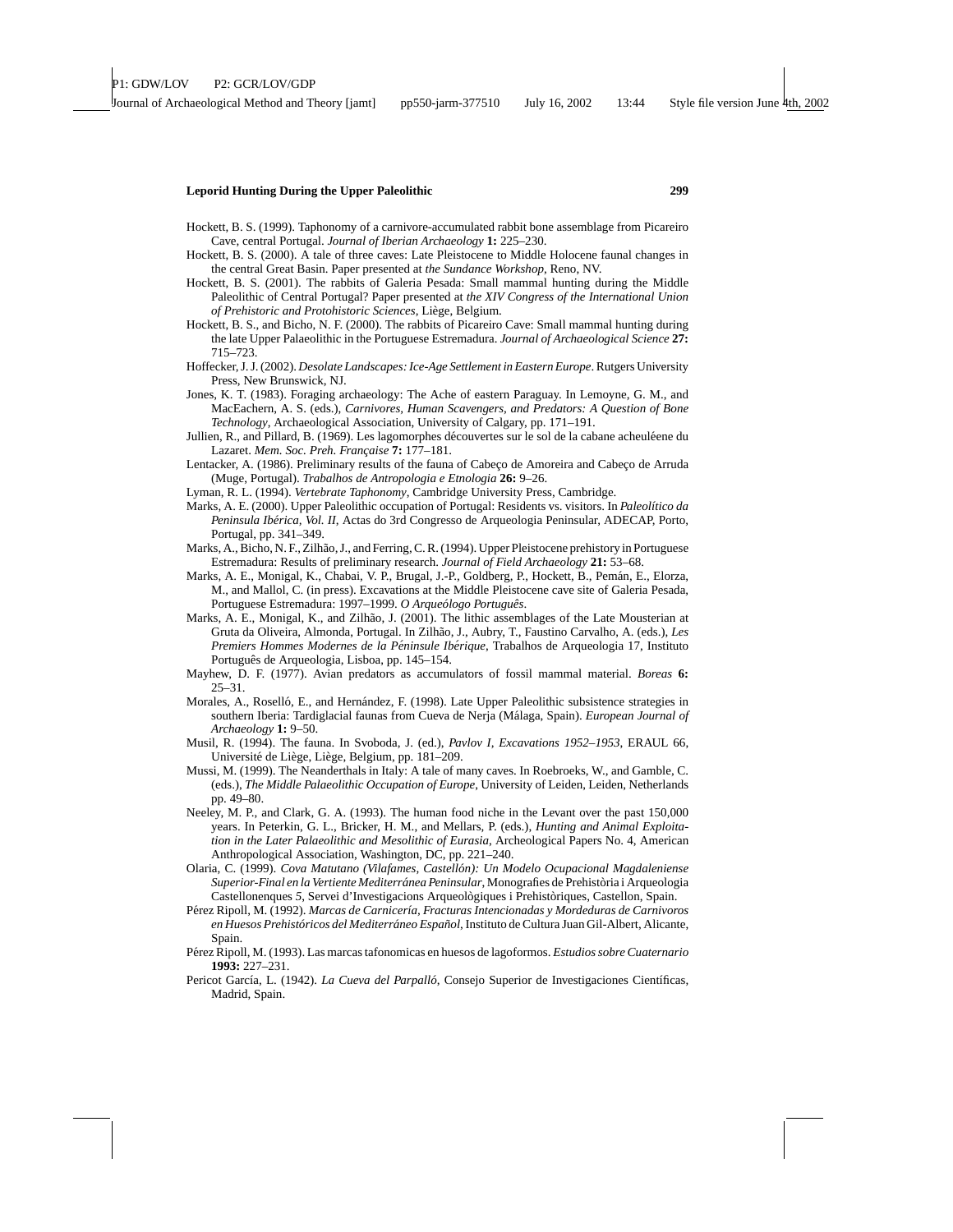- Pericot García, L. (1968). La vida económica de España durante el Paleolítico superior. In Tarradell, M. (ed.), *Estudios de Economía Antigua de la Peninsula Iberica*, Barcelona, Spain, pp. 19–31.
- Pillard, B. (1972). Les lagomorphes du Würmien II de la Grotte de l'Hortus. Études Quaternaires **I:** 229–232.
- Roche, J. (1951). Le niveau Paléolithique Supériur de la grotte de Casa de Moura (Cesareda). *Comunicac¸oes Servic ˜ ¸os Geologicos de Portugal ´* **32:** 103–122.
- Roche, J. (1972). Faunes du Pléistocène Supérieur et Final de l'Estremadura, Portugal. *Annales de Paleontologie (Vert ´ ebr ´ es) ´* **63:** 229–241.
- Roche, J. (1974). Etat actuel de nos connaissances sur le Solutr´een portugais. *Zephyrus* **XXV**: 81–94. Roche, J. (1982). A gruta chamada Lapa do Su˜ao (Bombarral). *Arqueologia* **5:** 5–18.
- Rowley-Conwy, P. (1992). The early Neolithic animal bones from Gruta do Caldeirão. In Zilhão,
- J. (ed.), *Gruta do Caldeirao. O Neol ˜ ´ıtico Antigo*. IPPAR, Trabalhos de Arqueologia 6, Lisboa, Portugal, pp. 231–257. Schmitt, D. N. (1990). Bone artifacts and human remains. In Budy, E. E., and Elston, R. G. (eds.), *The*
- *Archaeology of James Creek Shelter*, University of Utah Anthropological Papers 115, University of Utah Press, Salt Lake City, pp. 117–127.
- Schmitt, D. N. (1995). The taphonomy of golden eagle prey accumulations at Great Basin roosts. *Journal of Ethnobiology* **15:** 237–256.
- Schmitt, D. N., and Juell, K. E. (1994). Toward the identification of coyote scatological faunal accumulations in archaeological contexts. *Journal of Archaeological Science* **21:** 249–262.
- Serra, A. S. (2000). Los restos de *Oryctolagus cuniculus* en las tafocenosis de *Bubo bubo* y *Vulpes vulpes* y su aplicación a la caracterización del registro faunístico arqueológico. *Sagvntvm* 32: 31–49.
- Simms, S. R. (1987). *Behavioral Ecology and Hunter-Gatherer Foraging: An Example from the Great Basin*, British Archaeological Reports International Series 381, BAR, Oxford.
- Soriguer, R. C., and Rogers, P. M. (1981). The European wild rabbit in Mediterranean Spain. In Myers, K., and MacInnes, C. D. (eds.), *Proceedings of the World Lagomorph Conference*, University of Guelph, Guelph, Canada, pp. 600–613.
- Southern, H. N. (1940). The ecology and population dynamics of the wild rabbit (*Oryctolagus cuniculus*). *Annals of Applied Biology* **27:** 509–526.
- Stiner, M. C. (1994). *Honor Among Thieves: A Zooarchaeological Study of Neandertal Ecology*, Princeton University Press, Princeton.
- Stiner, M. C. (2001). Thirty years on the "Broad Spectrum Revolution" and paleolithic demography. *Proceedings of the National Academy of Sciences* **98:** 6993–6998.
- Stiner, M. C., Munro, N. D., and Surovell, T. A. (2000). The tortoise and the hare: Small-game use, the broad-spectrum revolution, and Paleolithic demography. *Current Anthropology* **41:** 39–73.
- Stiner, M. C., Munro, N. D., Surovell, T. A., Tchernov, E., and Bar-Yosef, O. (1999). Paleolithic population growth pulses evidenced by small animal exploitation. *Science* **283:** 190–194.
- Stiner, M. C., Kuhn, S. L., Surovell, T. A., Goldberg, P., Meignen, L., Weiner, S., and Bar-Yosef, O. (2001). Bone preservation in Hayonim Cave (Israel): A macroscopic and mineralogical study. *Journal of Archaeological Science* **28:** 643–659.
- Straus, L. G. (1991a). Southwestern Europe at the Last Glacial Maximum. *Current Anthropology* **32:** 189–199.
- Straus, L. G. (1991b). Human geography of the Late Upper Paleolithic in Western Europe: Present state of the question. *Journal of Anthropological Research* **47:** 259–278.
- Straus, L. G. (1996). The archaeology of the Pleistocene-Holocene transition in southwest Europe. In Straus, L. G., Eriksen, B. V., Erlandson, J. M., and Yesner, D. R. (eds.), *Humans at the End of the Ice Age: The Archaeology of the Pleistocene-Holocene Transition*, Plenum Press, New York, pp. 83–99.
- Straus, L. G. (2000). A quarter-century of research on the Solutrean of Vasco-Cantabria, Iberia and beyond. *Journal of Anthropological Research* **56:** 39–58.
- Straus, L. G., Altuna, J., Jackes, M., and Kunst, M. (1988). New excavations in Casa da Moura (Serra d'el Rei, Peniche) and at the Abrigo de Bocas (Rio Maior), Portugal, *Arqueologia* **18:** 65–94.
- Straus, L. G., Bicho, N. F., and Winegardner, A. (2000). Mapping the Upper Paleolithic of Iberia. *Journal of Iberian Archaeology* **2:** 7–42.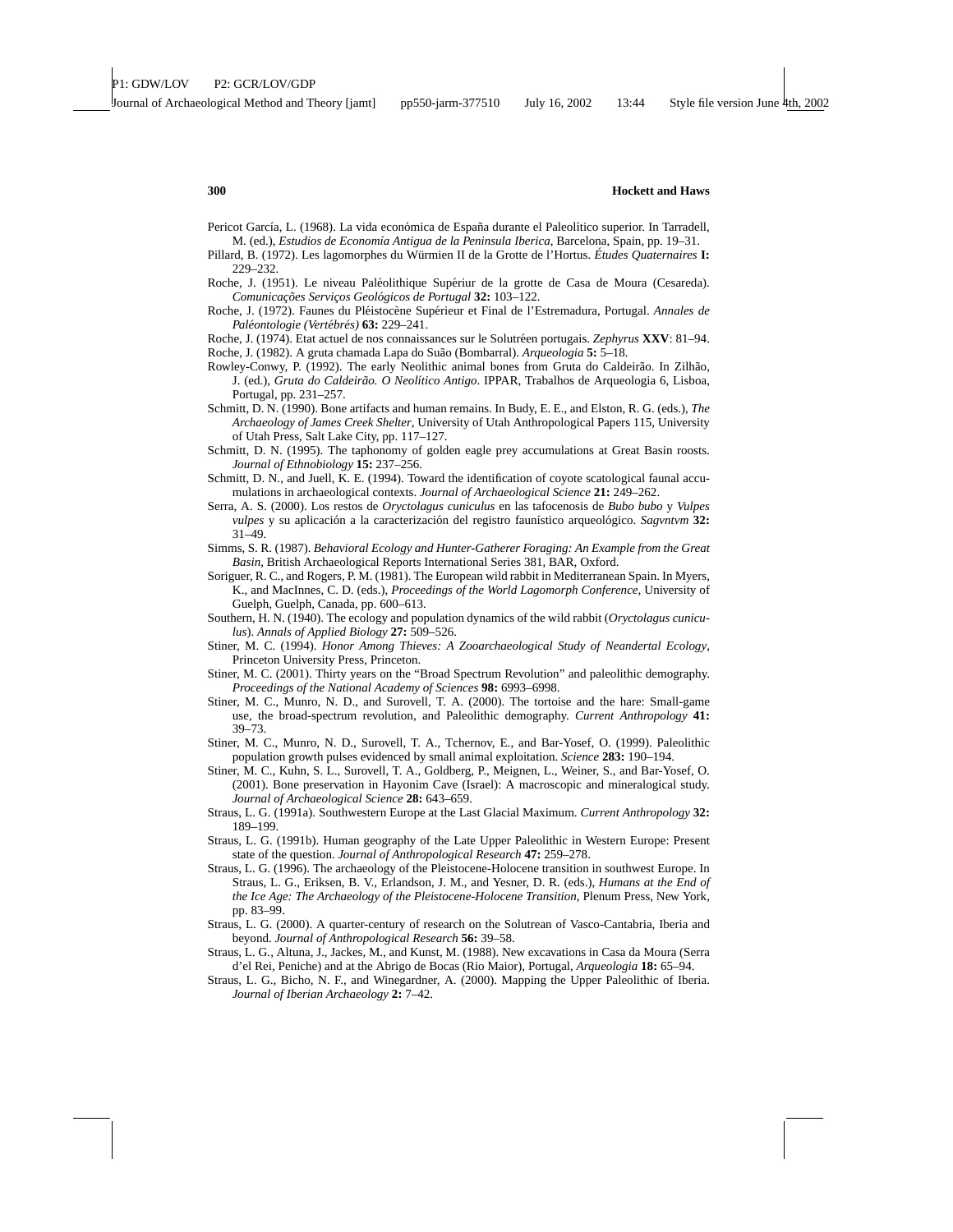- Straus, L. G., and Winegardner, A. C. (2000). The Upper Paleolithic settlement of Spain. In *Paleolˆıtico da Peninsula Iberica, Vol. II ´* , Actas do 3rd Congresso de Arqueologia Peninsular, ADECAP, Porto, Portugal, pp. 443–456.
- Szuter, C. R., and Bayham, F. E. (1989). Sedentism and prehistoric animal procurement among desert horticulturalists of the North American Southwest. In Kent, S. (ed.), *Farmers as Hunters: The Implications of Sedentism*, Cambridge University Press, Cambridge, pp. 80–95.
- Tagliacozzo, A., and Fiore, I. (1998). Butchering of small mammals in the Epigravettian levels of the Romanelli Cave (Apulia, Italy). In Brugal, J.-P., Meignen, L., and Patou-Mathis, M. (eds.), *Economie Pr ´ ehistorique: Les Comportements de Subsistance au Pal ´ eolithique ´* , XVIII Rencontres Internationales d'Archéologie et d'Histoire d'Antibes, Paris, pp. 413–423.
- Tchernov, E. (1997). New patterns of animal exploitation in the Natufian and Early Neolithic of the southern Levant. In Hannus, L. A., Rossum, L., and Winham, R. P. (eds.), *Proceedings of the 1993 Bone Modification Conference, Hot Springs, South Dakota*, Occasional Publication No. 1, Augustana College, Sioux Falls, South Dakota, pp. 24–49.
- Thacker, P. (1996). Hunter-gatherer lithic economy and settlement systems: Understanding regional assemblage variability in the Upper Paleolithic of Portuguese Estremadura. In Odell, G. (ed.), *Stone Tools: Theoretical Insights into Human Prehistory*, Plenum Press, New York, pp. 101– 124.
- Thacker, P. (2000). The relevance of regional analysis for Upper Paleolithic archaeology: A case study from Portugal. In Peterkin, G. L., and Price, H. A. (eds.), *Regional Approaches to Adaptation in Late Pleistocene Western Europe*, BAR International Series 896, Oxford, pp. 3–45.
- Thacker, P. (2001). The Aurignacian campsite of Chainca, and its relevance for the earliest Upper Paleolithic settlement of the Rio Maior vicinity. *Revista Portuguesa de Arqueologia* **4:** 5–15.
- Valente, M.-J. (2000). *Arqueozoologia e Tafonomia em Contexo Paleolitico: A Gruta do Pego do Diabo (Loures)*. Unpublished MA Thesis, University of Lisbon, Lisbon, Portugal.
- Valente, M.-J. (2001). Humans and carnivores in the early Upper Paleolithic in Portugal: Data from Pego do Diabo Cave. Paper presented at *the XIV Congress of the International Union of Prehistoric and Protohistoric Sciences*, Liege, Belgium.
- Vila, A., Yll, R., Estévez, J., Alcalde, G., Faro, A., Oller, J., and Vilette, P. (1985). *El "Cingle Vermell"*: *Assentament de Cac¸adors-recollectors del Xe. Milleni B. P. ´* , Generalitat de Catalunya, Barcelona, Spain.
- Villaverde, V., Aura, J. E., and Barton, C. M. (1998). The Upper Paleolithic in Mediterranean Spain: A review of the current evidence. *Journal of World Prehistory* **12:** 121–198.
- Villaverde Bonilla, V., and Martinez-Valle, R. (1992). Economía y aprovechamiento del medio en el Paleolítico de la región central del Mediteráneo español. In Moure-Romanillo, A. (ed.), *Elefantes*, *Ciervos y Ovicaprinos: Econom´ıa y Aprovechamiento del Medio en la Prehistoria de Espana y ˜ Portugal*, Universidad de Cantabria, Santander, pp. 77–95.
- Villaverde, V., Martinez-Valle, R., Guillem, P., and Fumanal, M. (1996). Mobility and the role of small game in the Middle Palaeolithic of the central region of the Spanish Mediterranean: A comparison of Cova Negra with other Paleolithic deposits. In Carbonell, E. (ed.), *The Last Neandertals, The First Anatomically Modern Humans*, Cambridge University Press, Cambridge, pp. 267– 288.
- Villaverde, V., and Valle, R. M. (1995). Características culturales y económicas del final del Paleol´ıtico superior en el Mediterr´aneo espa˜nol. In Villaverde Bonilla, V. (ed.), *Los Ultimos ´ Cazadores: Transformaciones Culturales y Economicas durante el Tardiglaciar y el in ´ ´ıcio del Holoceno en el Ámbito Mediterráneo*, Instituto de Cultura Juan Gil-Albert, Alicante, Spain, pp. 79–117.
- Voorhies, M. R. (1969). *Taphonomy and Population Dynamics of an Early Pliocene Vertebrate Fauna, Knox County, Nebraska*, Contributions to Geology, Special Paper No. 1, University of Laramie, Laramie, Wyoming.
- Weigelt, J. (1927). *Recent Vertebrate Carcasses and Their Paleobiological Implications*, University of Chicago Press, Chicago.
- Wilson, D. E., and Reeder, D. M. (1993). *Mammal Species of the World: A Taxonomic and Geographic Reference*, Smithsonian Institution Press, Washington, DC.
- Winterhalder, B., and Smith, E. A. (1981). *Hunter-gatherer Foraging Strategies: Ethnographic and Archaeological Analyses*, University of Chicago Press, Chicago.